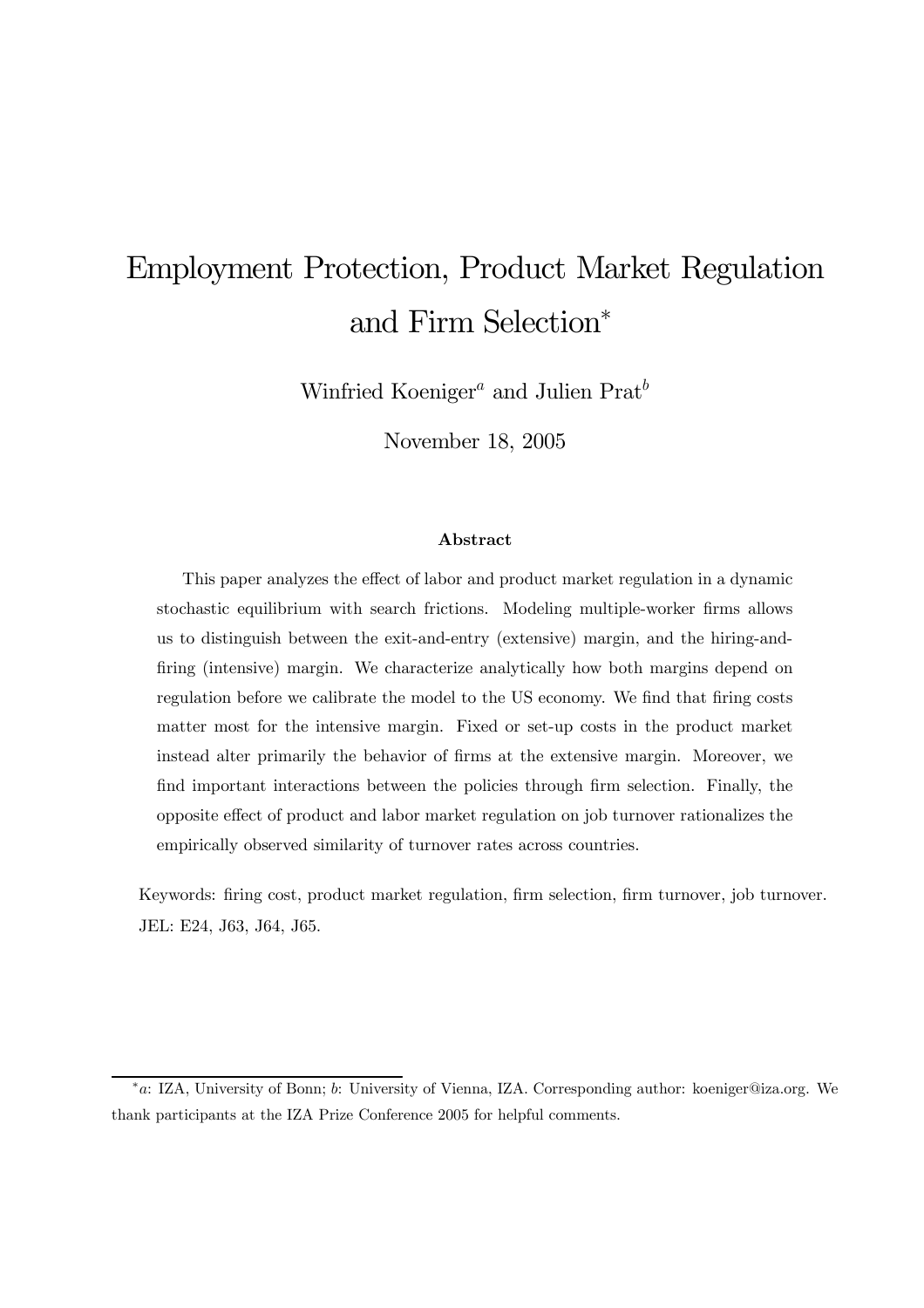### 1 Introduction

Product and labor market regulation differ substantially across OECD countries. Whereas Anglo-Saxon countries have flexible labor markets and deregulated product markets the opposite is the case for continental European countries.<sup>1</sup> However, continental European countries have attempted policy reforms to relax the stringency of their regulations in the past decades.2

Thus, it is important to understand the economics of both types of regulation in a unified framework in which product and labor market regulation each play a distinctive role but also interact endogenously by changing the costs and benefits of the respective other policy. In this paper we focus on important policies such as wasteful firing costs<sup>3</sup> in labor markets and administrative fixed and set-up costs in product markets. Our model with multiple-worker firms explicitly allows us to distinguish between the exit-and-entry (extensive) margin, and the hiring-and-firing (intensive) margin. We characterize analytically how both margins depend on the policies before we calibrate the model to the US economy. We find that firing costs primarily matter for adjustment at the intensive margin: incumbent firms that are exposed to exogenous changes in business conditions will hoard more or less labor depending on the adjustment costs. Fixed or set-up costs in the product market instead alter primarily the behavior of firms at the extensive entry margin and thus the total number of firms producing in equilibrium.

The model also allows us to highlight important interactions between the policies. Firing costs lower the asset value of the firm and thus encourage exit whereas product market regulation matters for labor hoarding through a selection effect. Higher fixed costs imply higher average firm productivity and a smaller number of firms with larger average size so

<sup>&</sup>lt;sup>1</sup>The correlation coefficient between summary indicators for EPL and PMR proposed in Nicoletti et al. (1999) is highly significant and equal to 0.72.

<sup>2</sup>See Alesina et al. (2005), Figure 1, for the prevalence of product market deregulation from the 1970s to 1990s; and OECD (2004), chart 2.2, on the deregulation of EPL since the late 1980s including mostly marginal reforms that introduced more flexible contract types.

<sup>&</sup>lt;sup>3</sup>In reality, transfers between firms and workers are also an important component of employment protection legislation. For a recent discussion on the effects of severance payments see Garibaldi and Violante (2005).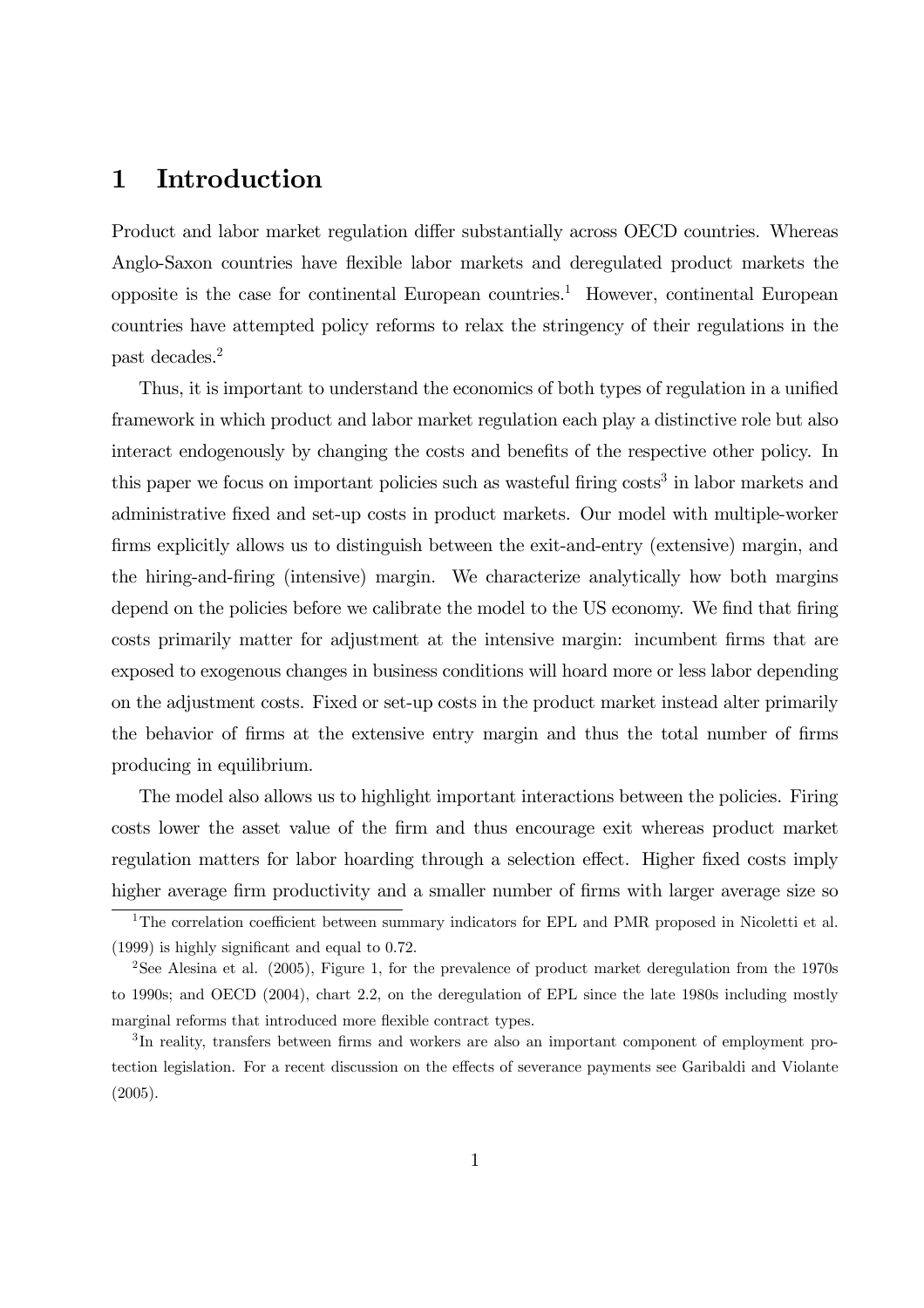that aggregate steady-state mobility costs decrease although job turnover per firm increases.

Since heterogenous firms decide whether to enter in the good state and can exit if a bad shock occurs, our model generates firm and job turnover in the steady state. In our numerical calibration we find that product and labor market regulation have quite different effects on firm and job turnover. Firing costs decrease job turnover but increase firm turnover because more firms exit in the bad state and default on firing costs. Fixed costs increase job turnover and especially job turnover per firm. Furthermore, fixed costs have a sizeable positive effect on firm turnover because more firms exit in the bad state. Not surprisingly, set-up costs have a small negative effect on firm and job turnover.

The opposite effect of firing and fixed costs on job turnover provides an alternative explanation to Bertola and Rogerson (1997) for why job turnover is similar across developed countries with different stringency of employment protection legislation (EPL). Whereas Bertola and Rogerson argue that rigid wages complement strict EPL in developed countries, we argue that the similar job-turnover rates can be explained by more product market regulation (PMR) in countries with stricter EPL.

The interactions between product and labor market regulations have received much interest in recent years. Blanchard and Giavazzi (2003) focus on the bargaining power of workers as labor market regulation. They argue that higher rents in regulated product market are complementary with more bargaining power in the labor market since workers try to appropriate some of the rents. Ebell and Haefke (2004) have extended the model to a dynamic context determining the type of bargain (individual or collective) as a function of product market regulation. In this paper, we take the type of bargain as exogenous and instead focus on employment protection legislation, a labor market policy which is very important in many OECD countries and at the same time quite heterogenous across them. Compared with the deterministic models mentioned above, we frame our analysis in a stochastic environment in order to analyze firing costs and turnover in a meaningful way.

We solve a dynamic stochastic equilibrium model with multiple-worker firms and frictions in the labor market. Imperfect labor markets with frictions imply realistic equilibrium unemployment and allow for a potentially positive welfare effect of market regulation. Although a dynamic model with multiple-worker firms and well-defined firm size is not easily solved,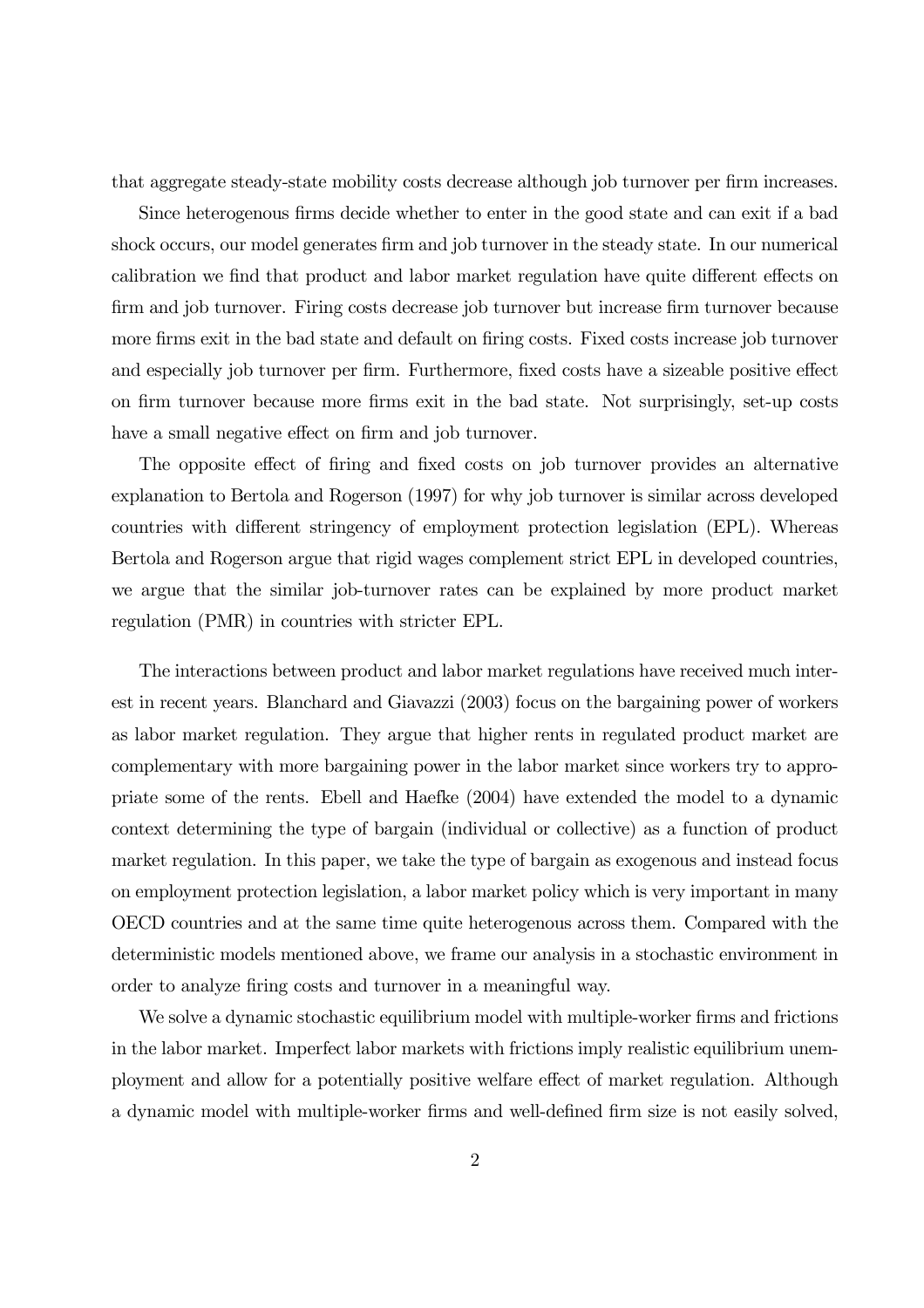the distinction between administrative fixed and set-up costs per firm and firing costs per worker is most meaningful if multiple-worker firms have an intensive and extensive margin.<sup>4</sup>

Our paper builds on the model of Bertola and Caballero (1994), henceforth BC. We add an entry and exit decision to BC and maintain the assumption that workers are homogenous whereas firms are heterogenous. In our model firm heterogeneity also has a permanent component besides the standard stochastic component which fluctuates between two states, good and bad. Permanent productivity differences between firms allow us to determine two endogenous productivity thresholds: one above which firms decide to enter in the good state and another one below which firms exit in the bad state.<sup>5</sup>

As in BC, firm size is well defined because the production technology has decreasing returns to scale in labor and firms cannot hire immediately due to frictions in the labor market. Since wages are permanently renegotiated, this gives rise to intra-firm bargaining and overemployment. Firms exploit that an additional worker lowers the wage of all employed workers. This outcome of intra-firm bargaining has been derived in deterministic models such as the partial equilibrium analyses of Stole and Zwiebel (1996 a,b) and the general equilibrium analysis with multiple types of workers and capital of Cahuc et al. (2004) and their references.

The rest of the paper is structured as follows. In Section 2 we lay out the basic model and mention cross-sectional inefficiencies. We define and calibrate the equilibrium to the US economy in Section 3. Sections 4 provides a quantitative numerical analysis of the effect of product market regulation. Section 5 analyzes the impact of employment protection legislation. The interactions between the two types of regulation are detailed in section 6. We conclude in Section 7.

<sup>4</sup>For an analysis of hiring subsidies and firing costs in one-worker firms see Mortensen and Pissarides (2003) and Pissarides (2000), chapter 9. Since both policies affect the intensive hiring and firing margin in models with one-worker firms, they have a similar effect on the match surplus and hiring subsidies can be designed to offset the effects of firing costs.

<sup>&</sup>lt;sup>5</sup>This relates to the analysis of Hopenhayn and Rogerson (1993) who analyze the effect of firing costs in a neoclassical model with job and firm turnover in the steady state. In their calibration firing costs have a substantial negative effect on average productivity, employment and consumption.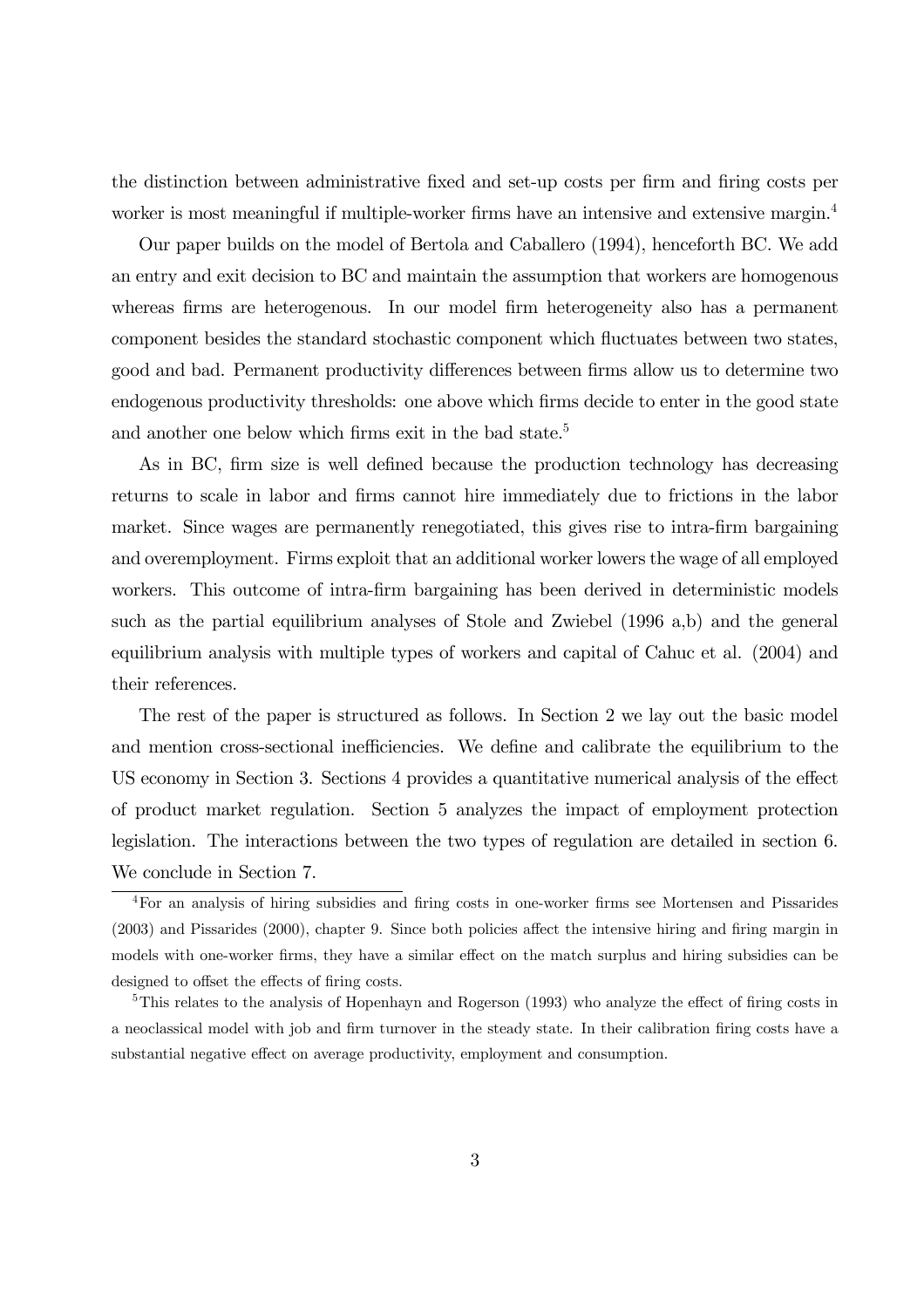### 2 Model

In this section we set up the model, provide analytical results on the firms' behavior and briefly discuss cross-sectional efficiency.

### 2.1 Set-up

The economy is populated by a continuum of workers. Workers are assumed to be homogenous and infinitely-lived. They are employed by a continuum of firms whose mass  $\mu$  is endogenously determined in equilibrium by the entry and exit conditions. Firms are indexed by the subscript i so that  $i \in [0, \mu]$ . Contrary to workers, firms are heterogenous and differ with respect to their permanent total factor productivity  $a_i$  and transitory differences in business conditions. Both firms and workers are risk neutral.

Technology. Each firm has access to a production technology that uses labor as the only input. The production technology has a fixed overhead component f and a variable component. The variable component has decreasing returns to scale. The firm's labor-demand schedule is characterized using a linearization of the marginal revenues

$$
\rho_i^g = \eta_i^g - \sigma l_i \text{ with } \eta_i^g = \eta(a_i, \varepsilon_g)
$$

and

$$
\rho_i^b = \eta_i^b - \sigma l_i \text{ with } \eta_i^b = \eta(a_i, \varepsilon_b) ,
$$

where the superscript denotes whether the firm is in the good or bad transitory state. We assume that  $\partial \eta / \partial a_i > 0$ ,  $\partial \eta / \partial \varepsilon_j > 0$  with  $\varepsilon_g > \varepsilon_b$ . For concreteness,

$$
\eta_i^b = a_i \varepsilon_b \text{ and } \eta_i^g = a_i \varepsilon_g.
$$

The assumed production technology implies that each firm has decreasing returns in employing workers. Thus, firm size is a well-defined concept and allows us to analyze the effect of firing costs and product market regulation for firms with multiple workers.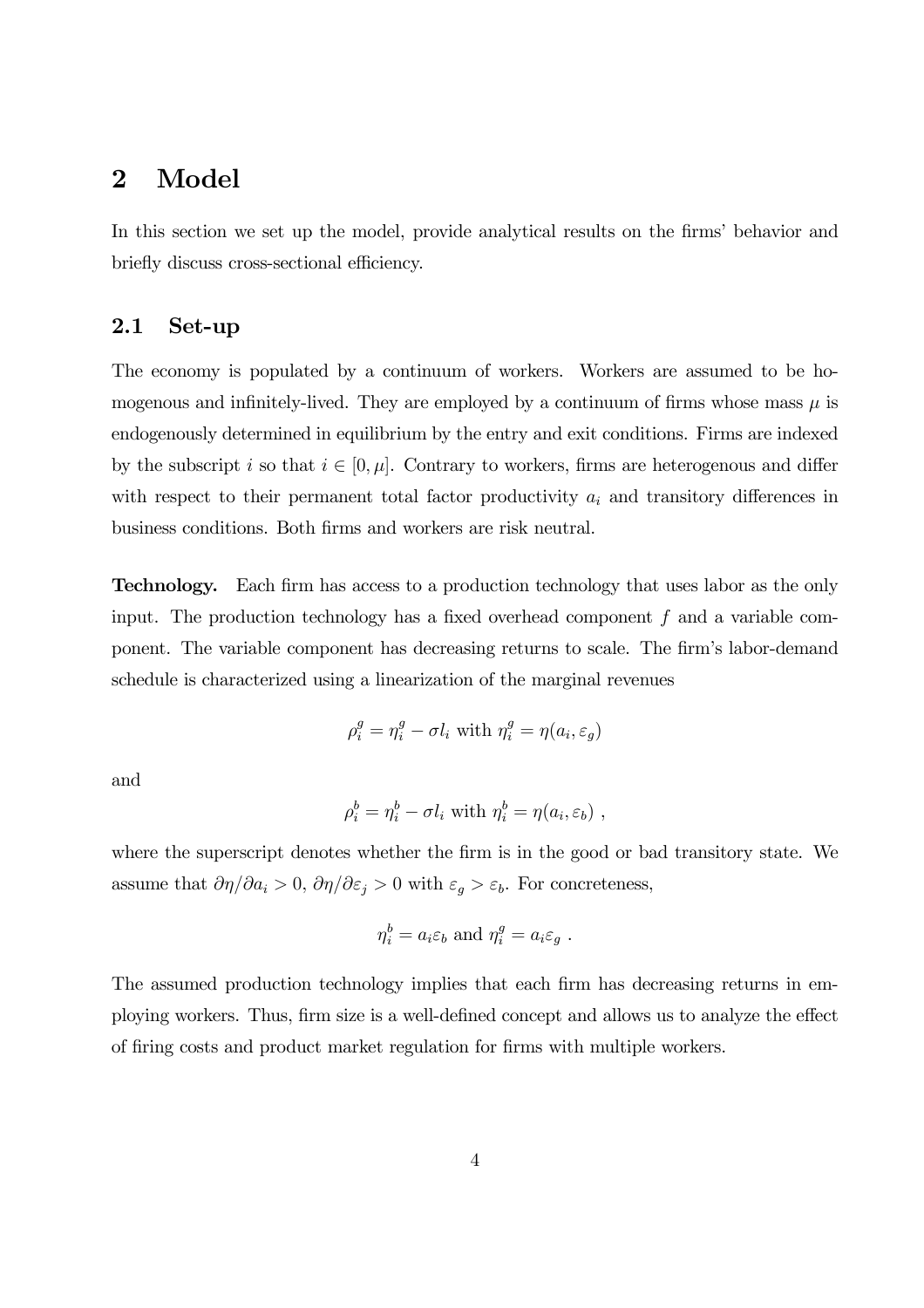Institutions. Behavior in our economy is constrained by institutions in both the product and labor market. In the labor market, wasteful firing costs  $F$  constrain firms' layoff decisions. In the product market, firms face a regulatory burden. They have to pay a wasteful flow cost  $f$  in order to comply with regulation on licensing and other bureaucratic burden. We think of f as capturing the administrative procedures and economic regulations that impede firms in each period in which they produce. In reality, barriers to entrepreneurial activity also account for a significant part of product market regulation (see Nicoletti et al. 1999). In order to model this constraint, we assume that firms face a cost of entry equal to C.

The labor market. The labor market is characterized by search frictions as in the standard Diamond-Mortensen-Pissarides model. We consider a Cobb-Douglas matching technology with constant returns so that every vacancy is matched to an unemployed worker at Poisson rate

$$
q(\theta_t) = \xi \theta_t^{\gamma}, \ -1 < \gamma < 0,
$$

where  $\theta_t \equiv V_t/U_t$ ,  $V_t$  denotes the stock of vacancies at time t,  $U_t$  denotes the stock of unemployed workers and  $\xi$  is the scaling factor of the matching function.

The hiring process consumes time and resources. As in BC, we assume that open vacancies  $v_{it}$  imply a flow cost  $cv_{it}^2/2$  so that the marginal cost is  $cv_{it}$  and the number of posted vacancies is bounded.

### 2.2 Firm behavior

Our analysis focuses on the steady state so that time indices are dropped unless necessary. Prior to entering the market each firm knows its time-independent productivity parameter  $a_i$ . We assume that firms enter in the high-productivity state  $\varepsilon_g$  so that it is possible that firms enter and exit in steady state.

We first define the asset values of firms that always remain in the market and of firms that enter and exit. Then we determine below how this firm selection is endogenously determined. Firms that exit the market declare bankruptcy, fire all workers and default on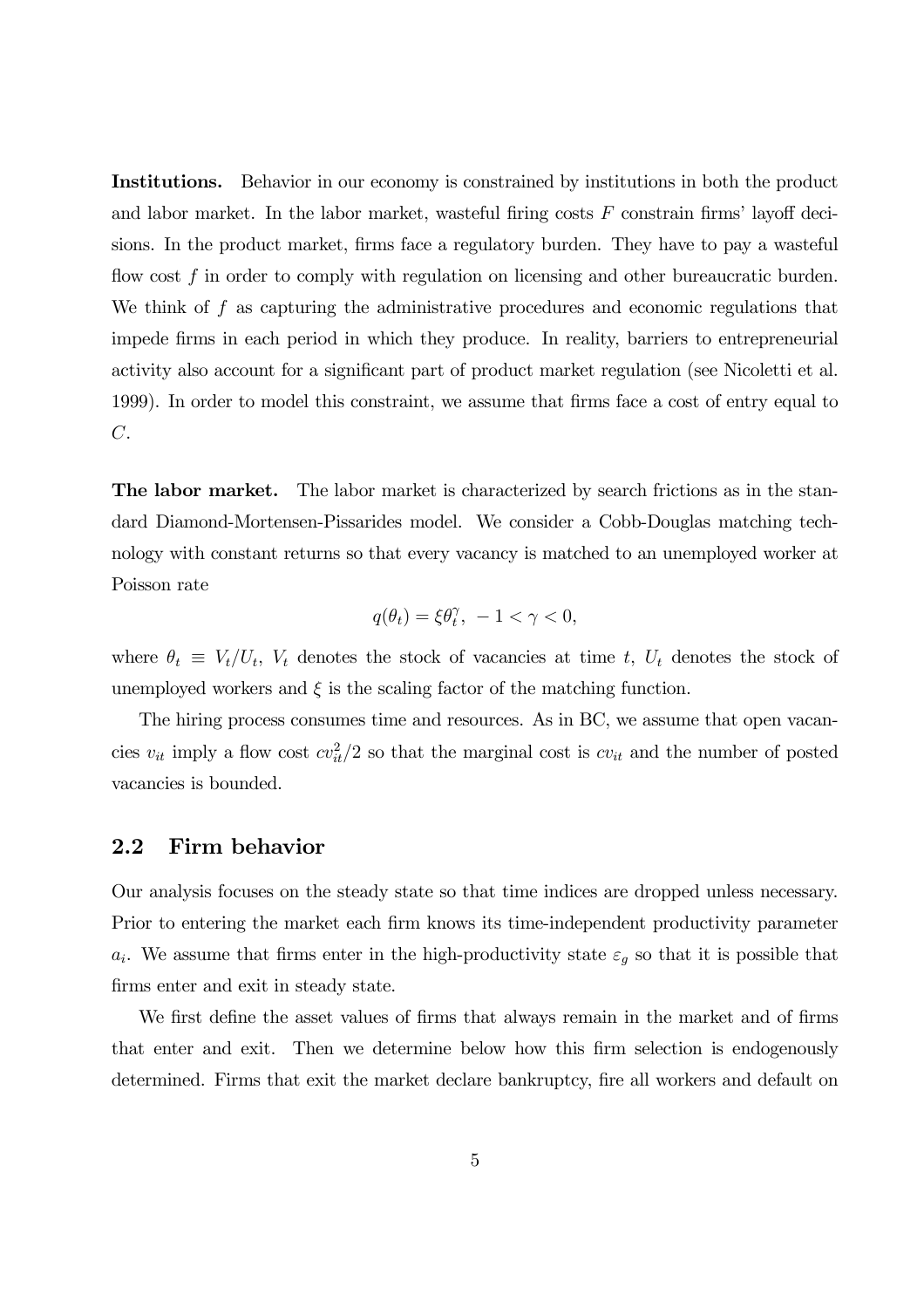the firing costs.<sup>6</sup> We define the asset value of a firm i in the bad and good state as  $A_i^{b,n}$  and  $A_i^{g,n}$ , where *n* is a discrete variable which takes value 0 when firm *i* declares bankruptcy in the bad state and 1 otherwise. We also apply superscripts 1 or 0 to the state and control variables in order to distinguish between firms that declare or will declare bankruptcy and those that do not exit the market in the bad state. The asset value of a firm in the good state  $A_i^{g,n}(\tau)$  depends on the time  $\tau$  spent in this state. This is because hiring takes time. Introducing  $\tau$  as a state variable enables us to keep track of the number of hired workers.

Asset values: no bankruptcy. Let us first characterize the asset values of a firm i that does not declare bankruptcy if hit by a bad shock. The asset value in the bad state is defined as

$$
rA_i^{b,1} \equiv rA^1(l_i^1(0); a_i, \varepsilon_b) = \pi_i^{b,1} + \nu\left(A_i^{g,1}(\tau = 0) - A_i^{b,1}\right)
$$

where  $v$  is the Poisson hazard of receiving a good shock and

$$
\pi_i^{b,1} \equiv \int_0^{l_i^1(0)} \left( \rho_i^b(l) - w_i^b \right) dl - f.
$$

Firms in the bad state pay wages  $w_i^b$  and hoard labor  $l_i^1(\tau = 0)$ . Because hiring frictions make it impossible to adjust labor immediately to its optimal level, employment in the bad state equals employment of a firm that has just received a good shock and has spent  $\tau = 0$ time units in the good state. Only firms in the good state post vacancies and incur total hiring costs  $cv_i^1(\tau)^2/2$ . Hence, the asset value of firm i in the good state reads

$$
rA_i^{g,1}(\tau) \equiv rA^1(l_i^1(\tau), v_i^1(\tau); a_i, \varepsilon_g) = \pi_i^{g,1}(\tau) + \delta \left( A_i^{b,1} - A_i^{g,1}(\tau) - F(l_i^1(\tau) - l_i^1(0)) \right) + \frac{d}{d\tau} A_i^{g,1}(\tau)
$$
\n(1)

where  $\delta$  is the Poisson hazard of receiving a bad shock and

$$
\pi_i^{g,1}(\tau) \equiv \int_0^{l_i^1(\tau)} \left( \rho_i^g(l) - w_i^{g,1}(\tau) \right) dl - \frac{cv_i^1(\tau)^2}{2} - f.
$$

The control variable of the firm is the number of posted vacancies so the envelope theorem implies that

$$
\frac{d}{d\tau}A^{g,1}(l_i^1(\tau),v_i^1(\tau);a_i,\varepsilon_g)=\frac{\partial A^1(l_i^1(\tau),v_i^1(\tau);a_i,\varepsilon_g)}{\partial l_i^1(\tau)}\dot l_i^1(\tau) ,
$$

 $6$ This assumption is similar to Belviso (2005). However, in our model with heterogenous firms, it is optimal that not all firms avoid firing costs by declaring bankruptcy but only "small" firms choose to default on firing costs if they are hit by bad shock.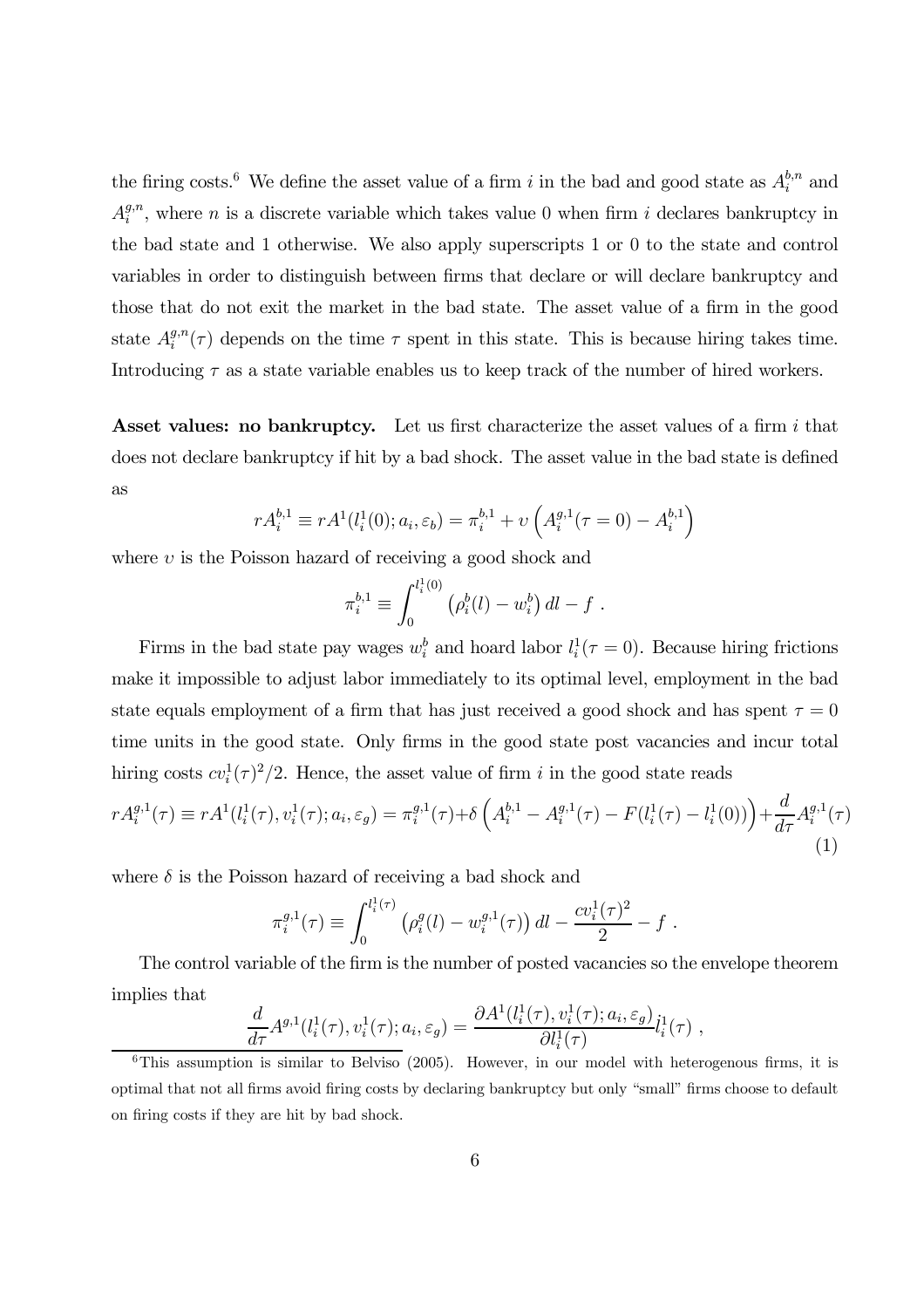where a dot denotes a derivative with respect to time  $\tau$  spent in the good state. Inserting this expression for expected capital gains into the asset equation (1) allows us to rewrite it as a function of the optimal labor demand schedule

$$
r A_i^{g,1}(\tau) = \pi_i^{g,1}(\tau) + \delta \left( A_i^{b,1} - A_i^{g,1}(\tau) - F(l_i^1(\tau) - l_i^1(0)) \right) + \frac{\partial A^1(l_i^1(\tau), v_i^1(\tau); a_i, \varepsilon_g)}{\partial l_i^1(\tau)} q(\theta) v_i^1(\tau) ,
$$

where we substitute  $\dot{l}_i^1(\tau) = q(\theta)v_i^1(\tau)$  using the assumptions on the matching technology.

**Asset values: bankruptcy.** We now characterize the asset values of a firm  $i$  that declares bankruptcy if hit by a bad shock. We assume that the ownership of the firm is lost after filing for bankruptcy so that the manager cannot use it as a way to avoid operational costs in the bad state until business conditions switch back to the good state. Therefore

$$
A_i^{b,0}=0.
$$

Bankruptcy is an attractive option because: (i) it allows to save on wages and fixed costs in the bad state; (ii) bankrupt firms default on firing costs. Thus, the asset equation in the good state is given by

$$
rA_i^{g,0}(\tau) = \pi_i^{g,0}(\tau) + \delta \left( -A_i^{g,0}(\tau) \right) + \frac{\partial A^0(l_i^0(\tau), v_i^0(\tau); a_i, \varepsilon_g)}{\partial l_i^0(\tau)} q(\theta) v_i^0(\tau)
$$

where 0 has been substituted for the asset value in the bad state.

#### 2.2.1 Extensive margin and firm selection.

Exit rule. In steady-state some firms will decide to hoard labor while others will prefer to exit the market. This new alternative extends the choice set of the firm. The asset values derived in the previous section allow us to determine the permanent productivity threshold below which firms decide to exit the market. We solve the problem in a recursive way: the firm determine whether or not it will exit the market in the bad state, then it decides upon its optimal labor demand schedule.

In order to rule out inconsistent choice, we notice that the exit decision is based on the value of the firm in the bad state so that firms necessarily choose the alternative which yields the highest asset value when  $\varepsilon_i = \varepsilon_b$ . In other terms, the firm's value in the good state may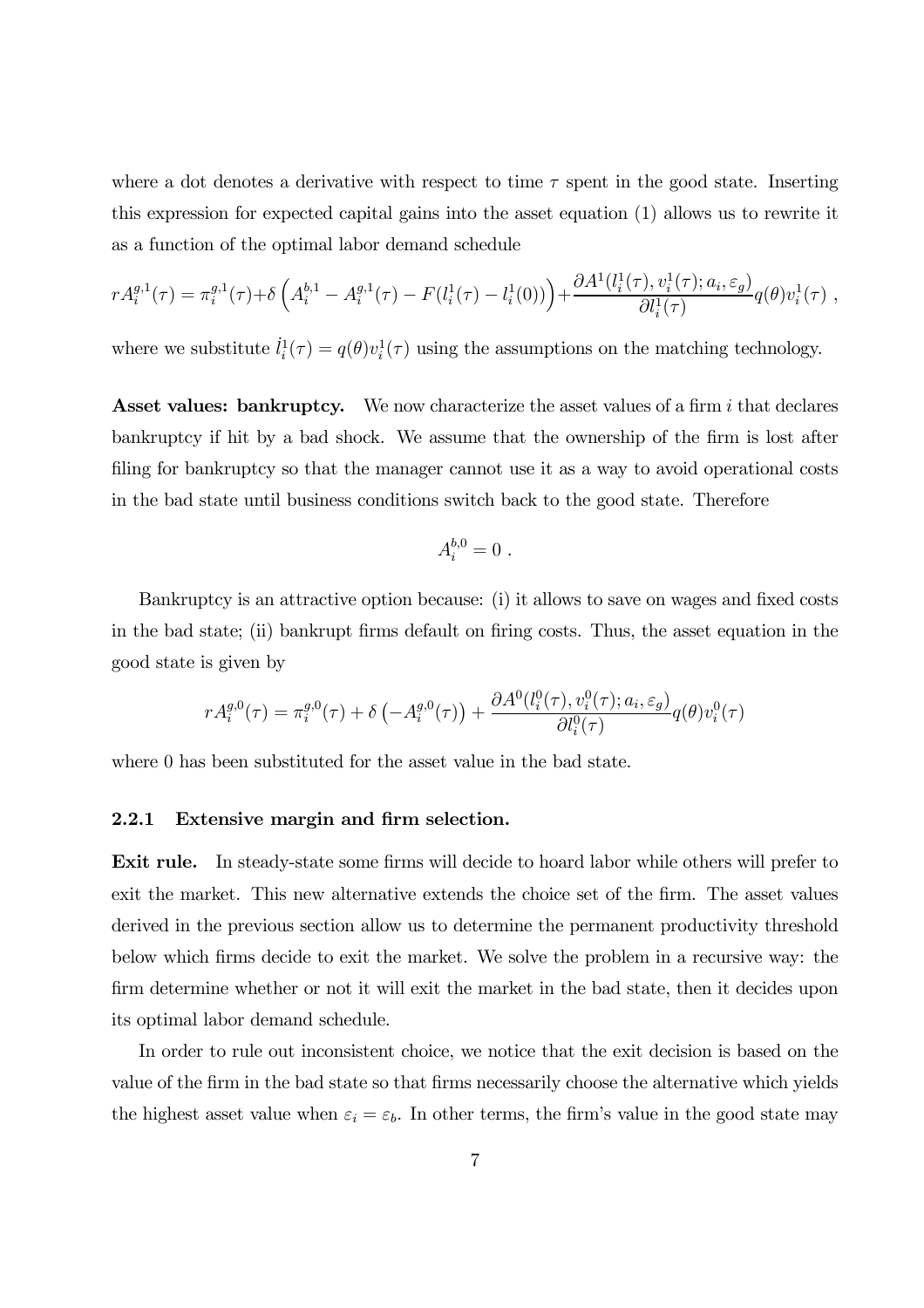be higher if it could commit to hoarding labor in the bad state, but it will never implement this production plan if it does better in the bad state by declaring bankruptcy.

As the asset value  $A^{b,1}(a_i)$  is increasing in  $a_i$  whereas the bankruptcy option  $A^{b,0}$  is independent of  $a_i$ , there exists a threshold productivity  $a^*$  such that  $A^{b,1}(a_i) \leqq A^{b,0} = 0$  as  $a_i \leq a^*$ . The firms with a permanent productivity below  $a^*$  are always better off in the bad state by declaring bankruptcy. Using the asset equations above to derive which firms will produce in equilibrium, we determine  $a^*$  with the equation

$$
A^{b,1}(a^*) = \frac{\pi_i^{b,1} + \nu A^{g,1}(a^*, \tau = 0)}{r + \nu} = 0.
$$
 (2)

It remains to pin down  $A_i^{g,1}(\tau = 0)$  for the marginal firm. Using  $A^{b,1}(a^*) = 0$  and inserting the analytic expression for the profit flow, the asset value of the marginal firm in the good state can be rewritten as follows

$$
(\delta + r)A^{g,1}(a^*, \tau) = \left(\eta^g(a^*) - \frac{\sigma}{2}l^1(a^*, \tau) - w^{g,1}(a^*, \tau)\right)l^1(a^*, \tau) - f - \frac{cv^1(a^*, \tau)^2}{2}
$$

$$
-\delta F(l^1(a^*, \tau) - l^1(a^*, 0)) + \frac{\partial A_i^{g,1}(l_i^1(\tau), v_i^1(\tau); a^*, \varepsilon_g)}{\partial l_i^1(\tau)}q(\theta)v_i^1(a^*, \tau)
$$

Optimal vacancy posting implies that

$$
\frac{\partial A_i^g(l_i^1(\tau), v_i^1(\tau); a^*, \varepsilon_g)}{\partial l_i^1(\tau)} = \frac{cv^1(a^*, \tau)}{q(\theta)}.
$$

As in BC, the marginal value of employment is equal to the expected cost of posting another vacancy. Inserting this expression in the previous asset equation, we obtain

$$
(\delta + r)A^{g,1}(a^*, 0) = \left(\eta^g(a^*) - \frac{\sigma}{2}l^1(a^*, \tau) - w^{g,1}(a^*, \tau)\right)l^1(a^*, \tau) - f + \frac{cv^1(a^*, 0)^2}{2} \,. \tag{3}
$$

This equation enables us to evaluate the entry condition (2) to solve for  $a^*$  using the optimal labor demand schedules derived below. Let us mention for future reference that firing costs  $F$  decrease the asset values and thus increase the productivity of firms that produce in equilibrium through the entry and exit decision. However, the effect is less direct than that of fixed costs  $f$ , since firing costs do not enter explicitly in equation (3). Firing costs only matter through their effect on the vacancy-posting policy  $v^1(a^*,0)$  and hoarded labor  $l^1(a^*, 0)$ . This is due to the fact that the firm will have to pay firing costs solely in the distant future, when it will switch back from the good to the bad state.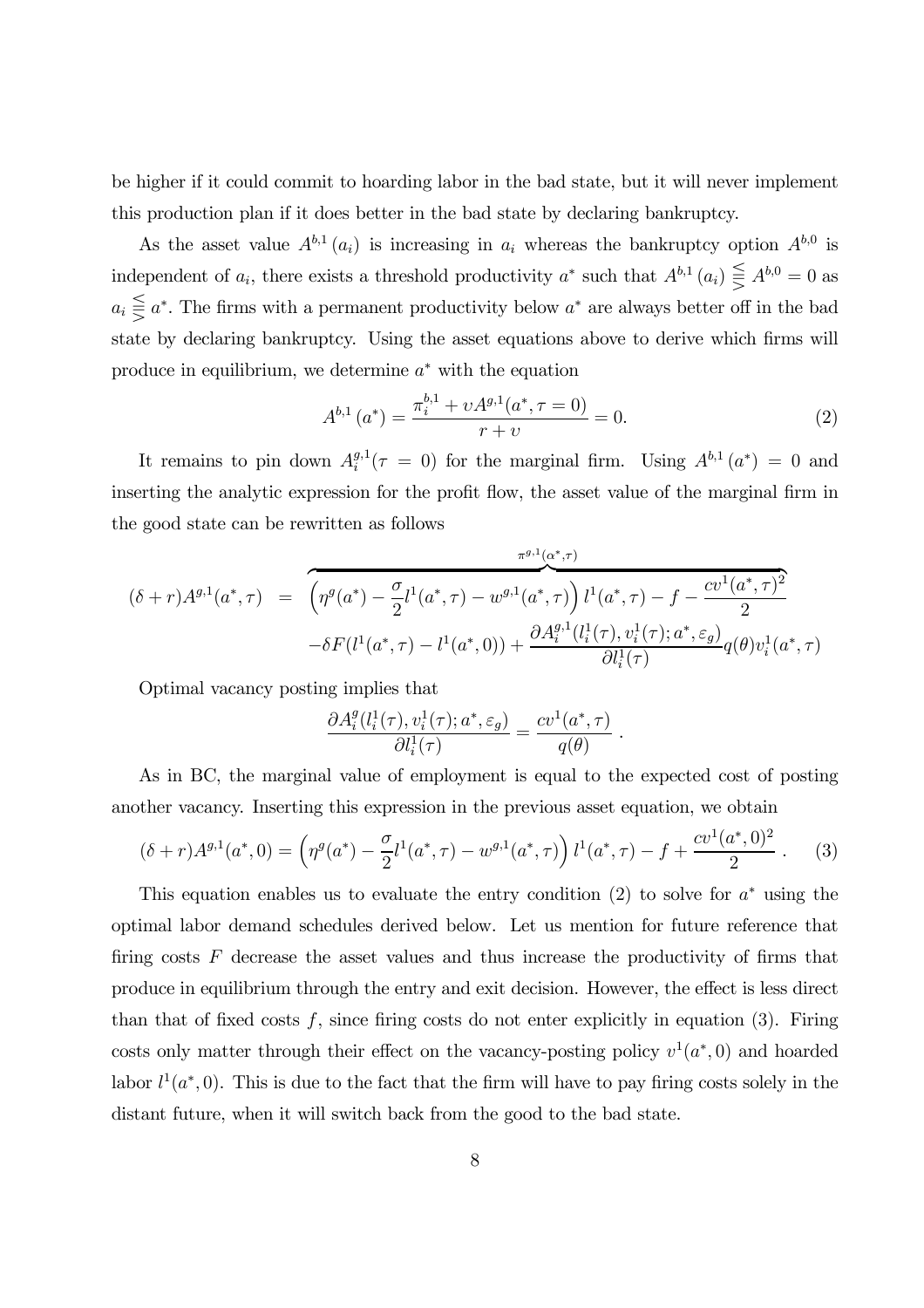Entry rule. We restrict our attention to the steady-state of the economy. In equilibrium, all the firms with a permanent productivity above  $a<sup>*</sup>$  have already entered the market and remain in operation independently of their idiosyncratic business conditions. On the contrary, some firms might find it profitable to operate solely in the good state. Let  $a^{**}$  denote the lowest permanent productivity among firms which enter the market in the good state and exit in the bad state. The entry condition that determines  $a^{**}$  reads

$$
rA^{g,0}(a^{**},0) = \pi_i^{g,0}(0) + \delta \left(-A^{g,0}(a^{**},0)\right) + \frac{\partial A^{g,0}(l_i^0(0), v_i^0(0); a^{**}, \varepsilon_g)}{\partial l_i^0(0)}q(\theta)v_i^0(a^{**},0) = rC
$$

where  $C$  is the entry cost. As before, optimality implies that the derivative of the asset value with respect to labor is equal to  $cv^0(a^{**},0)/q(\theta)$ . Moreover, since  $l^0(a^{**},0)=0$ , we have  $\pi_i^{g,0}(0) = -c \frac{v_i^0 (a^{**},0)^2}{2} - f$ . Replacing these two expressions into the asset equation and simplifying yields

$$
A^{g,0}(a^{**},0) = \left(\frac{1}{r+\delta}\right) \left(\frac{cv^0(a^{**},0)^2}{2} - f\right) = C.
$$

Therefore, the entry condition  $A^{g,0}(a^{**},0) = C$  is equivalent to finding a permanent productivity a∗∗ such that

$$
v^{0}(a^{**},0) = \sqrt{\frac{2((r+\delta)C+f)}{c}}.
$$
\n(4)

Depending on the models parameters, and especially on  $C, a^{**}$  might be larger than  $a^*$ . Then there is no firm turnover. However, in most cases the equilibrium is characterized by the following cross-sectional distribution: the firms with a permanent productivity below  $a^{**}$ remain out of the market, all the firms with  $a_i \in [a^{**}, a^*]$  enter the market in the good state and declare bankruptcy in the bad state, while firms with a permanent productivity above a<sup>∗</sup> hoard labor in the bad state and never exit the market.

Note again that product market regulation  $(C, f)$  directly affects  $a^{**}$  whereas firing costs F only matter by changing the vacancy posting of firms, that is the function  $v^0(\cdot)$ .

#### 2.2.2 Intensive margin: hiring and firing.

We briefly mention how firms adjust at the intensive margin. This section is quite similar to BC but for the fact that firms differ with respect to their permanent productivity shifter  $a_i$  and that some firms do not hoard labor in the bad state.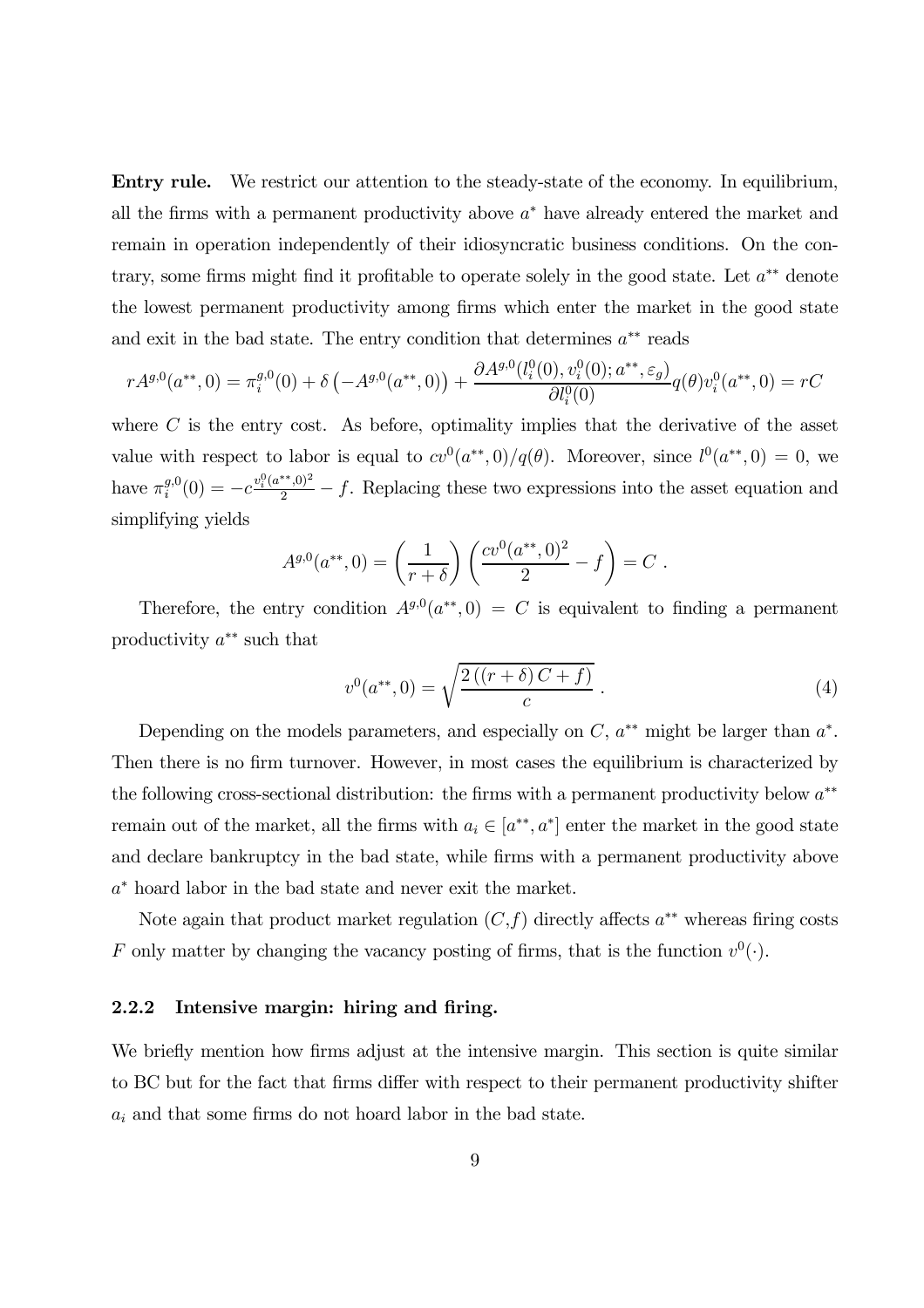Search frictions in the labor market imply that hiring takes time so that firms cannot immediately adjust their stock of employed workers upwards. Instead, firing of workers is immediate. The stock of employed workers at firm  $i$  evolves according to

$$
l_{it+dt}^n = l_{it}^n + q(\theta_t)v_{it}^n + \Delta l_{it}^n \tag{5}
$$

where the firm i shed  $\Delta l_{it}$  workers if hit by a negative shock.

Dropping time indexes, the shadow value of employment reads

$$
rS_i^n = \rho_i^n - \omega_i^n + \frac{d}{d\tau}S_i^n,
$$

where  $\omega_i^n(l^n(a_i, \tau), a_i)$  denotes the marginal cost of employment. Note that this marginal cost is not equal to the wage in our model since multiple-worker firms have monopsony power and take into account the effect of their marginal employment decision on the wages of all workers.

Labor demand schedule of "bankrupt" firms. The shadow value of an additional worker in the bad state depends on whether or not the firm declares bankruptcy. If  $a_i < a^*$ , so that a firm exits the market when hit by a bad shock, the shadow value is obviously equal to zero

$$
S_i^{b,0}=0.
$$

In the good state the firms decide to hire so that the shadow value equals the expected hiring cost

$$
S_i^{g,0}(\tau) = \frac{cv_i^0(\tau)}{q(\theta)}\,. \tag{6}
$$

Using the linearization of the revenue function, we find that

$$
\eta_i^{g,0} - \sigma l_i^0(\tau) - \omega_i^{g,0}(\tau) + \delta \left( -\frac{cv_i^0(\tau)}{q(\theta)} \right) + \frac{d}{d\tau} \frac{cv_i^0(\tau)}{q(\theta)} = r \frac{cv_i^0(\tau)}{q(\theta)} . \tag{7}
$$

Given that bankrupt firms default on firing costs, their optimal labor demand schedule is independent of  $F$ . This means that the entry rule  $(4)$  is not directly affected by the stringency of EPL. There will be an equilibrium effect, however, as we will see in the numerical solution below.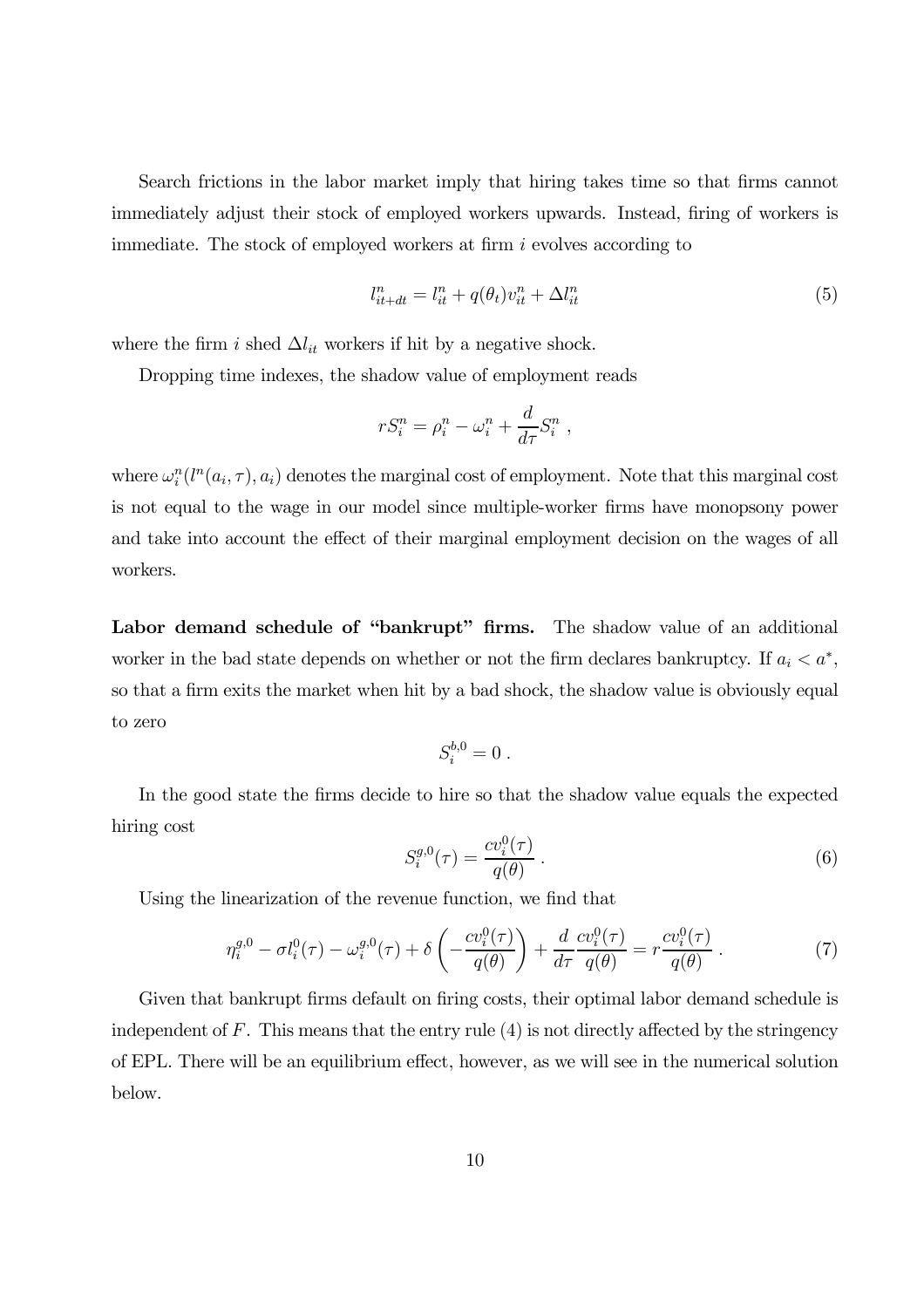Labor demand schedule of "labor-hoarding" firms. If the model's parameters are such that firm  $i$  decides to both fire and hoard labor when hit by a bad shock, then the shadow value of an additional worker must be equal to the firing cost

$$
S_i^{b,1} = -F.
$$

The shadow value in the good state is determined as before, so that

$$
S_i^{g,1}(\tau) = \frac{cv_i^1(\tau)}{q(\theta)}.
$$

Since firing is instantaneous, each firm that fires has the same employment level conditional on permanent productivity  $a_i$ . The employment of firms in the good state depends on how long firms have been in the good state. Using the linearization of the revenue function and the firing condition, we find that firing in the bad state is determined by

$$
\eta_i^{b,1} - \sigma l_i^1(0) - \omega_i^{b,1}(0) + \nu \left( \frac{cv_i^1(0)}{q(\theta)} - (-F) \right) = -rF \tag{8}
$$

and hiring in the good state at time  $\tau$  is given by

$$
\eta_i^{g,1} - \sigma l_i^1(\tau) - \omega_i^{g,1}(0) + \delta \left( -F - \frac{cv_i^1(\tau)}{q(\theta)} \right) + \frac{d}{d\tau} \frac{cv_i^1(\tau)}{q(\theta)} = r \frac{cv_i^1(\tau)}{q(\theta)}.
$$
 (9)

Contrary to the conditions for the extensive margin (2), (3) and (4) the conditions for the intensive margin  $(8)$  and  $(9)$  explicitly depend on firing costs F whereas fixed costs f or set-up costs  $C$  only have an implicit effect. Although higher fixed or set-up costs do not affect the optimal labor demand schedule of a given firm directly, they modify the distribution of operating firms through the selection effect at the extensive margin. As only more productive firms enter a more regulated market and the hiring and firing condition depend on  $a_i$ , fixed and set-up costs matter for aggregate labor hoarding. The selection effect also induces a general equilibrium effect by feeding back into the optimal policy of vacancy posting, and thus changes the aggregate unemployment rate and labor market tightness. We will illustrate this interaction further when we solve the model numerically in the next section.

The asset value of the worker, wages and the equilibrium are solved for quite similarly to BC so that we refer for these derivations to Appendix A. The model can be solved largely analytically but for the two conditions that determine hoarded labor,  $l_i^1(0)$ , and vacancies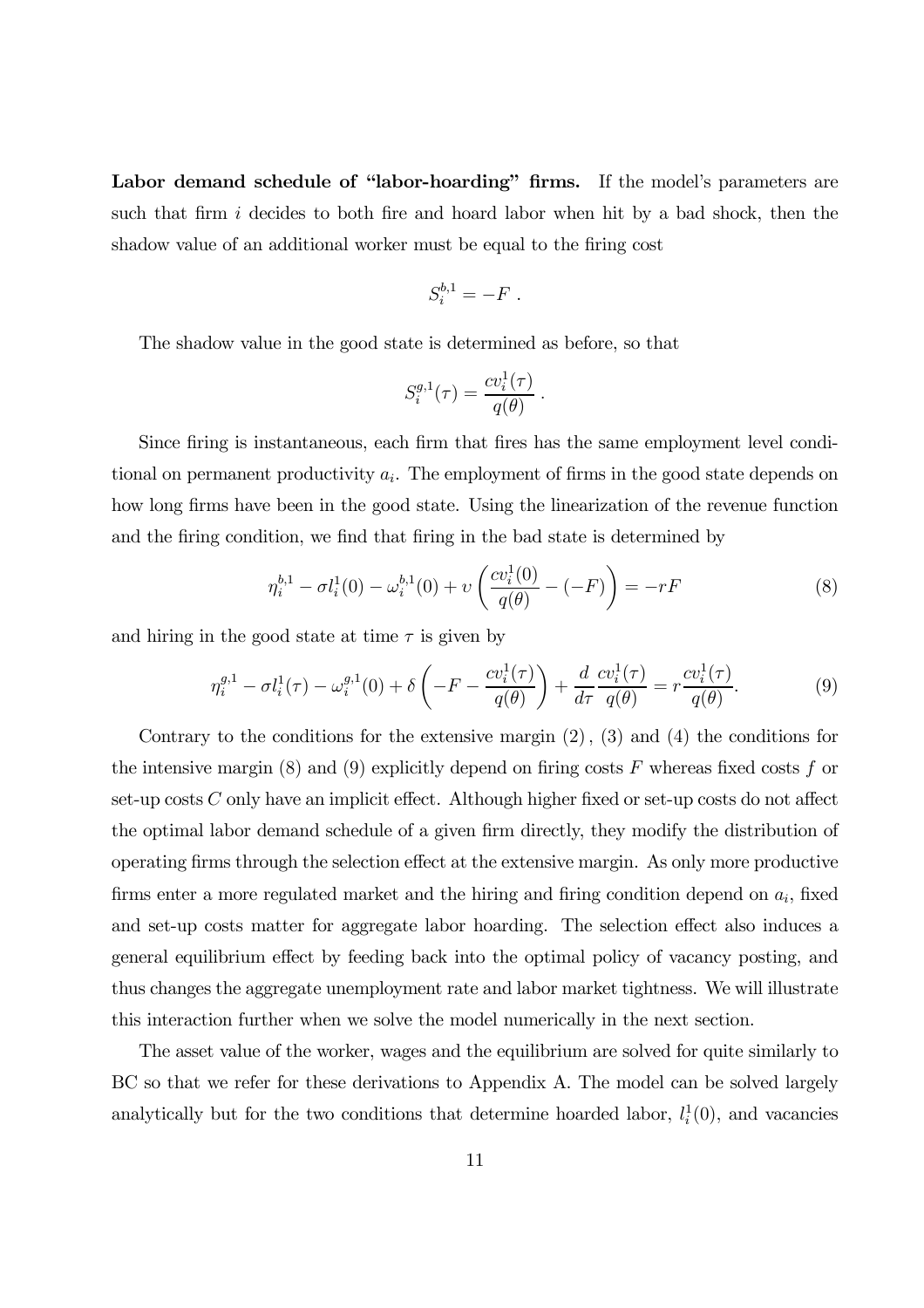initially posted in the good state,  $v_i^n(0)$ . Compared with BC the permanent productivity shifter  $a_i$  implies that the two conditions also depend on the average number of vacancies posted.7

### 2.3 Cross-sectional efficiency

Before we solve the model numerically, we briefly want to point out the cross-sectional inefficiencies in our model by solving the social planner's problem. We characterize the socialplanner problem when the discount rate  $r = 0$  and when firms cannot declare bankruptcy on F. This simplifies the notation and is not important for the main results. We mention below how the solution would differ if we allowed for firm bankruptcy.

Since the social-planner problem is similar to BC, we defer the explicit derivations to Appendix B and only mention the results which are important for our purposes. The social planner internalizes the congestion externality by making vacancy posting more costly for each firm in the good state, associated with the shadow price  $\mu$ . The social planner also decreases marginal revenues of firms to induce relatively more unemployment, associated with the shadow price  $\zeta$ .

As shown in Appendix B, the social planner seeks to maximize the total surplus and not the revenues net of wages. Hence, as in BC, the bargaining parameter does no longer determine the convergence rate of vacancy posting. It remains identical across firms but firms converge more quickly to their targeted employment rate than in the decentralized economy.

We briefly mention the solution for  $v_i^+(0)$  and  $l_i^+(0)$  where the superscript + denotes the social planner solution. The closed-form solutions afford further insights also for the decentralized equilibrium. We find that firms which just entered the good state post vacancies

<sup>&</sup>lt;sup>7</sup>This is because the wage of the employed worker in the bad state,  $w_i^b$ , depends on the outside option of unemployment which is a function of the average vacancies posted across firms in the good state. The posted vacancies in each firm summarize expected future employment changes in these firms which are important for expected future wages because of decreasing returns, intrafirm bargaining and the monopsony power of firms. See Appendix A for further details.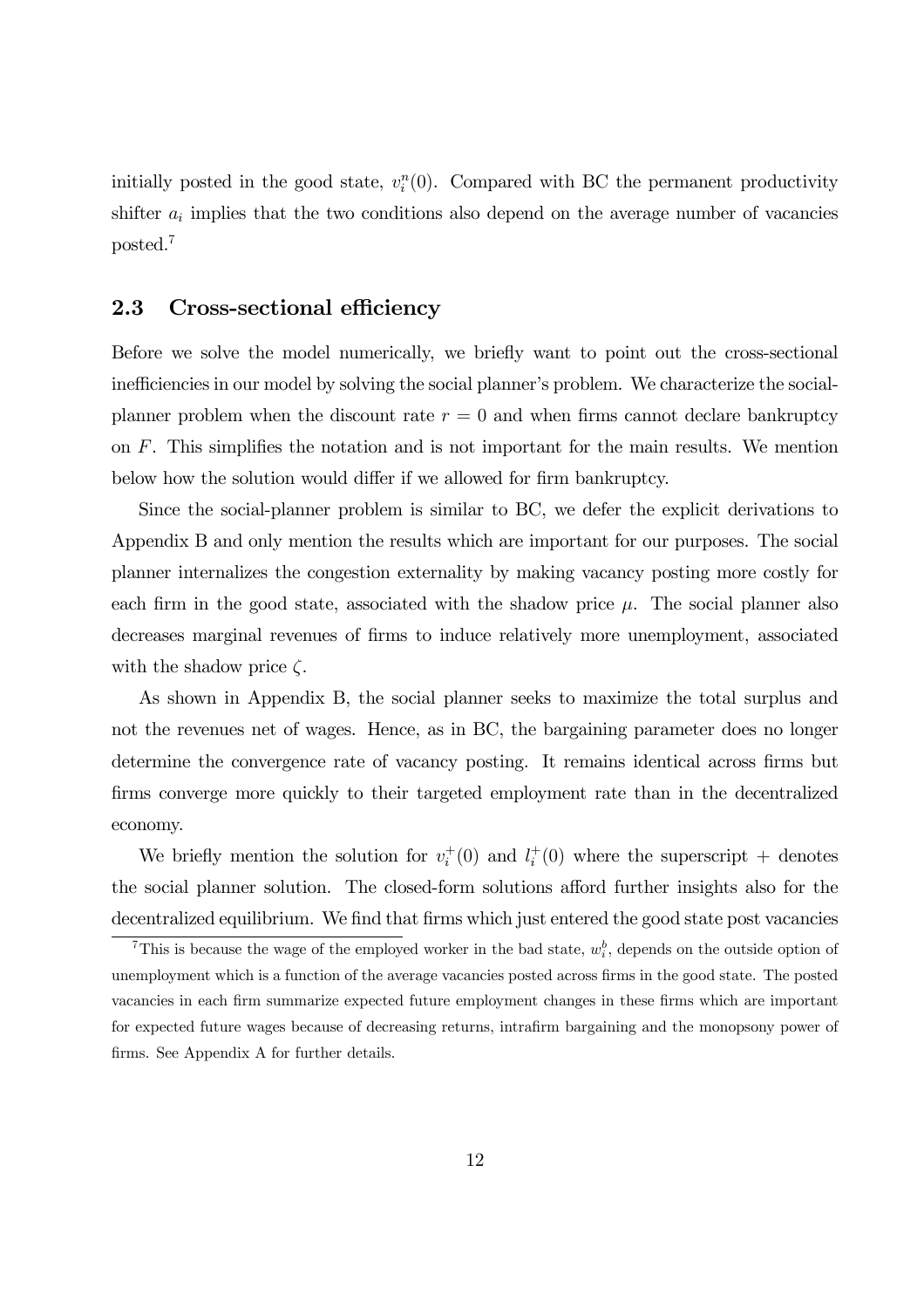$$
v_i^+(0) = \frac{q(\theta)}{c(\nu + \delta + \lambda^+)} \left[ \eta_i^g - \eta_i^b - (\nu + \delta)F - \delta \frac{\mu}{q(\theta)} \right] .
$$

Firing costs F, turnover  $(\delta, v)$ , speed of convergence  $\lambda^+$ , vacancy costs c and a higher shadow price  $\mu$  decrease initial vacancy posting, whereas a higher marginal product in the good relative to the bad state and a quicker vacancy matching rate increase vacancy posting. Labor hoarding is given by

$$
l_i^+(0) = \frac{1}{\sigma} \left[ \eta_i^b + \frac{\upsilon \lambda^+}{\upsilon + \delta + \lambda^+} F - b - \zeta + \frac{\upsilon}{\upsilon + \delta + \lambda^+} \left( \eta_i^g - \eta_i^b - \delta \frac{\mu}{q(\theta)} \right) \right] .
$$

Conditional on  $\zeta$  and  $\mu$ , higher marginal revenue in the bad state and larger revenue gains (in case a good shock occurs) increase the amount of labor hoarded. Firing costs have an unambiguous positive effect on labor hoarding: they decrease firing and this effect outweighs the negative effect on vacancy posting and hiring in the good state.<sup>8</sup>

If we allow for bankruptcy, the solution for firms hoarding labor remains the same (see Appendix B). For firms exiting in the bad state, we find that the vacancy dynamics are the same but the initial amount of vacancies posted in the good state is

$$
v_i^{++}(0) = \frac{q(\theta)}{c(\delta + \lambda^+)} \left( \eta_i^g - b - \frac{\delta}{q(\theta)} \mu \right) ,
$$

where the superscript  $++$  denotes firms which exit in the bad state. Compared with the expression for labor-hoarding firms  $v_i^+(0)$ , vacancies posted by bankrupt firms do not directly depend on firing costs. Moreover,  $v_i^{++}(0)$  only depends on the marginal revenue in the good state (net of the worker's utility flow b) and is not discounted with the probability of being in the good state v since firms exit in the bad state. Thus, if  $\eta_i^b - (v + \delta)F > b$ ,  $v_i^{++}(0) > v_i^{+}(0)$ (see Appendix B).

The solution of the social-planner problem makes explicit in closed-form what we find numerically for the decentralized equilibrium (in which wage determination complicates the analysis). Firms that exit in the bad state post more vacancies in the good state (for a given  $a_i$ ) because these firms do not have to pay firing costs and do not hoard labor in the bad

<sup>&</sup>lt;sup>8</sup>As is well known, this result depends on the linear revenue schedule and does not necessarily hold for more general functional forms.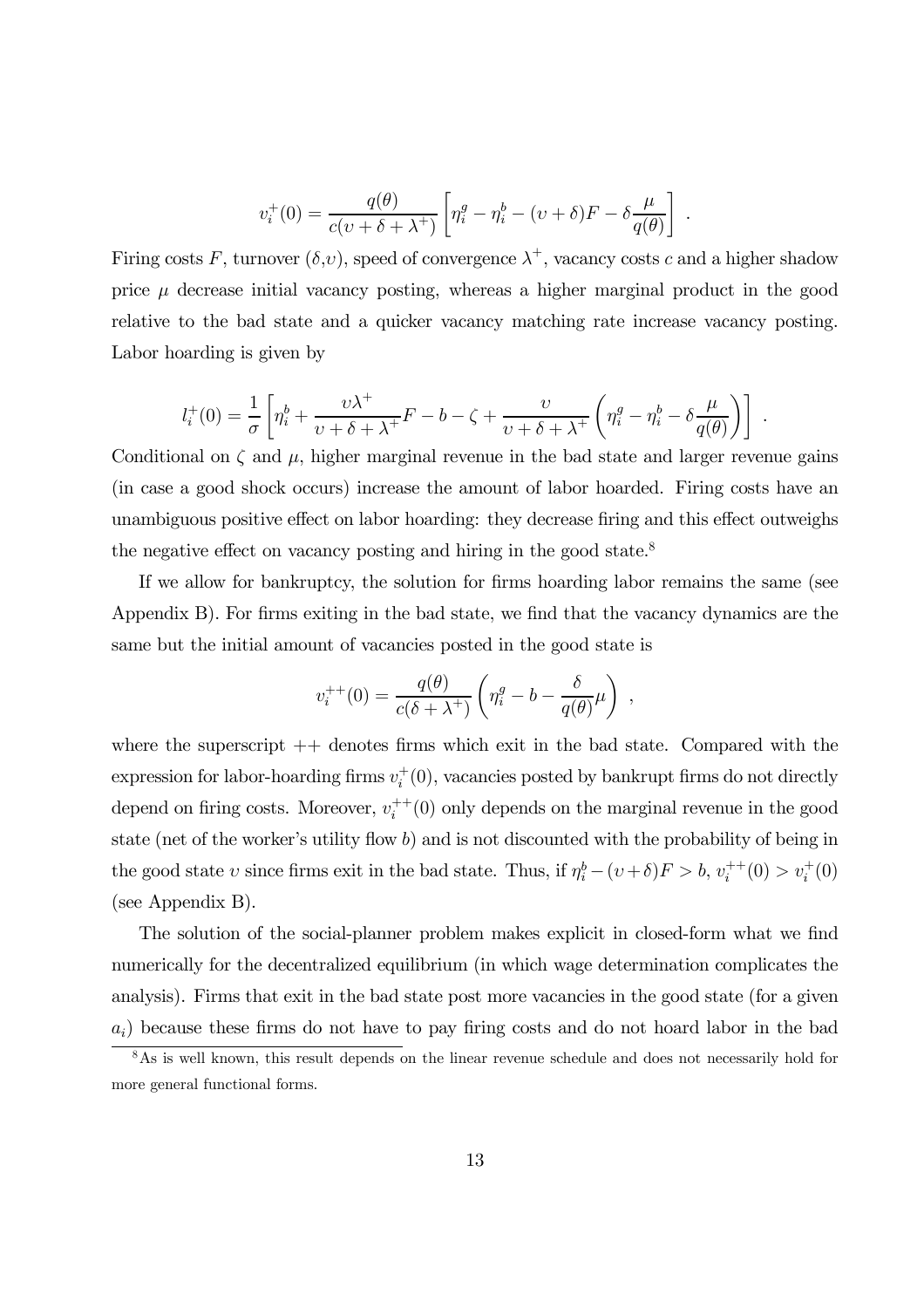state. More generally, this points to the optimality of a firing tax schedule that differs across firms with different  $a_i$ . We explore these issues more in ongoing research.

For the purposes of this paper, it is important to note that the congestion externalities are rather unimportant for the parameter values of the calibrated model described below.<sup>9</sup>

# 3 Equilibrium

In this section we define the equilibrium, describe the numerical algorithm and calibrate our model to the US economy. Then we discuss the robustness of the calibration to some changes of important parameters.

Equilibrium definition. We define a search equilibrium for the economy as a set of aggregate quantities  $\{L, V\}$ , matching rate  $q(\theta)$ , permanent productivity thresholds  $\{a^{**}, a^*\}$ and infinite sequences for quantities  $\{l_i^n(\tau), v_i^n(\tau)\}_{\tau=0}^{\infty}$  and prices  $\{w_i^b, w_i^{g,n}(\tau)\}_{\tau=0}^{\infty}$  such that:

- Given the matching rate and prices,  $\{l_i^n(\tau), v_i^n(\tau)\}_{\tau=0}^{\infty}$  solve firm's *i* optimization problem.
- Wages  $\{w_i^b, w_i^{g,n}(\tau)\}_{\tau=0}^{\infty}$  are the solution of the Nash-bargaining problem.
- Permanent productivity thresholds  $\{a^{**}, a^*\}$  are determined by the optimal entry and exit decisions of firms.
- Aggregate quantities  $\{L, V\}$  result from the aggregation of firms' optimal labor demand schedules.
- The matching rate  $q(\theta)$  is given by the aggregate matching function.

<sup>&</sup>lt;sup>9</sup>The small vacancy cost  $c = 0.01$  required to match empirically realistic unemployment rates and duration, implies that aggregate vacancy posting costs are an order of magnitude smaller than other aggregate welfare losses.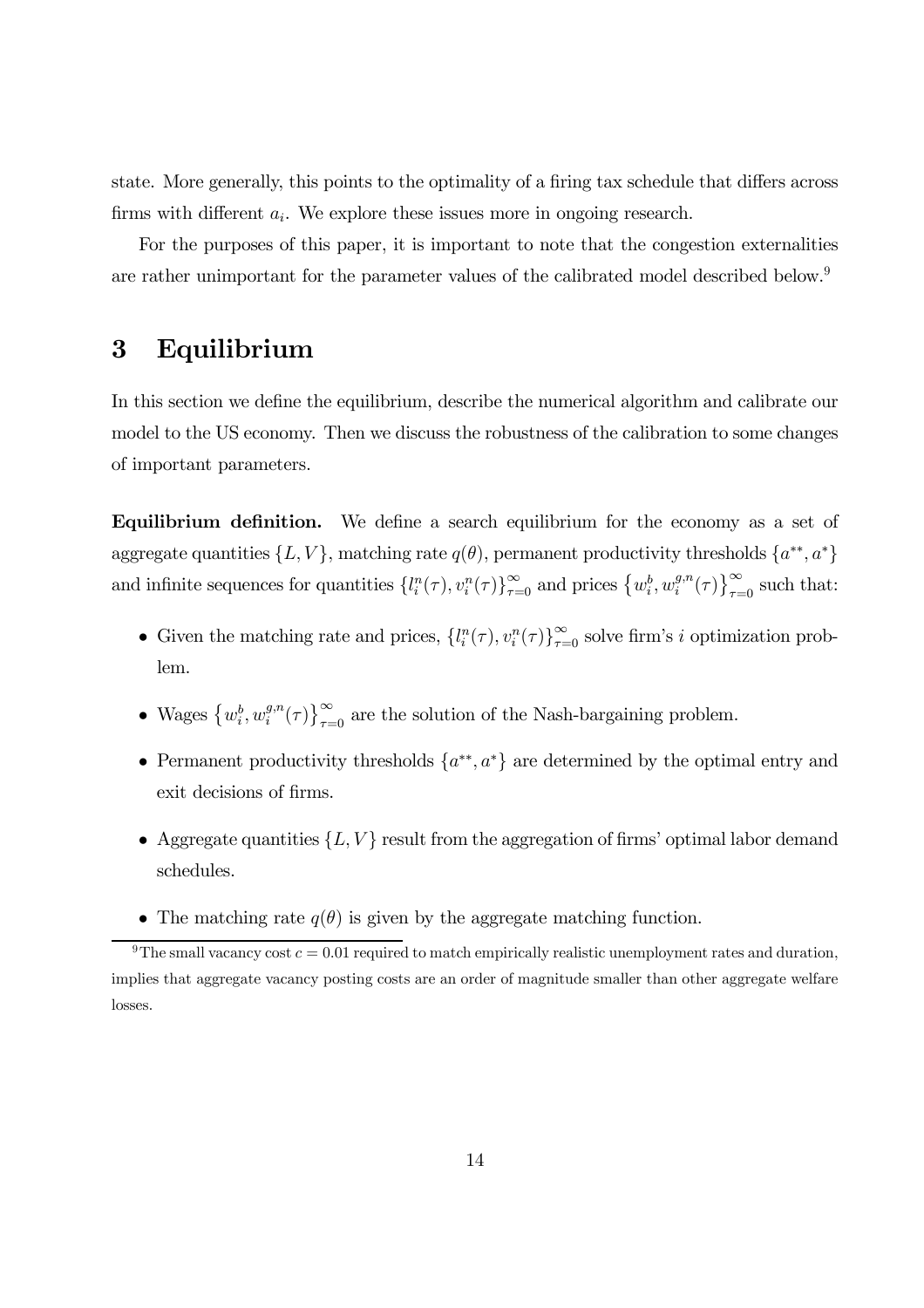The numerical algorithm. The algorithm proceeds in three steps. In Step 1, we set starting values for the average number of vacancies, labor market tightness  $\theta$  and the productivity  $a^*$  of the marginal firm. In Step 2, we solve for  $v^1(a^*,0)$ ,  $l^1(a^*,0)$  and use the solution for  $v^0(a^{**}, 0)$  to determine  $a^{**}$ . We then update the average number of vacancies and  $\theta$ . As long as these two values have not converged up to numerical precision of 10<sup>-6</sup>, we repeat Step 2. Otherwise we continue with Step 3 and update  $a^*$  using the steady-state condition  $A^{b,1}(a^*)=0$ . Unless  $a^*$  has converged up to numerical precision of  $10^{-6}$ , we update  $\theta$  and the average number of vacancies, and restart the algorithm at Step 2. Our numerical results indicate that the equilibrium labor market tightness  $\theta$  is locally unique.<sup>10</sup>

**Calibration.** For our computations we assume a uniform distribution so that  $a_i \sim U(0; \bar{a})$ . The constant density facilitates the interpretation of the numerical results. The upper bound of the uniform distribution can be tied down using the normalization to 1 of total labor in the frictionless economy.11

We set the annual interest rate  $r = 0.05$  (see Cooley, 1995). The utility flow in unemployment  $b = 0.05$ , which is 43% of the average wage in the flexible economy as we will see below.12 This value is within the range of commonly assumed values. We check that the value b implies that workers in the frictionless economy find it optimal to supply labor in

 $11$ We restrict our attention to the case where firms in the frictionless economy operate solely in the good state. All labor is shed if a bad shock occurs. Since the workforce in the good state is equal to  $l(a) = \frac{a \varepsilon_g - b}{\sigma}$ , the normalization of employment to full employment in the frictionless economy implies

$$
1 = \frac{\upsilon}{\upsilon + \delta} \frac{1}{\overline{a} - \underline{a}} \int_b^{\overline{a}} l(a) da = \left(\frac{\upsilon}{\upsilon + \delta}\right) \left(\frac{1}{\overline{a} - \underline{a}}\right) \left(\frac{1}{2\sigma} \varepsilon_g \left(\overline{a}^2 - b^2\right) - \frac{b}{\sigma} \left(\overline{a} - b\right)\right) .
$$

Setting  $\underline{a}=0$  implies that  $\overline{a}$  is the positive root of a quadratic equation

$$
\overline{a} = \frac{\frac{v+\delta}{v} + \frac{b}{\sigma} + \sqrt{\left(\frac{v+\delta}{v} + \frac{b}{\sigma}\right)^2 + \left(\frac{b^2 \varepsilon_g(\varepsilon_g - 2)}{\sigma^2}\right)}}{\varepsilon_g/\sigma}.
$$

<sup>12</sup>b is 1/5 of the wage paid at the firm with the highest permanent productivity  $\bar{a}$  in the initial good state and 1/2 at that firm in the bad state.

<sup>&</sup>lt;sup>10</sup>We calculate the slope of the feedback locus  $\theta'(\theta)$  when we compute  $\theta$  (in each iteration for each given value of  $a^*$ ). In the program we check that the locus  $\theta'(\theta)$  intersects only once with the 45-degree line. We have always found a unique equilibrium for positive  $\theta$  given the parameter values we considered.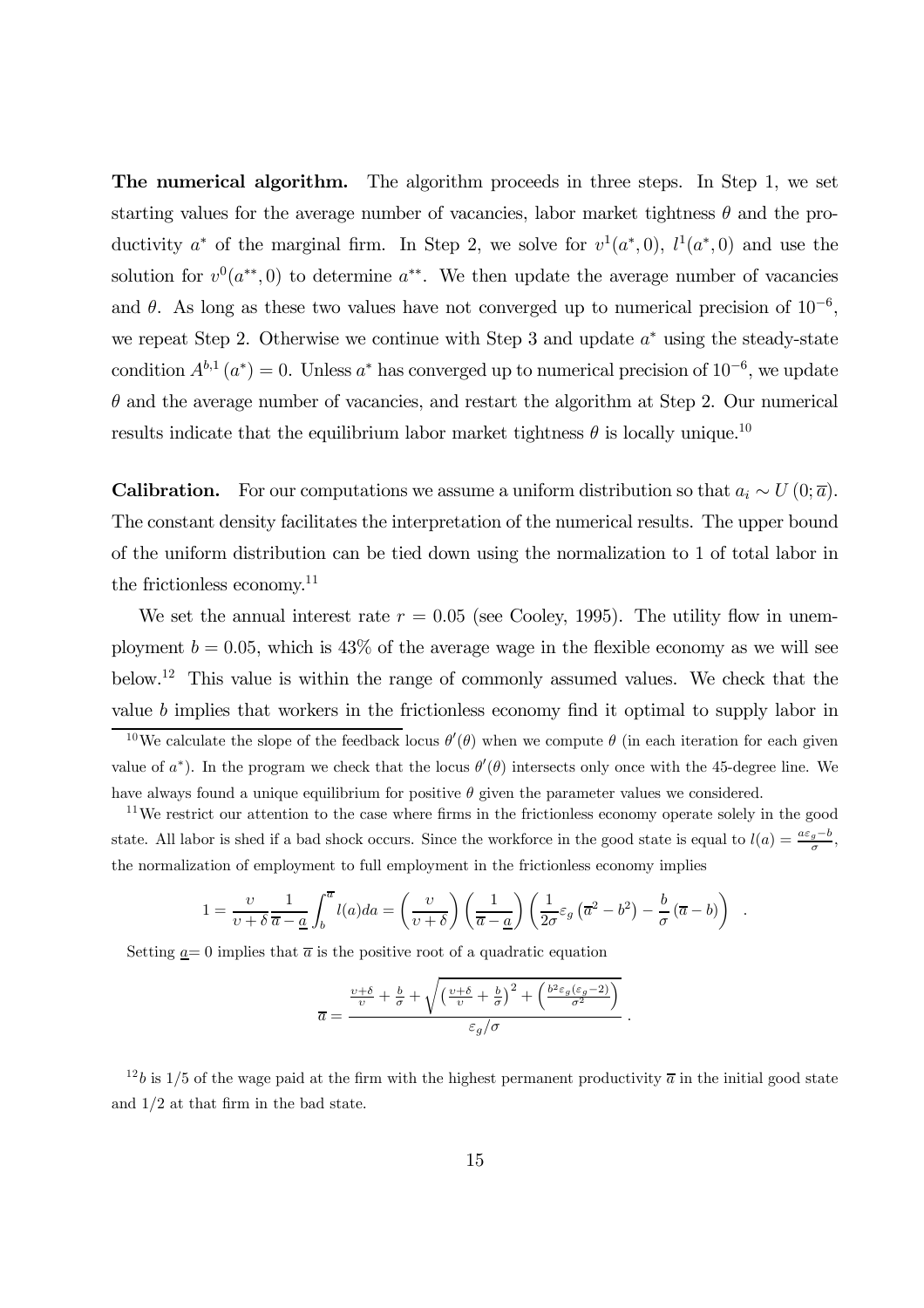the good state so that  $b \leq \eta_i^g - \sigma l_i$ , for all  $a_i$ . Indeed, we find that for  $\sigma = 0.4$  and  $\varepsilon_g = 1$ this condition is always satisfied in equilibrium.<sup>13</sup> We set  $\varepsilon_b$  equal to  $b/\overline{a}$ . This value implies that in the bad state there is no wage for which firms employ a positive amount of labor in the frictionless economy.

The dynamic transitions between good and bad states are parametrized as  $\delta = 0.5$  and  $v = 1$ . This implies that a created job has a 60% chance to persist for one year or more whereas the chance for a destroyed job is 40%. The former is consistent with evidence reported in Davis et al. (1996) whereas  $v$  is higher than suggested by their evidence. A higher v makes it more attractive for firms to hoard labor also at low levels of unemployment. We need this for technical reasons as further explained below. We assume a matching efficiency  $\gamma = -0.5$  which is in line with parameters commonly used in the literature (see Petrongolo and Pissarides, 2000, for a survey on estimates of the matching function). We set the bargaining power of workers to  $\beta = 0.2$  which is slightly smaller than the estimates reported in Flinn (2005) in order to be able to match empirically plausible unemployment rates. Below we check the robustness of our results for a bargaining power of  $\beta = 0.3$ .<sup>14</sup> Finally, we assume that the flow cost of an additional vacancy is  $c = 0.01$  and the scaling factor of the matching function  $\xi = 2.5$ . Both parameters are set to match a reasonable unemployment rate, labor market tightness and thus unemployment duration. The value of c equals 1/12 of the average wage, which yields an average recruiting costs close to one month's wage (see Hamermesh, 1993). As we will discuss further below, the small value of c is crucial for the model to produce realistic values of unemployment duration. The scaling factor instead allows for realistic unemployment rates.

In the calibration of our model there is a tension between targeting realistically low unemployment rates and unemployment duration together with all firms with  $a_i \geq a^*$  hoarding labor. The latter is important because it simplifies the solution of the model since the shadow value of labor in the bad state is then determined by (8). However, we need small

<sup>&</sup>lt;sup>13</sup>For  $l_i = a_i = 1$ , these parameters imply a marginal-revenue elasticity of 2/3.

<sup>&</sup>lt;sup>14</sup>Note that efficiency could not be restored in this model if we set  $\beta = -\gamma$ , as the Hosios condition might suggest. As pointed out in BC, cross-sectional efficiency is more difficult to achieve because of the additional intra-firm bargaining distortions and heterogenous vacancy posting of firms. This holds a fortiori in this model with permanent productivity differences  $a_i$ .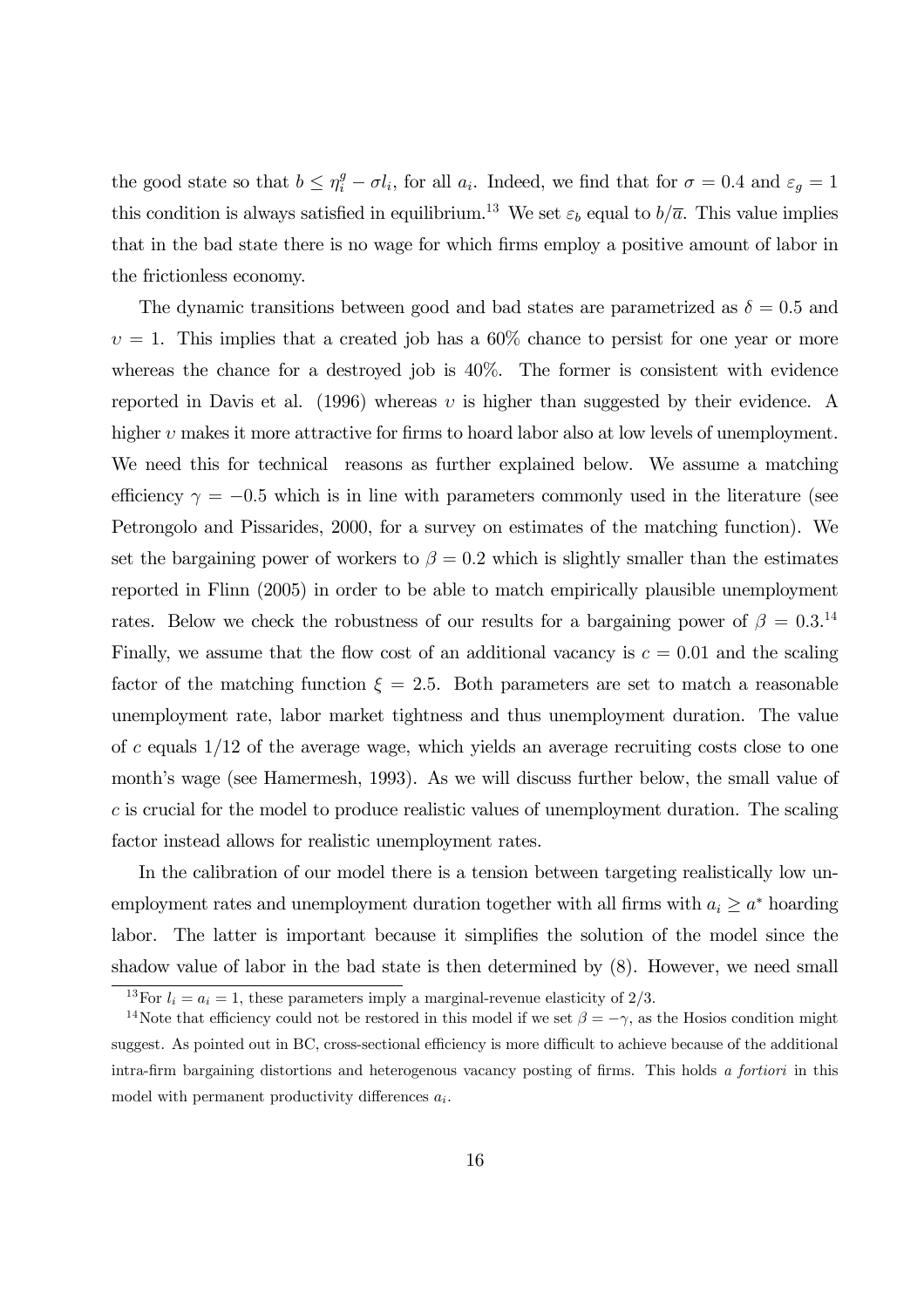| <i>Parameters Values</i>      |          |            |  |                                                 |                              |                                                                  |                                |             |                                                                                                          |
|-------------------------------|----------|------------|--|-------------------------------------------------|------------------------------|------------------------------------------------------------------|--------------------------------|-------------|----------------------------------------------------------------------------------------------------------|
| $\mathcal{r}$                 | $\delta$ | $\upsilon$ |  |                                                 |                              | $\mathfrak{c}$                                                   | $\,F$                          | $\mathbf f$ | $\mathcal C$                                                                                             |
|                               |          |            |  |                                                 |                              |                                                                  |                                |             | 0.1                                                                                                      |
| Equilibrium Variables         |          |            |  |                                                 |                              |                                                                  |                                |             |                                                                                                          |
|                               |          |            |  |                                                 |                              |                                                                  |                                |             |                                                                                                          |
|                               |          |            |  |                                                 |                              | 0.341                                                            |                                |             |                                                                                                          |
|                               |          |            |  |                                                 |                              | 4.472                                                            |                                |             |                                                                                                          |
|                               |          |            |  |                                                 |                              | 0.388                                                            |                                |             |                                                                                                          |
|                               |          |            |  |                                                 |                              |                                                                  |                                |             |                                                                                                          |
|                               |          |            |  |                                                 |                              | 0.895                                                            |                                |             |                                                                                                          |
| Prod. margins $(a^{**}, a^*)$ |          |            |  |                                                 | (0.486, 0.506)               |                                                                  |                                |             |                                                                                                          |
| Average firm size             |          |            |  |                                                 | 1.489                        |                                                                  |                                |             |                                                                                                          |
| Av. labor hoarded             |          |            |  |                                                 | 0.193                        |                                                                  |                                |             |                                                                                                          |
| Average wage                  |          |            |  |                                                 | 0.115                        |                                                                  |                                |             |                                                                                                          |
|                               |          |            |  | Vacancies $V$<br>Output $Y$<br>Welfare $\Omega$ | Tightness parameter $\theta$ | Unemployment rate $U$ (in $\%$ )<br>Productivity $a_i$ (average) | $\gamma \quad \xi \quad \beta$ |             | $0.05 \quad 0.5 \quad 1 \quad 0.5 \quad 2.5 \quad 0.2 \quad 0.01 \quad 0.04 \quad 0.1$<br>7.622<br>0.329 |

Table 1: Equilibrium values in the flexible "US" economy.

search frictions in the labor market which imply realistic values for the level and duration of unemployment but also less labor hoarding for all firms. In order to generate some labor hoarding for all firms, we calibrate fixed and firing costs in the flexible economy as  $f = 0.1$ and  $F = 0.04$ . This is not unrealistic compared with an average wage of 0.12 since even in relatively flexible economies such as the US, firms face some administrative costs to maintain operations and lay off workers if these lay-offs are considered "unfair" (see OECD, 1999, ch. 2). Our calibration implies that the firm with  $a_i = a^*$  just hoards a tiny amount of labor  $l_i(0)$ in the bad state. We calibrate set-up costs  $C = 0.1$  so that the hazard rate of bankruptcy is equal to 0.8% per year, which is realistic for publicly traded firms in the US economy (see www.bankruptcydata.com).15

<sup>&</sup>lt;sup>15</sup>The incidence of bankruptcy is computed as the fraction of firms in the good state that are hit by a bad shock  $\delta v/(\delta + v)$  multiplied with the fraction of operating firms which declare bankruptcy if a bad shock occurs  $(a^* - \min\{a^{**}, a^*\})/(\overline{a} - a^* + \nu/(\delta + \nu)(a^* - \min\{a^{**}, a^*\})$ .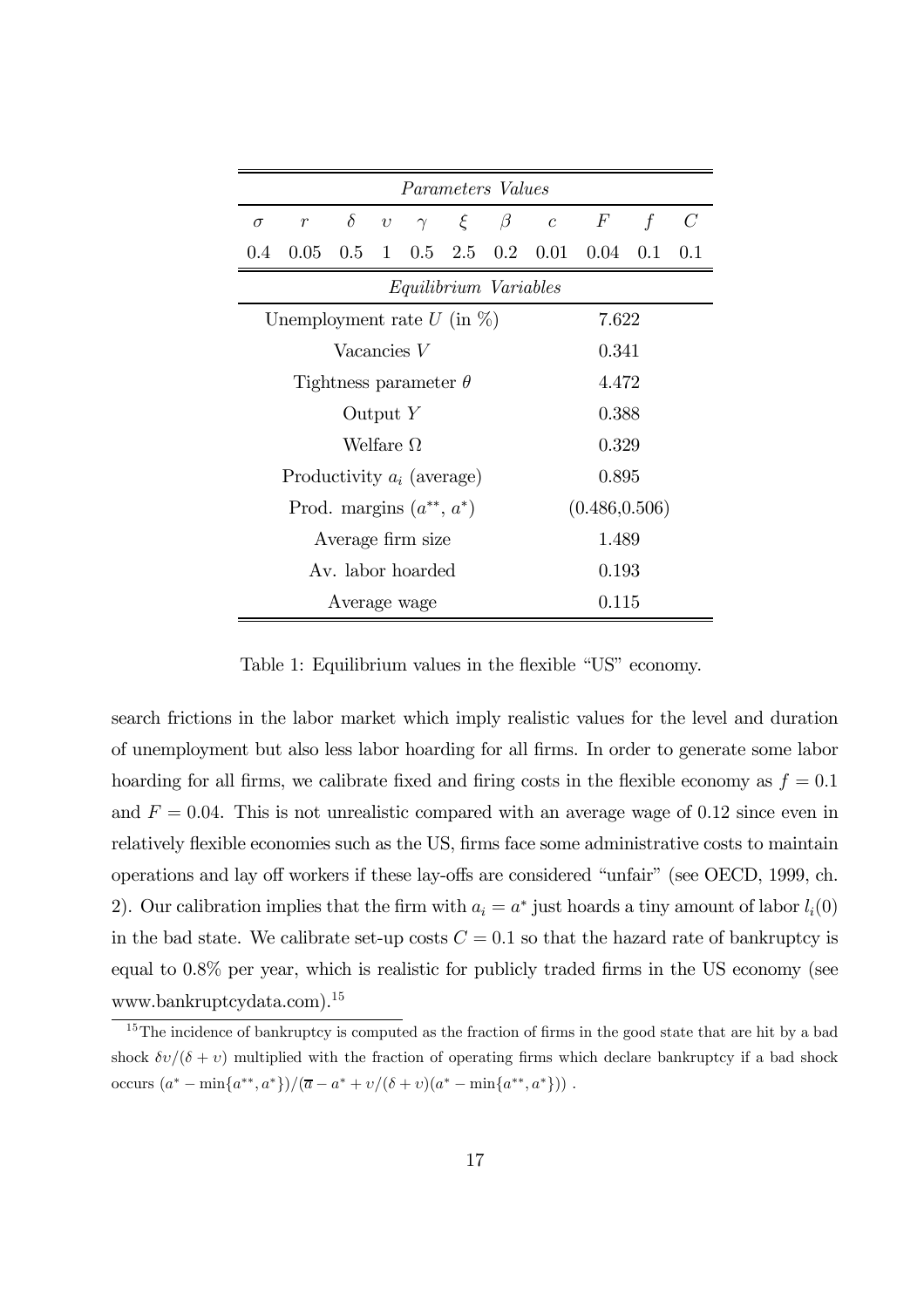Table 1 displays the equilibrium for the flexible economy with  $f = C = 0.1$  and  $F = 0.04$ which we call the "US". The calibration matches the level and duration of unemployment in the flexible "US" economy quite well (see, for example, Abrahams and Shimer, 2001): the average unemployment duration is 2.3 month  $(1/\theta q(\theta))$  and an unemployment rate of 7.6% is realistic for the US in the last decades. Firms with permanent productivity  $a_i < a^{**} = 0.49$ do not produce in the market where for the firm with the highest permanent productivity  $a_i = \overline{a} = 1.3$ . Firms with  $a_i \in [0.49; 0.51]$  declare bankruptcy if hit by a bad shock.<sup>16</sup>

The output measure in Table 1 is defined net of steady-state mobility and vacancy costs. We then subtract fixed costs of all producing firms and take into account the utility flow of the unemployed for our measure of welfare (see Appendix A for the analytic expressions).

**Robustness.** Before we analyze changes in the policy parameters  $(f, C, F)$ , we briefly investigate the robustness of the equilibrium to changes of some important parameter values.<sup>17</sup> In Table 2, column (1) we increase the utility flow during unemployment by  $20\%$  to  $b = 0.06$ . In column (2) we increase the bargaining power of workers to  $\beta = 0.3$ . In column (3) we decrease the monopsony power of firms by setting  $\sigma = 0.38$ . Finally, in column (4) we decrease the vacancy cost assuming a marginal flow cost  $c = 0.0095$ .

The main insights can be summarized as follows. Higher utility during unemployment b increases unemployment and unemployment duration (see column (1)). Operating firms are slightly more productive. They hoard less labor since the better outside option of workers renders labor hoarding more expensive. This increases productivity but also the steady-state mobility cost. The overall effect on output and welfare is negligible. A higher bargaining power of workers  $\beta = 0.3$  has a similar impact on unemployment and its duration but a stronger selection effect on  $a^{**}$  and  $a^*$  (see columns (2)). Less firms operate in equilibrium and average productivity increases.

If the marginal revenue of firms decreases less with higher labor demand ( $\sigma = 0.38$ ), more

<sup>&</sup>lt;sup>16</sup>Our model produces a left-skewed cross-sectional distributions for wages and a U-shaped distribution of employment over firms with different size which are roughly consistent with empirical data. Our model also generates a positive firm-size wage premium and smaller wage dispersion in larger firms as in Bertola and Garibaldi (2001). Results on the cross-sectional distribution are available on request.

<sup>&</sup>lt;sup>17</sup>We keep constant the other parameters which depend on  $\sigma$  or b (e.g.  $\bar{a}$ ).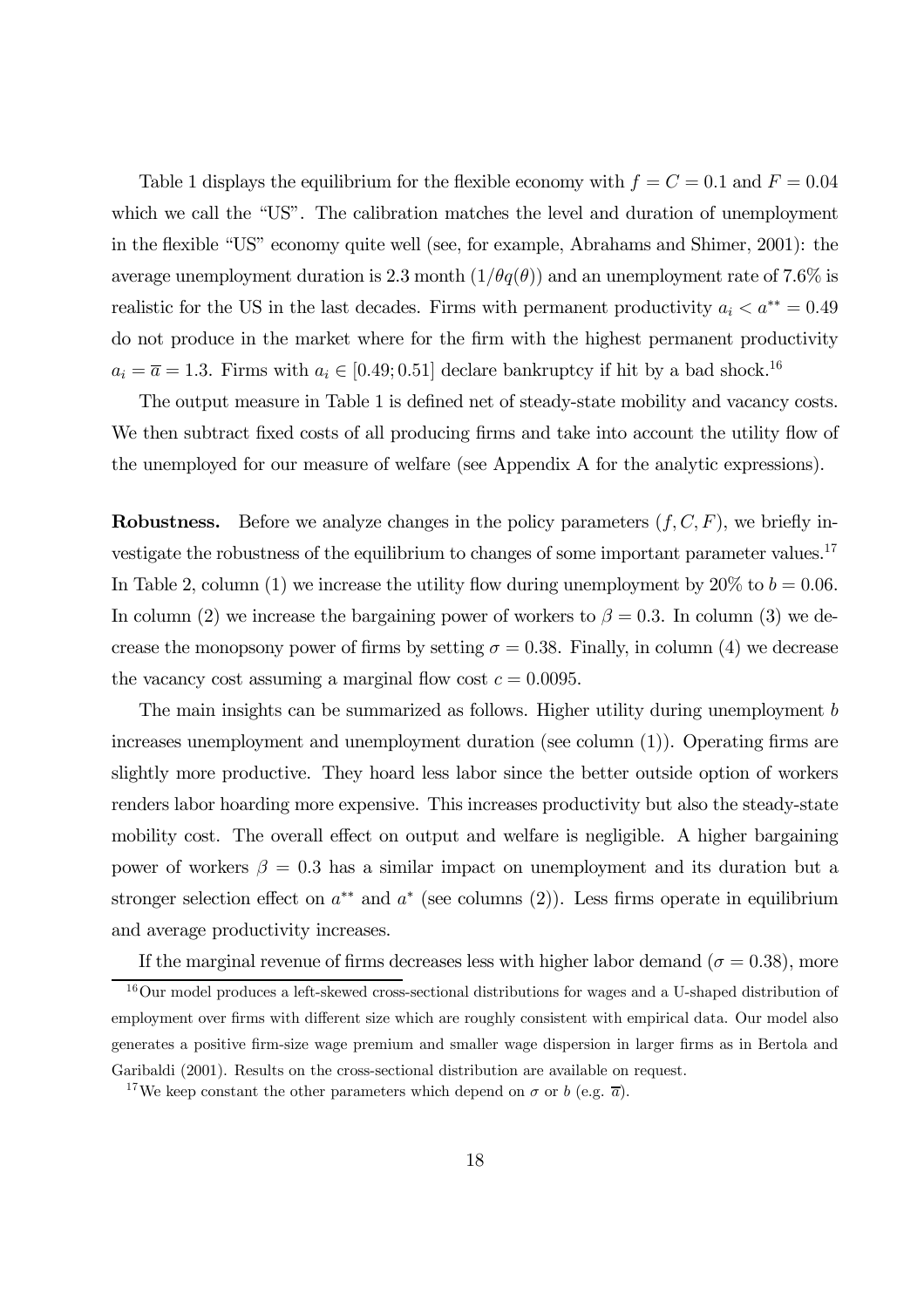| Variables                    | $b = 0.06$   | $\beta = 0.3$ | $\sigma = 0.38$ | $c = 0.0095$ |
|------------------------------|--------------|---------------|-----------------|--------------|
|                              | (1)          | (2)           | (3)             | (4)          |
| Unemployment $U$ (in $\%$ )  | 8.21         | 9.51          | 6.79            | 6.86         |
| Vacancies $V$                | 0.32         | 0.28          | 0.39            | 0.39         |
| Tightness $\theta$           | 3.93         | 2.94          | 5.74            | 5.72         |
| Output $Y$                   | 0.39         | 0.39          | 0.41            | 0.38         |
| Welfare $\Omega$             | 0.33         | 0.33          | 0.35            | 0.33         |
| average $a_i$                | 0.897        | 0.910         | 0.901           | 0.900        |
| Prod. margins $(a^{**},a^*)$ | (0.49, 0.51) | (0.52, 0.54)  | (0.50, 0.52)    | (0.49, 0.51) |
| Av. firm size                | 1.48         | 1.51          | 1.52            | 1.52         |
| Av. lab. hoarded             | 0.17         | 0.15          | 0.20            | 0.18         |
| Av. wage                     | 0.12         | 0.12          | 0.13            | 0.13         |

Table 2: Robustness of the equilibrium to changes in parameter values.

vacancies are posted so that the average firm size and amount of labor hoarded increase (see column (3)). The unemployment rate and duration fall substantially. Output and welfare are higher since a lower  $\sigma$  favors firms with higher permanent productivity  $a_i$  so that employment is more concentrated in these firms and only relatively more productive firms operate  $(a^{**})$ and  $a^*$  increase). Thus, the welfare loss due to fixed costs is smaller. Average wages increase both because of this selection effect and the higher revenues which augment the shared surpluses.

A slightly smaller flow cost of vacancy posting  $c = 0.0095$  substantially lowers the unemployment rate and duration. It increases wages because of a better outside option (see column (4)). The lower cost of posting vacancies favors firms with a high permanent productivity  $a_i$  since they tend to post more vacancies. So in equilibrium only more productive firms remain in the market  $(a^{**}$  and  $a^*$  increase slightly). These firms have a larger average size and hoard less labor in the bad state since hiring has become less costly. Output and welfare fall slightly because firms bear higher steady-state mobility costs. Results which are not reported show that, quite intuitively, both a smaller c or  $\sigma$  imply that regulation has a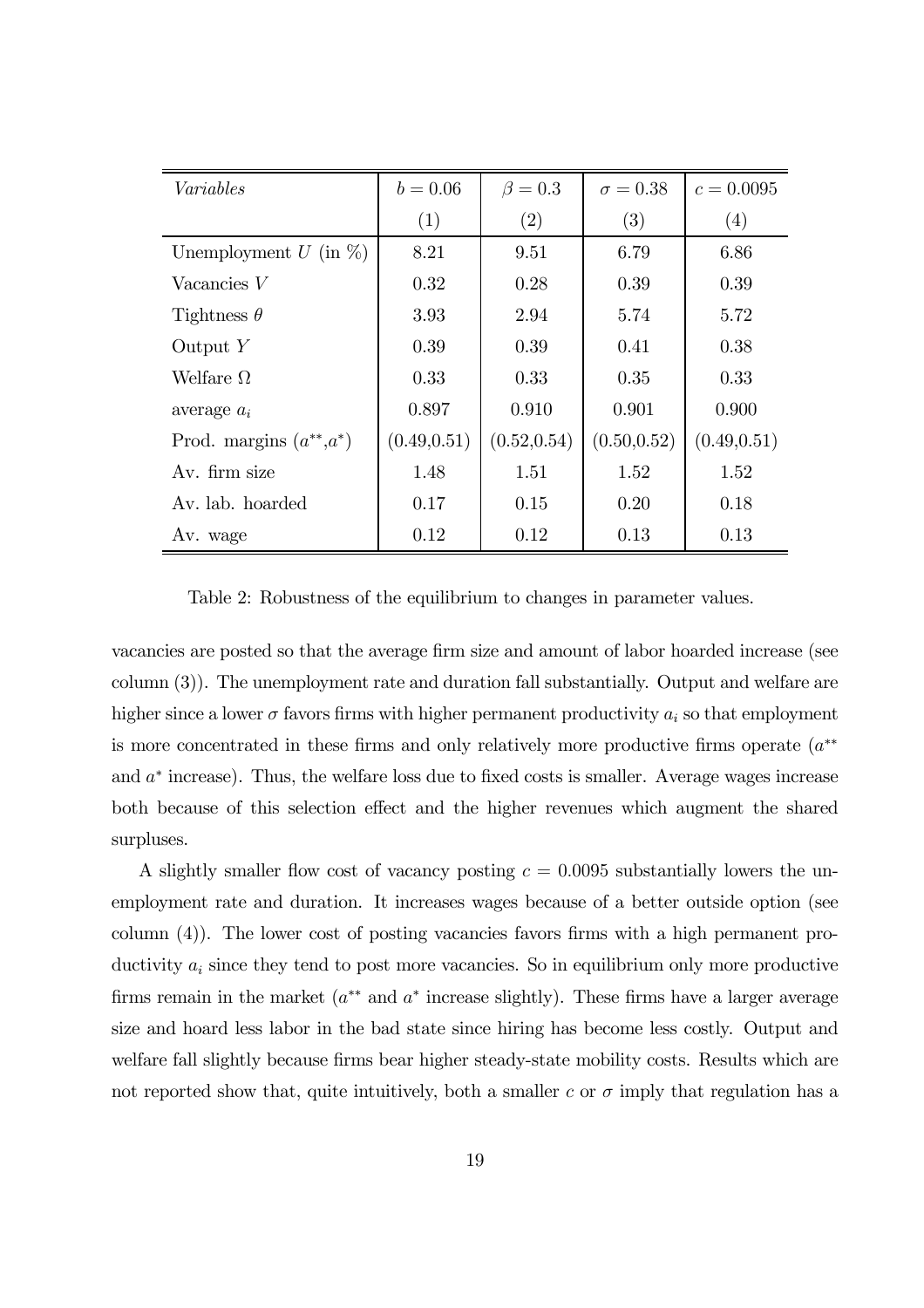| Equilibrium Variables         | US             |                |                |                   |
|-------------------------------|----------------|----------------|----------------|-------------------|
| $F = 0.04$                    | $f = 0.1$      | $f = 0.15$     | $f = 0.1$      | $f = 0.15$        |
|                               | $C=0.1$        | $C=0.1$        | $C = 0.15$     | $C = 0.15$        |
|                               | (1)            | (2)            | (3)            | $\left( 4\right)$ |
| Unempl. rate $U$ (in $\%$ )   | 7.622          | 8.413          | 7.873          | 8.900             |
| Vacancies V                   | 0.341          | 0.305          | 0.328          | 0.285             |
| Tightness parameter $\theta$  | 4.472          | 3.625          | 4.162          | 3.120             |
| Output $Y$                    | 0.388          | 0.384          | 0.386          | 0.381             |
| Welfare $\Omega$              | 0.329          | 0.300          | 0.329          | 0.299             |
| Productivity $a_i$ (average)  | 0.895          | 0.923          | 0.900          | 0.929             |
| Prod. margins $(a^{**}, a^*)$ | (0.486, 0.506) | (0.531, 0.579) | (0.514, 0.502) | (0.553, 0.573)    |
| Average firm size             | 1.489          | 1.584          | 1.503          | 1.602             |
| Av. labor hoarded             | 0.193          | 0.208          | 0.193          | 0.206             |
| Average wage                  | 0.115          | 0.106          | 0.112          | 0.101             |

Table 3: Equilibrium values for different fixed costs and set-up costs.

smaller effect on the unemployment rate.

In the following sections we analyze the effect of regulation on the equilibrium. We start with product market regulation in Section 4, continue with firing costs in Section 5 before we explain the interactions of both regulations in Section 6.

# 4 The impact of PMR

In this section we first investigate the effect of fixed costs and then compare it with the effect of set-up costs.

The selection effect of fixed costs. As can be seen from equations  $(A13)$ ,  $(A14)$  and  $(A15)$  in Appendix A, the fixed costs f do not directly enter in the optimal labor demand schedules. Since vacancy posting and labor hoarding decisions are based on workers' marginal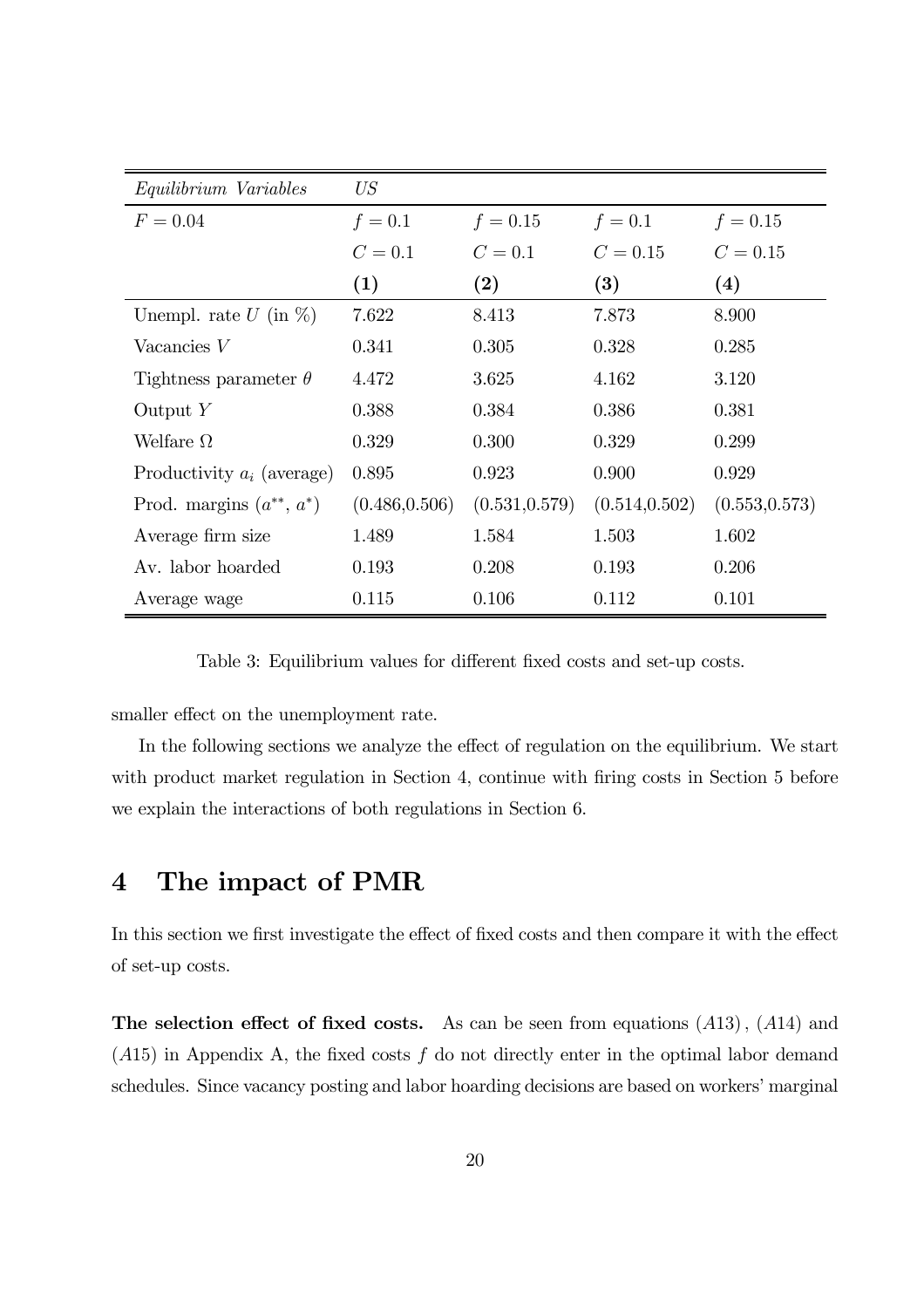revenues, it is clear that fixed costs do not influence the behavior of a given firm if it produces.

However, fixed costs reduce firms' asset values. As the least profitable firm just breaks even, a tightening of administrative regulation drives it out of business. In terms of the model's parameters this means that  $a^{**}$  and  $a^*$  increase, as can be seen by comparing columns  $(1)$  and  $(2)$  or  $(3)$  and  $(4)$  in Table 3, where we increase fixed costs from 0.1 to 0.15 (for different levels of set-up cost C). Furthermore, the impact on  $a^*$  is stronger so that fixed costs increase the size of the interval  $[a^{**}; a^*]$  in which firms declare bankruptcy. Given that defaulting firms do not pay the fixed costs in the bad state, their asset values fall relatively less than the asset values of the firms that remain in operation. Quantitatively, for low set-up costs  $C = 0.1$ , higher fixed costs imply that the incidence of bankruptcy increases from 0.8% to 2%.

This selection effect on  $a^{**}$  and  $a^*$  decreases labor market tightness and thus reduces wages by lowering the outside option of workers. The operating firms take advantage of their stronger bargaining position through an increase in both hoarded labor and targeted employment in the good state  $l(a_i,\infty)$ . The new equilibrium is characterized by a smaller number of larger firms. Notice that labor hoarding remains nearly constant so that most of the adjustment is achieved through an increase of the firms' sizes in the good state. This implies that firms destroy on average more jobs when they are hit by a bad shock. This positive turnover effect on "labor hoarding" firms is reinforced by the fact that a larger share of firms declare bankruptcy and shed all their workers. Although the effect on firm size compensates the selection effect to a certain extent, the negative impact prevails so that labor market tightness decreases and unemployment increases substantially.

The selection effect of barriers to entry. Table 3 also displays the equilibrium outcomes for higher set-up costs  $C = 0.15$ , again for different levels of fixed costs. Not surprisingly, higher barriers to entry decrease the number of operating firms and slightly increase average productivity and average firms' size.<sup>18</sup> The increase in unemployment and unem-

<sup>&</sup>lt;sup>18</sup>Average productivity is computed as productivity  $(a + \min\{a^{**}, a^*\})/2$  in the good state weighted with mass  $v/(\delta + v)$ , and productivity  $(a + a^*)/2$  in the bad state with mass  $\delta/(\delta + v)$ . Since  $\delta < v$ , the decrease of productivity in the bad state is weighted less than the increase of productivity in the bad state. Moreover, the fall of  $a^*$  is smaller in size than the increase in  $a^{**}$ .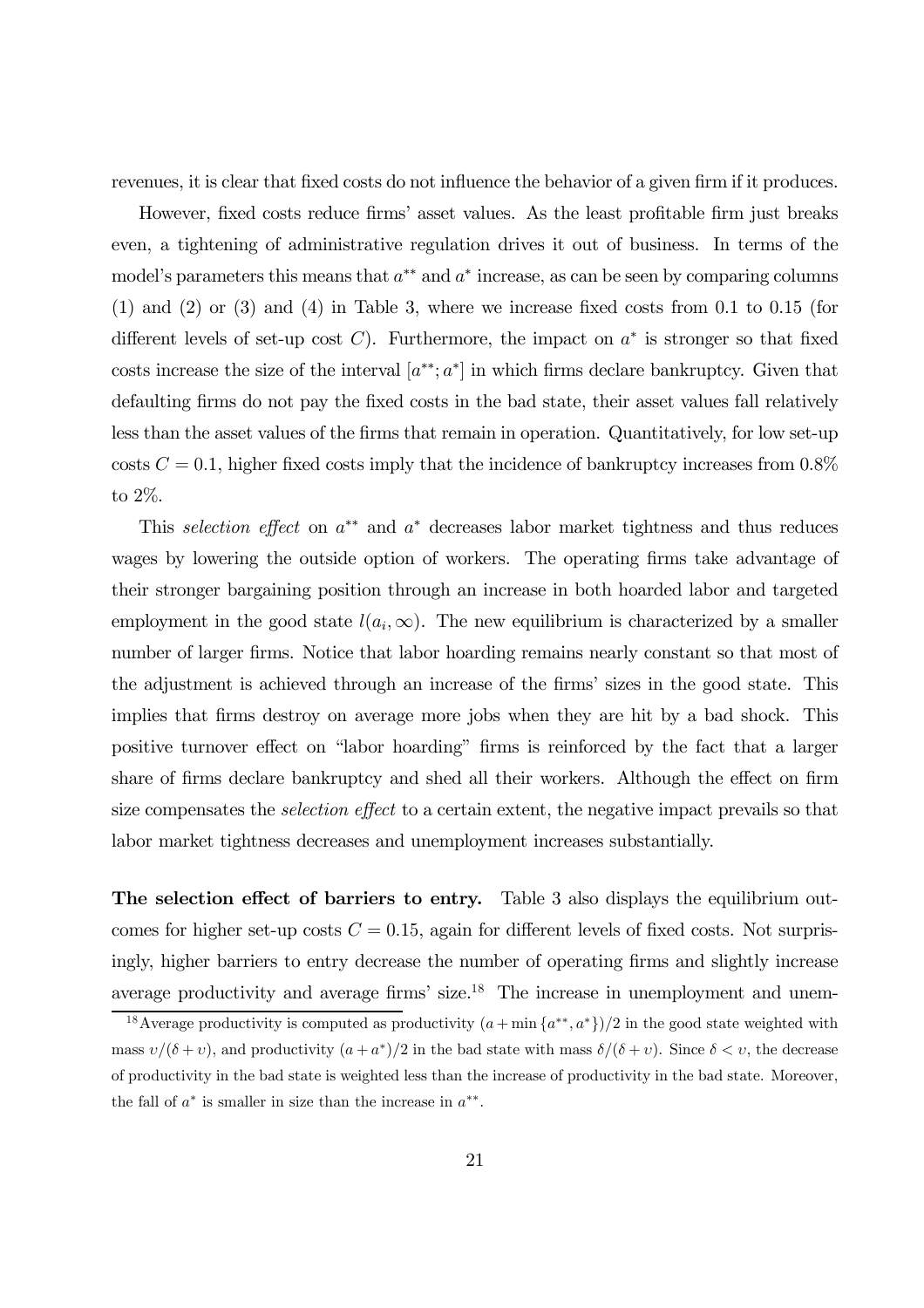ployment duration leads to a decline in wages. Set-up costs also decrease welfare and output. These negative effects are quantitatively smaller than for fixed costs because the set-up costs do not directly affect the asset value of the firm once it has entered the market.<sup>19</sup>

More interestingly, barriers to entry have opposite effects on the exit and entry margins: set-up costs raise  $a^{**}$  and lower  $a^*$ , so that less firms declare bankruptcy in the bad state. On the one hand,  $a^*$  decreases because the barriers to entry isolate operating firms from the competition of potential entrants. As set-up costs do not affect their revenues, the operating firms actually benefit from an increase in C. On the other hand, the effect on  $a^{**}$  is positive and significant as can be seen analytically from the entry rule (4). Column (3) shows that set-up costs can deter entry to such an extent that  $a^{**} > a^*$ . In other terms, for sufficiently high set-up costs, the equilibrium may exhibit no bankruptcy and no firm turnover.

The interactions between fixed costs and entry costs. By comparing the unemployment rates reported in Table 3, one can see that the two regulations interact negatively since their joint increase (see column (4)) leads to bigger job losses than the sum of their independent increases (see column  $(2)$  and  $(3)$ ). Thus the negative impact of barriers to entry is intensified by the stringency of administrative regulation, and vice versa. Intuitively, the two selection effects reinforce each other by reducing both firms' incentives and capacities to enter the market.

# 5 The impact of EPL

The mechanism through which EPL affects the equilibrium is more intricate because firing costs also modify the labor demand schedules of firms directly. As explained in Bentolila and Bertola (1990), the partial equilibrium effect of firing costs yields less labor mobility and more labor hoarding. Firms respond to the change in labor market tightness by adjusting the number of posted vacancies. This equilibrium effect dampens the imbalance between the partial equilibrium effects on the hiring and firing margins. To the extent that the labor hoarding adjustments prevail, firing costs and employment are positively correlated.

 $19$ The negative welfare effect remains if fixed and/or set-up costs are rebated at the aggregate level.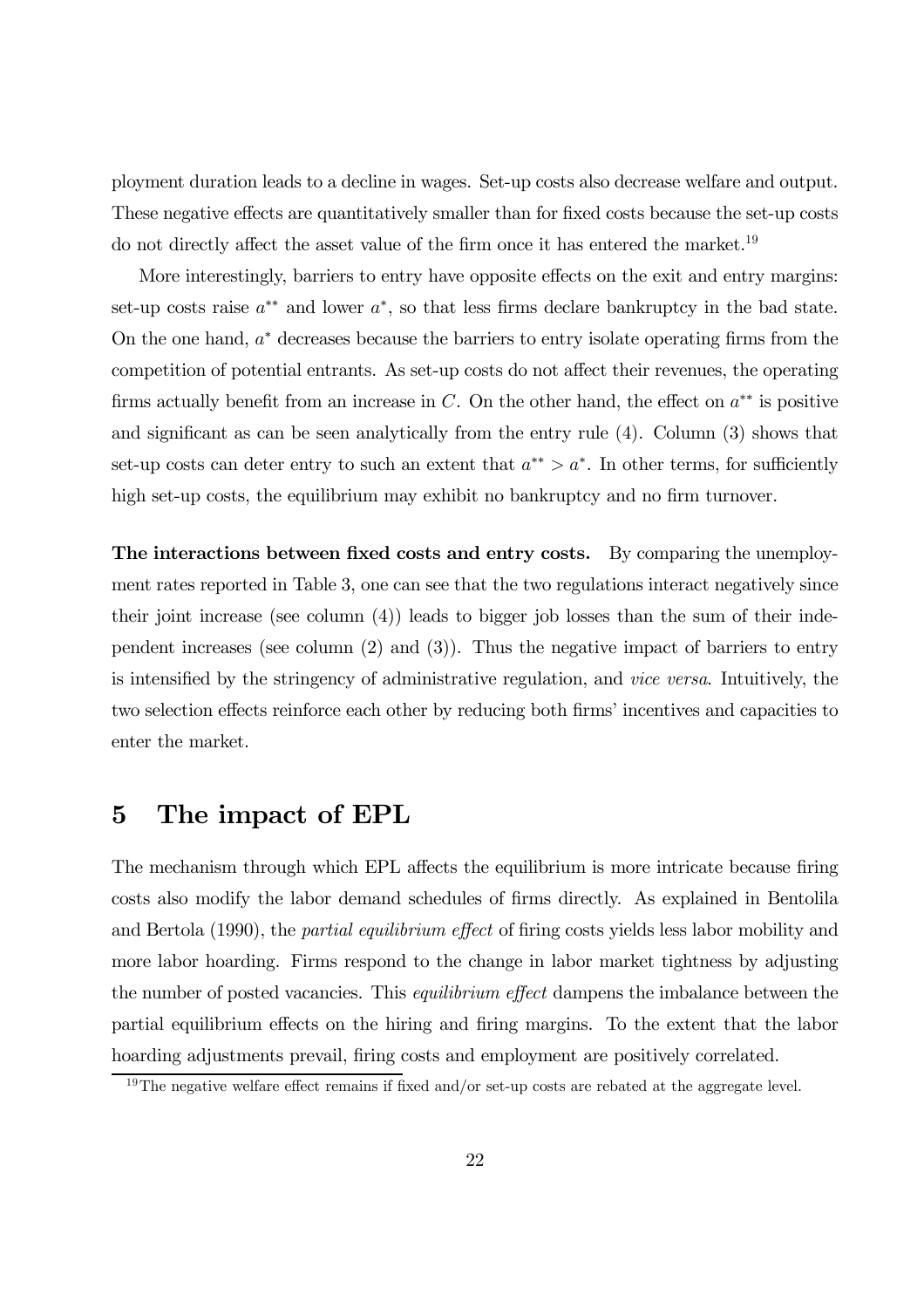| Equilibrium Variables           | US             | Partial                        | Equilibrium           | Full effect    |
|---------------------------------|----------------|--------------------------------|-----------------------|----------------|
|                                 |                | (given $\theta, a^*, a^{**}$ ) | (given $a^* a^{**}$ ) |                |
|                                 | $F = 0.04$     | $F = 0.09$                     | $F = 0.09$            | $F = 0.09$     |
| fixed cost $f = 0.1$            | (1)            | (2)                            | (3)                   | (4)            |
| Average labor hoarded           | 0.193          | 0.325                          | 0.313                 | 0.317          |
| Average firm size               | 1.489          | 1.509                          | 1.499                 | 1.507          |
| Unempl. rate $U$ (in $\%$ )     | 7.622          | 6.400                          | 6.995                 | 6.953          |
| Labor market tightness $\theta$ | 4.472          | 4.875                          | 4.462                 | 4.552          |
| Prod. margins $(a^{**}, a^*)$   | (0.486, 0.506) | (0.486, 0.506)                 | (0.486, 0.506)        | (0.482, 0.525) |
| fixed cost $f = 0.15$           |                |                                |                       |                |
| Average labor hoarded           | 0.208          | 0.369                          | 0.328                 | 0.331          |
| Average firm size               | 1.584          | 1.628                          | 1.593                 | 1.602          |
| Unempl. rate $U$ (in $\%$ )     | 8.413          | 5.832                          | 7.859                 | 7.803          |
| Labor market tightness $\theta$ | 3.625          | 4.815                          | 3.547                 | 3.631          |
| Prod. margins $(a^{**}, a^*)$   | (0.531, 0.579) | (0.531, 0.579)                 | (0.531, 0.579)        | (0.528, 0.598) |

Table 4: Decomposition of the effect of firing costs.

Both partial equilibrium and equilibrium effects were already at work in BC. Since our model has an extensive adjustment margin, firing costs also have an additional *selection* effect. Table 4 decomposes the effect of firing costs into: (i) the partial equilibrium effect (for given  $a^{**}$ ,  $a^*$  and  $\theta$ ), (ii) the equilibrium effect through changes in  $\theta$  for given  $a^{**}$  and  $a^*$ , (iii) the selection effect on  $a^{**}$  and  $a^*$ . The upper part of the table analyzes the effect of increasing firing cost F from 0.04 to 0.09 for fixed cost  $f = 0.1$ . The lower part of the table repeats this exercise for higher fixed costs  $f = 0.15$ .

Consider first the case where fixed costs are low. Column (2) displays the partial equilibrium effect of higher firing cost. As expected, employment protection stimulates labor hoarding and the average firm's size increases. Hence, positive labor adjustments at the firing margin prevail over negative adjustments at the hiring margin. This is why the partial equilibrium effect on employment is positive. The fourth row displays the new labor market tightness. As the number of unemployed and posted vacancies decrease, the labor market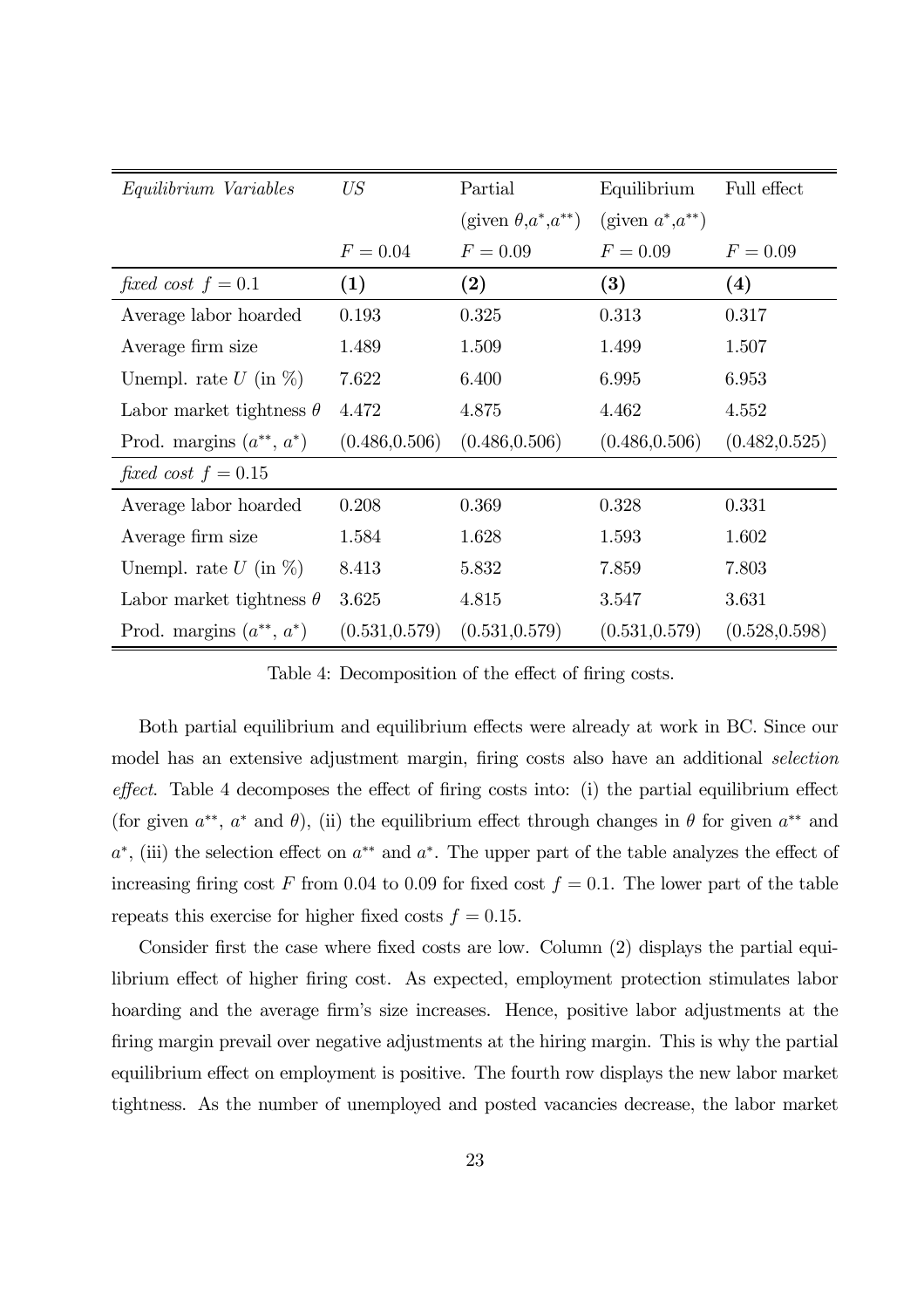becomes tighter. Obviously, the value of  $\theta$  reported in column (2) is not an equilibrium outcome since we assume that firms make their choice based on the value of  $\theta$  in column (1). The equilibrium adjustments resulting from the discrepancy between the two values of  $\theta$  are reported in column (3). As explained before, a higher labor market tightness induces firms to lower their labor demand, so that both labor hoarding and vacancy posting decrease. The equilibrium effect of firing costs on unemployment is positive and the equilibrium labor market tightness is substantially lower.

Of most interest to our analysis are the differences between columns (3) and (4) since they capture the selection effect that is new in our model. Although the selection effect of fixed and firing costs on  $a^*$  are qualitatively alike, their magnitude substantially differ.<sup>20</sup> Given that the decision to remain in the market is based on the asset value of the firm in the bad state, firing costs are heavily discounted since they will have to be paid in the remote future. Instead, fixed costs burden the profit of the firm at each instant so that they have a more noticeable influence on the extensive margin.

Conversely, the selection effect of fixed and firing costs on  $a^{**}$  are different in both quantitative and qualitative terms. Whereas fixed costs substantially increase  $a^{**}$ , the impact effect of firing costs is negative and quantitatively small. The reason is that defaulting firms are exempted from EPL. Hence, firing costs do not affect directly their asset values  $A_i^{g,0}(0)$ . Instead, "labor hoarding" firms  $(a_i > a^*)$  are hurt by firing restrictions and thus post less vacancies in the good state. Ceteris paribus, the firms which declare bankruptcy if a bad shock occurs  $(a_i \in [a^{**}; a^*])$  benefit from the increase in the rate of vacancy filling. This externality augments the incentives to enter the labor market in the good state so that  $a^{**}$ falls.21

Turning our attention to employment, we notice that the selection effect is positive. The sign of the relationship is due to the decrease in  $a^{**}$  and so crucially hinges on the assumption that firms can declare bankruptcy. On the contrary, when the model does not allow firms to declare bankruptcy, the selection effect unambiguously raises unemployment. Thus, the sign and size of the selection effect on unemployment depends importantly on whether small

<sup>&</sup>lt;sup>20</sup>Compare the values of  $a^*$  in columns (4) of Table 4 with its counterpart in column (2) of Table 3.

<sup>&</sup>lt;sup>21</sup>Note that the analytical solution for  $A^{g,0}(a^{**},0)$  does not depend on firing cost so that firing cost only matters through its effect on the vacancy posting policy  $v^0(a^{**}, 0)$ .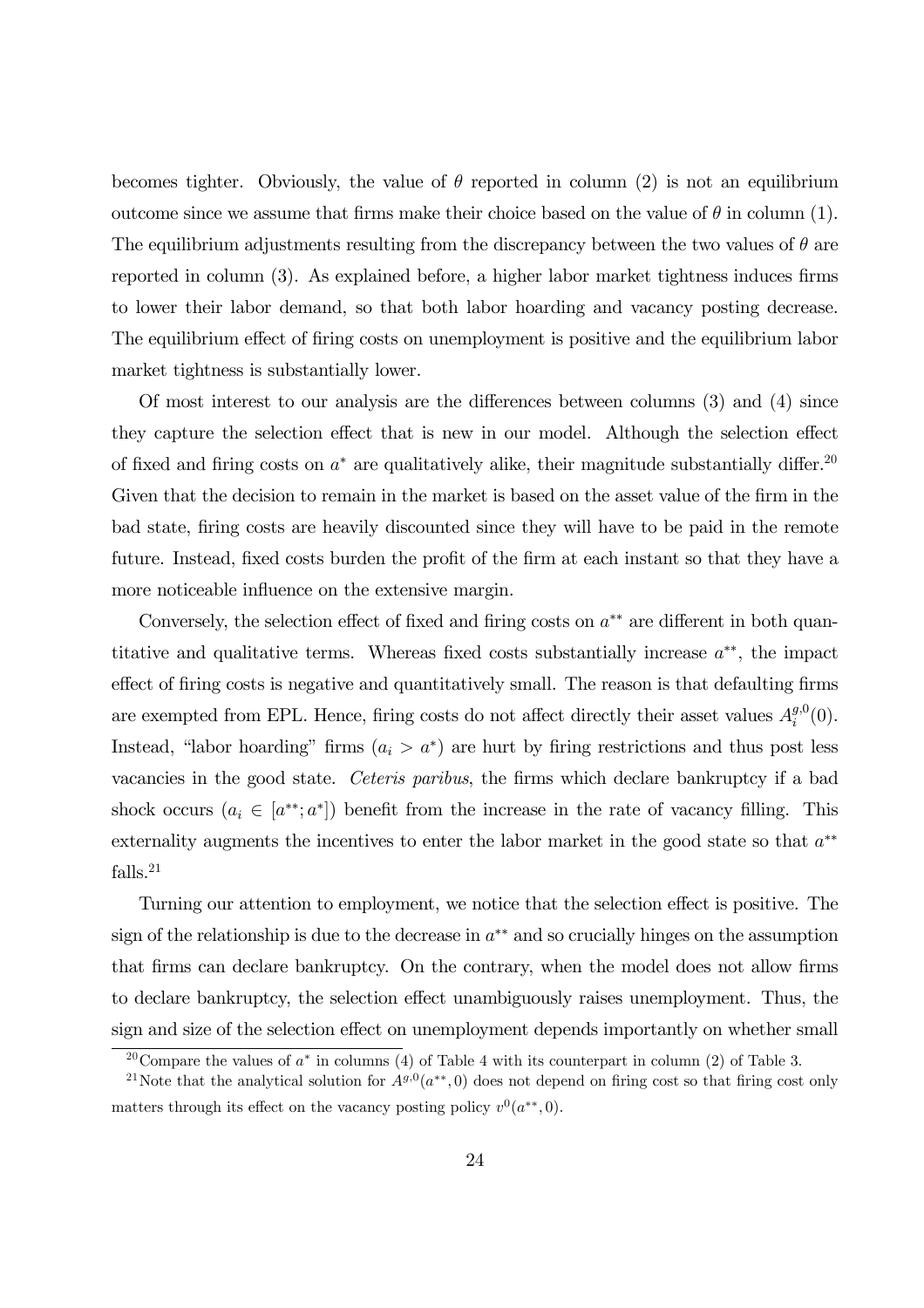| Equilibrium Variables      | US      |                                            |       |       |
|----------------------------|---------|--------------------------------------------|-------|-------|
|                            |         | $F = 0.04$ $F = 0.09$ $F = 0.04$ $F = .09$ |       |       |
|                            | $f=0.1$ | $f = 0.1$ $f = 0.15$ $f = 0.15$            |       |       |
|                            | (1)     | (2)                                        | (3)   | (4)   |
| Job finding rate           | 5.287   | 5.334                                      | 4.760 | 4.764 |
| Job flows                  | 0.403   | 0.371                                      | 0.400 | 0.372 |
| Job turnover rate          | 0.436   | 0.399                                      | 0.437 | 0.403 |
| Job turnover rate $/$ firm | 0.645   | 0.601                                      | 0.692 | 0.646 |

Table 5: The effect of firing and fixed costs on turnover.

firms (with low permanent productivity  $a_i$ ) can "avoid" firing costs using the bankruptcy option. This motivates why, in countries with strict employment protection legislation like Italy or Germany, this legislation does not apply to small firms with employment below a certain threshold.22

Finally, it is worth emphasizing that the sign of the relationship between EPL and unemployment is ambiguous. Depending on the parameter values, it can be either positive or negative. Nevertheless, comparative statics around the proposed equilibrium show that the effects are locally robust, as can be seen from the lower part of Table 4 where  $f = 0.15$ .

# 6 Interaction of labor and product market regulation

The interactions between firing and fixed costs. Before analyzing the interaction between fixed and firing costs, it is useful to remember that their effects in BC's framework are independent. The interaction between both regulations arises because of the adjustments at the extensive margin. According to the previous sections, the selection effects of product market regulation and employment protection are qualitatively similar: they both reduce the number of operating firms in the bad state, increase the firm turnover and average firm size.

 $^{22}$ The threshold is currently at 15 employees in Italy and 10 employees in Germany. Furthermore, in some countries entering firms are exempt from EPL for a limited time period.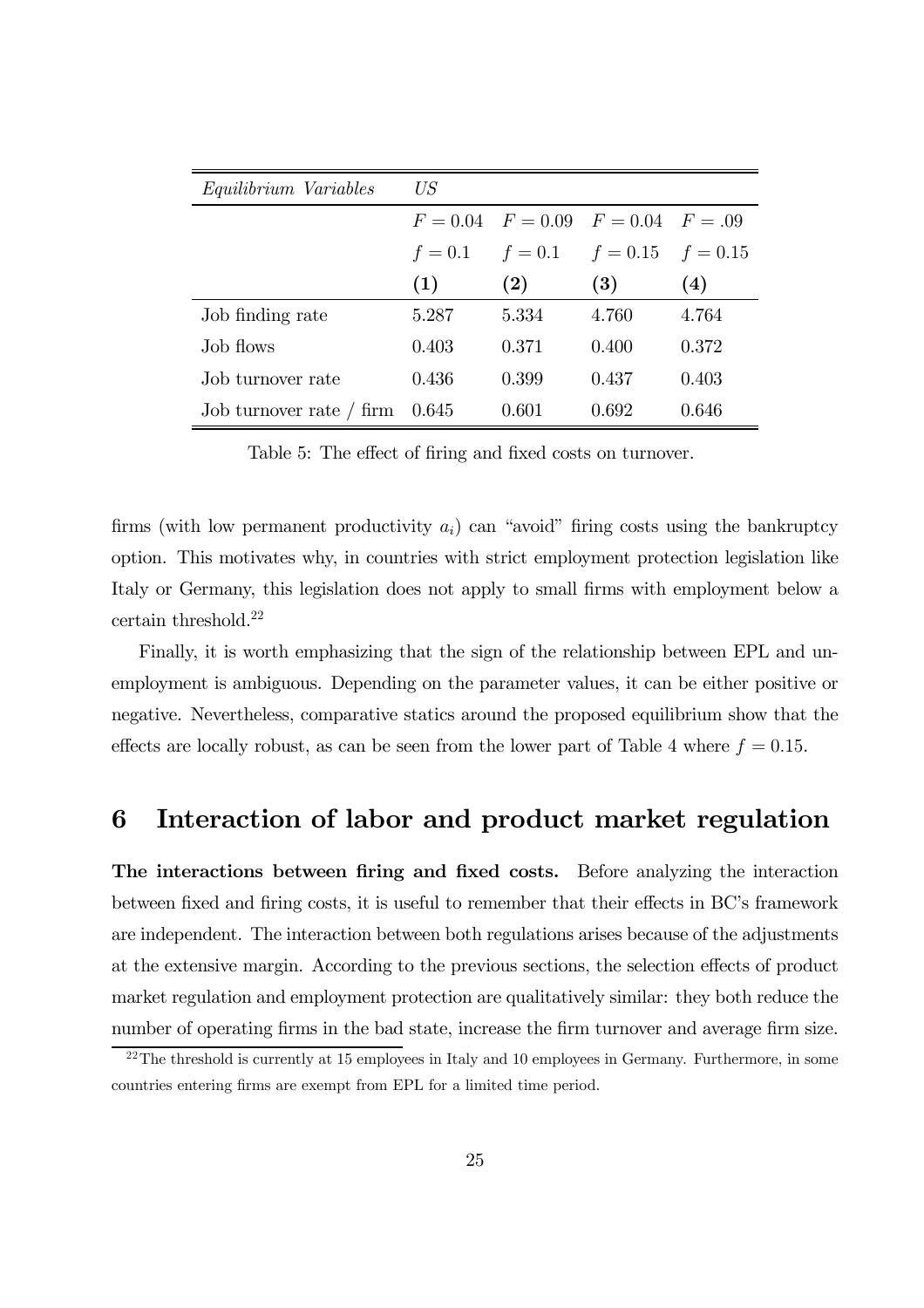| Equilibrium Variables         | US             |                |                |                |
|-------------------------------|----------------|----------------|----------------|----------------|
| $C=0.1$                       | $F = 0.04$     | $F = 0.09$     | $F = 0.04$     | $F = 0.09$     |
|                               | $f = 0.1$      | $f = 0.1$      | $f = 0.15$     | $f = 0.15$     |
|                               | (1)            | (2)            | (3)            | (4)            |
| Unempl. rate $U$ (in $\%$ )   | 7.622          | 6.953          | 8.413          | 7.803          |
| Vacancies V                   | 0.341          | 0.317          | 0.305          | 0.283          |
| Tightness parameter $\theta$  | 4.472          | 4.552          | 3.625          | 3.631          |
| Output $Y$                    | 0.388          | 0.366          | 0.384          | 0.364          |
| Welfare $\Omega$              | 0.329          | 0.307          | 0.300          | 0.279          |
| Productivity $a_i$ (average)  | 0.895          | 0.897          | 0.923          | 0.925          |
| Prod. margins $(a^{**}, a^*)$ | (0.486, 0.506) | (0.482, 0.525) | (0.531, 0.579) | (0.528, 0.598) |
| Average firm size             | 1.514          | 1.563          | 1.654          | 1.709          |
| Av. labor hoarded             | 0.193          | 0.317          | 0.208          | 0.331          |
| Average wage                  | 0.115          | 0.11           | 0.106          | 0.102          |

Table 6: Equilibrium values for different firing and fixed costs.

Quantitatively, firing costs are more important for labor hoarding (the intensive margin) whereas fixed costs have a larger effect on entry and exit (the extensive margin).

Let us first revisit how the effect of firing costs changes with higher fixed costs. We have already mentioned that higher fixed costs increase job turnover per firm because of the higher rate of vacancy filling. Conversely, it is well known that firing costs yield less labor mobility at both the aggregate and firm level. These insights are illustrated in Table 5. The table reports the rate of job finding  $q(\theta)\theta$ , the aggregate job flows<sup>23</sup> along with the rates of job turnover and job turnover per firm.<sup>24</sup> Table 5 shows that fixed costs decrease whereas firing costs increase the job finding rate. Firing costs do reduce job flows because of the lower unemployment rate. Fixed costs have almost no effect on aggregate job flows because

 $23$ Notice that job flows and worker flows are indistinguishable in the current formulation of the model since we have excluded job-to-job transitions.

<sup>&</sup>lt;sup>24</sup>More precisely, the aggregate job flows are  $q(\theta)\theta U$ , the job-turnover rate is  $q(\theta)\theta U/L$  and the job-turnover rate per firm is  $q(\theta)\theta U\overline{a}/(\overline{a}-a^*)$  if  $a^{**}>a^*$  and  $q(\theta)\theta U\overline{a}/(\overline{a}-a^*+\left(\frac{v}{v+\delta}\right)$  $(a^* - a^{**})$  if  $a^{**} < a^*$ .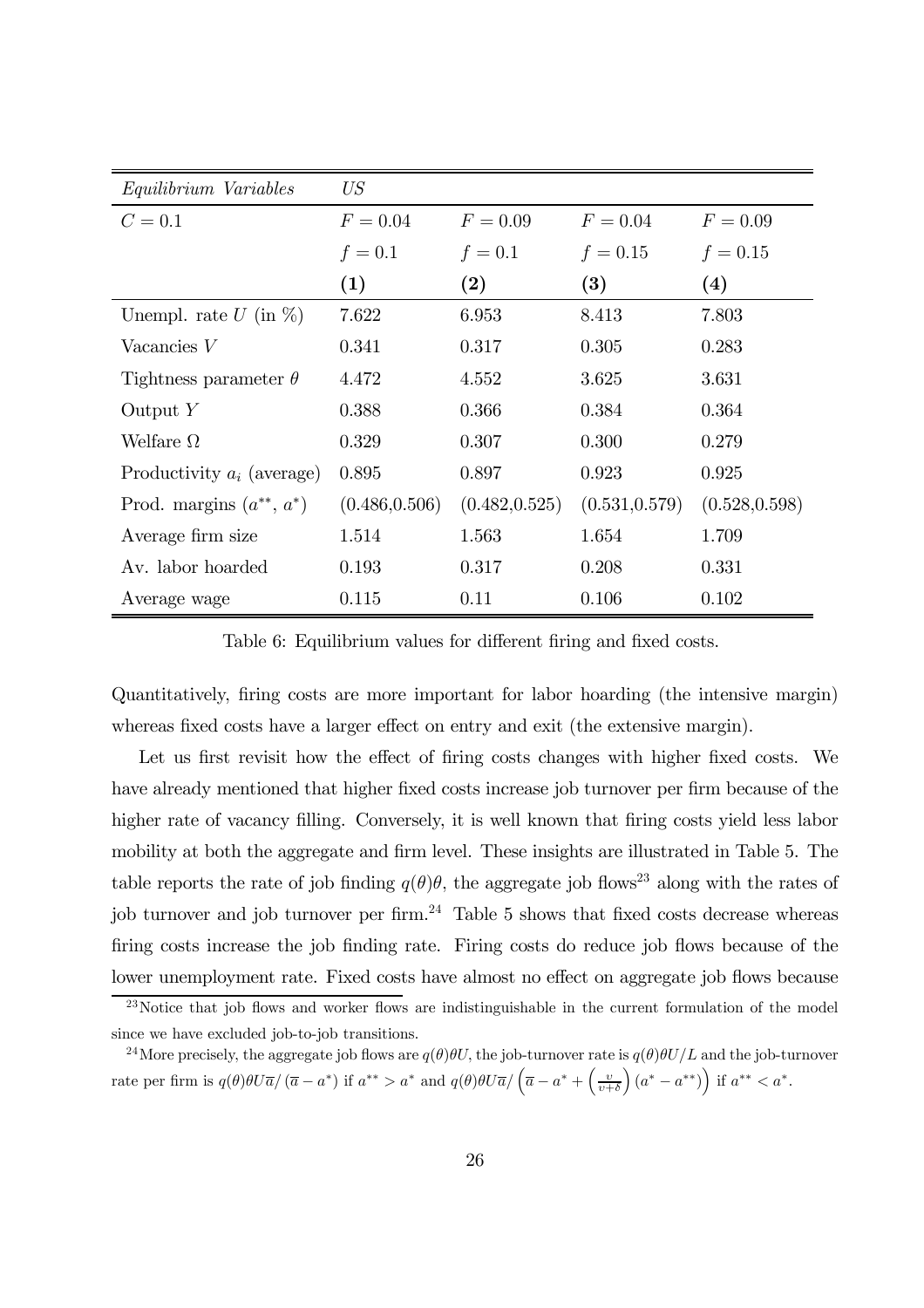the smaller transition rate is compensated by the increase in the size of the unemployment pool. Since the flows out of the employment pool are nearly constant whereas the number of employees is smaller, it follows that the job turnover rate is an increasing function of fixed costs. The job turnover rate per firm is also increasing for the same reasons, but in this case the effect of fixed costs is strong enough so as to completely offset the "sclerosis" generated by EPL.

This implication of the model is a priori consistent with empirical evidence that turnover rates across countries are very loosely related to the stringency of the employment protection legislation. This empirical fact has led Bertola and Rogerson (1997) to argue that the greater compression of wages in Europe than in the US can compensate the differences in EPL and so explain the similarity of the turnover rates. The model proposed in this paper suggests that more product market regulation in Europe is an alternative explanation. In the light of Table 5, the lack of conclusive evidence might be partly explained by the countervailing effects of EPL and PMR.25

Let us now comment on the effect of fixed costs for different levels of firing costs. Table 5 shows that fixed costs increase the turnover rate and thus the steady-state mobility cost per firm. However, this does not necessarily induce additional welfare losses because the impact of both policies on firm selection is such that less firms need to pay the fixed costs or firing costs. This pure accounting effect reduces, and can even outweigh, the direct negative impact on welfare. Comparing the welfare in Table 6, column (1) with its counterparts in columns (2) and (3), it appears that the welfare losses due to independent increases in firing and fixed costs add up to 16.2% of the initial welfare. When regulations in both product and

 $25$ Preliminary empirical results provide weak support for this prediction of the model. We regress job turnover statistics taken from the OECD Employment Outlook 1996 on cross-country indexes for both types of regulations (Nicoletti et al., 1999). Considered separately, the EPL and PMR indexes are not significant at all and have a negative coefficient. When both EPL and PMR indicators are included as regressors, the explanatory power of the regression increases. Moreover, the coefficients have the desired negative sign for EPL and positive sign for PMR. Nevertheless, both variables remain non-significant at conventional levels. The stylized nature of the indexes and, most importantly, the fact that they are nearly colinear probably explain the lack of conclusive evidence. Thus, although a preliminary look at the data does not contradict the model's prediction, further empirical research is needed in order to ascertain whether or not the positive relationship between job turnover and PMR can be documented in the data.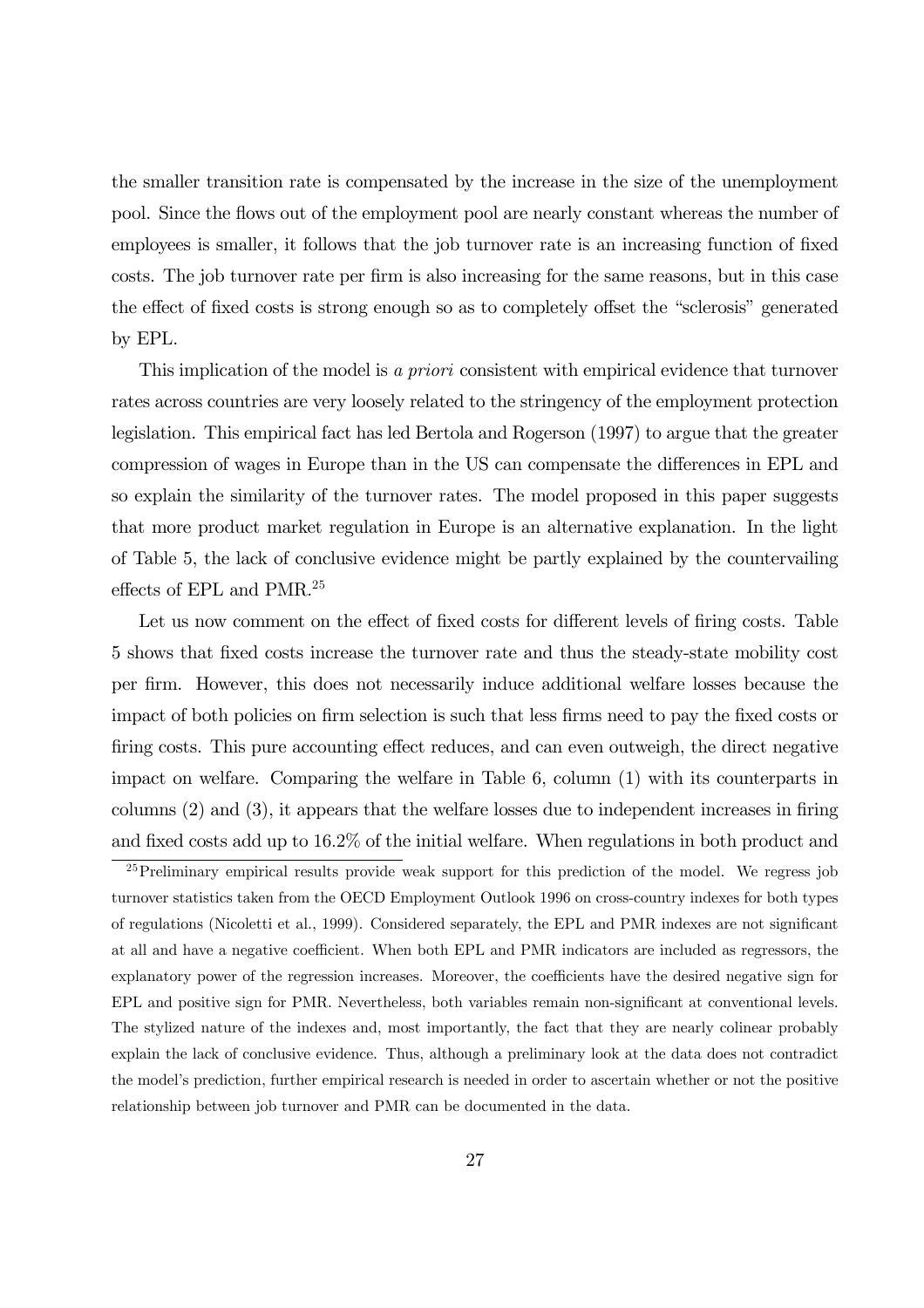| Equilibrium Variables         |                |                |                |                |  |  |
|-------------------------------|----------------|----------------|----------------|----------------|--|--|
| $f=0.1$                       | $F = 0.04$     | $F = 0.04$     | $F = 0.09$     | $F = 0.09$     |  |  |
|                               | $C=0.1$        | $C = 0.15$     | $C=0.1$        | $C = 0.15$     |  |  |
|                               | (1)            | (2)            | (3)            | (4)            |  |  |
| Unempl. rate $U$ (in $\%$ )   | 7.622          | 7.873          | 6.953          | 7.345          |  |  |
| Vacancies V                   | 0.341          | 0.328          | 0.317          | 0.295          |  |  |
| Tightness parameter $\theta$  | 4.472          | 4.162          | 4.552          | 4.021          |  |  |
| Output $Y$                    | 0.388          | 0.386          | 0.366          | 0.363          |  |  |
| Welfare $\Omega$              | 0.329          | 0.329          | 0.307          | 0.306          |  |  |
| Productivity $a_i$ (average)  | 0.895          | 0.900          | 0.897          | 0.905          |  |  |
| Prod. margins $(a^{**}, a^*)$ | (0.486, 0.506) | (0.514, 0.502) | (0.482, 0.525) | (0.508, 0.519) |  |  |
| Average firm size             | 1.514          | 1.503          | 1.563          | 1.543          |  |  |
| Av. labor hoarded             | 0.193          | 0.193          | 0.317          | 0.317          |  |  |
| Average wage                  | 0.115          | 0.112          | 0.11           | 0.105          |  |  |

Table 7: Equilibrium values for different firing and set-up costs.

labor markets are combined, the welfare losses decrease to 15.8%. Hence, the coexistence of the two regulations slightly alleviates their individual costs.

In order to understand better the reason for this complementarity, we have decomposed the welfare changes reported in Table 6 into changes in aggregate vacancy costs, steadystate mobility costs and fixed costs. We find that both types of regulation reduce the cost of vacancy posting although these costs are an order of magnitude smaller than the cost of regulation for the chosen small parameter value of c. More importantly, for the case of the US in Table 6, the steady-state mobility costs decrease by 3.2% if fixed costs increase from 0.1 to 0.15. Less firms bear a higher steady-state mobility costs and the net effect reduces the welfare loss. Similarly, the selection effect implies that, for the case of the US in Table 6, higher firing costs increase the direct welfare losses resulting from fixed and set-up cost payments by  $0.5\%.^{26}$ 

<sup>&</sup>lt;sup>26</sup>For  $f = C = 0.1$ , the saved fixed costs of bankrupt firms exactly cancel the additional set-up costs of newly entering firms for given  $a^{**}$ . Since  $a^{**}$  falls slightly, more firms pay the set-up cost so that the welfare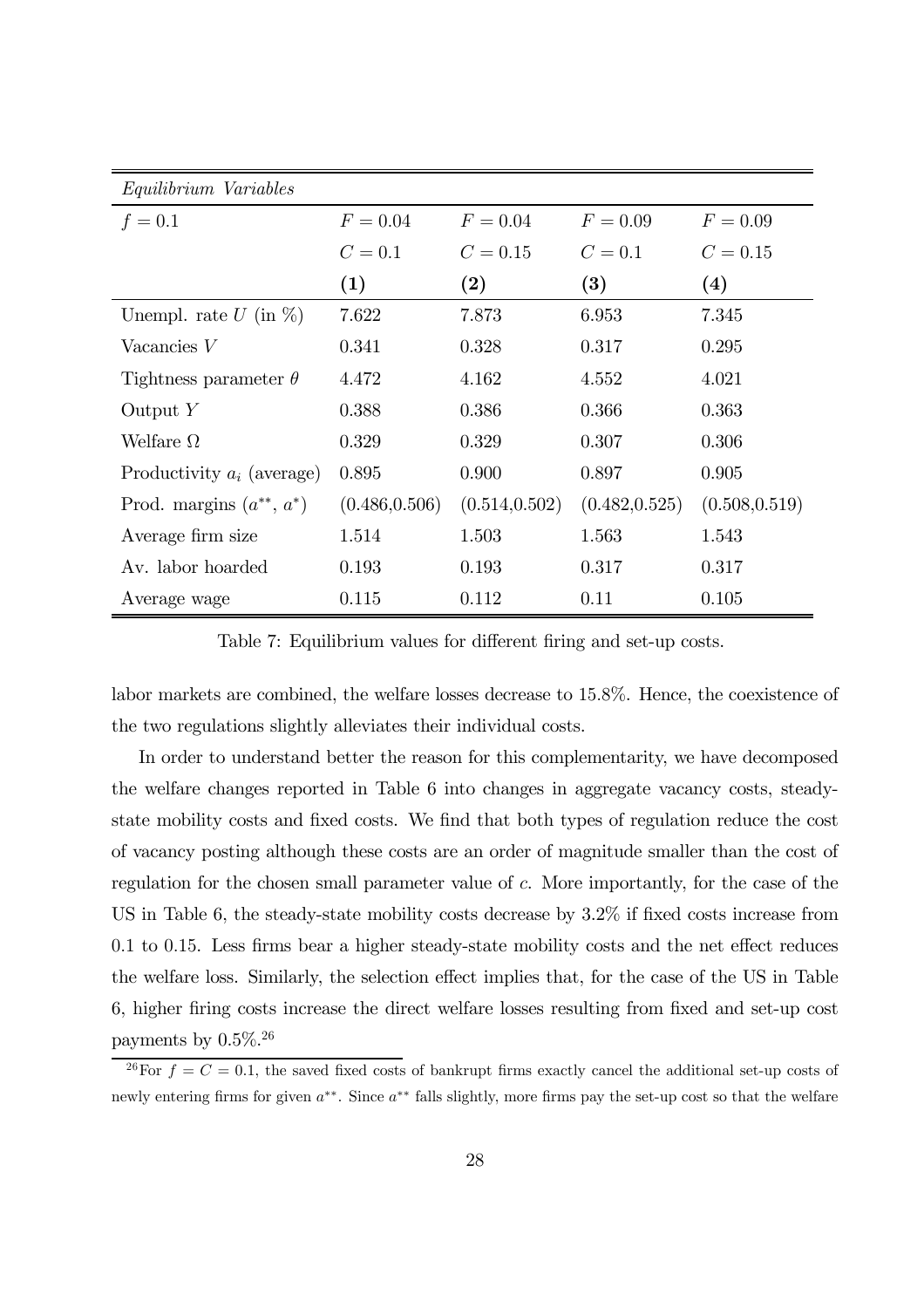The interactions between EPL and Barriers to Entry. From the point of view of the firm, defaulting can be seen as a way to avoid paying firing costs. Therefore, EPL makes bankruptcy a more attractive option. But for this option to be relevant in equilibrium, setup costs have to be low enough to allow firms to enter the market. Hence low barriers to entry complement stringent EPL.

Table 7 illustrates this complementarity. Reducing entry costs from 0.15 to 0.1 implies a 3.1% decrease of the unemployment rate when firing costs are low, compared with 5.3% when firing costs are high. Moreover, the incidence of bankruptcy is more than two times higher in the economy with stringent EPL  $(1.8\%$  in column  $(3)$  and  $0.8\%$  in column  $(1)$ ). Therefore, the model suggest that lowering the barriers to entry helps neutralizing the negative effect of EPL on job creation.

The impact of Turbulence. Many papers have argued that the volatility of the economic environment is substantially higher today than it used to be in the 1960 and 1970s (see Ljungqvist and Sargent, 1998, and their references). Whereas Ljungqvist and Sargent argue that the size of the shock has increased, we augment the frequency of the turbulence by setting  $\delta = 0.7$  and  $v = 1.4$  so that created jobs have 50% chance to persist more than a year whereas destroyed jobs only persist more than a year with 25% probability. These parameter changes leave the steady-state probability mass in the bad state unchanged at  $\delta/(\delta + v) = 1/3$ , but decrease the persistence of each state.

Let us first comment on the general changes before we discuss differences in the changes across columns in Table 8. Not surprisingly, frictional unemployment increases but the duration decreases since more vacancies are posted. Output and welfare decrease because of higher steady-state mobility costs. More interestingly, higher turbulence implies that  $a^{**}$ and a<sup>∗</sup> increase, so that only firms with higher permanent productivity continue to produce. Since firms that only operate in the good state produce for a shorter expected duration,

loss increases.

Note also that if we rebate firing cost at the aggregate level, output still decreases with higher firing costs since bankrupt firms do not produce in the bad state (the selection effect on  $a^{**}$  and  $a^*$ ) and labor hoarding implies lower efficiency for all operating firms. The welfare gain because of lower steady-state vacancy costs is too small to offset these effects.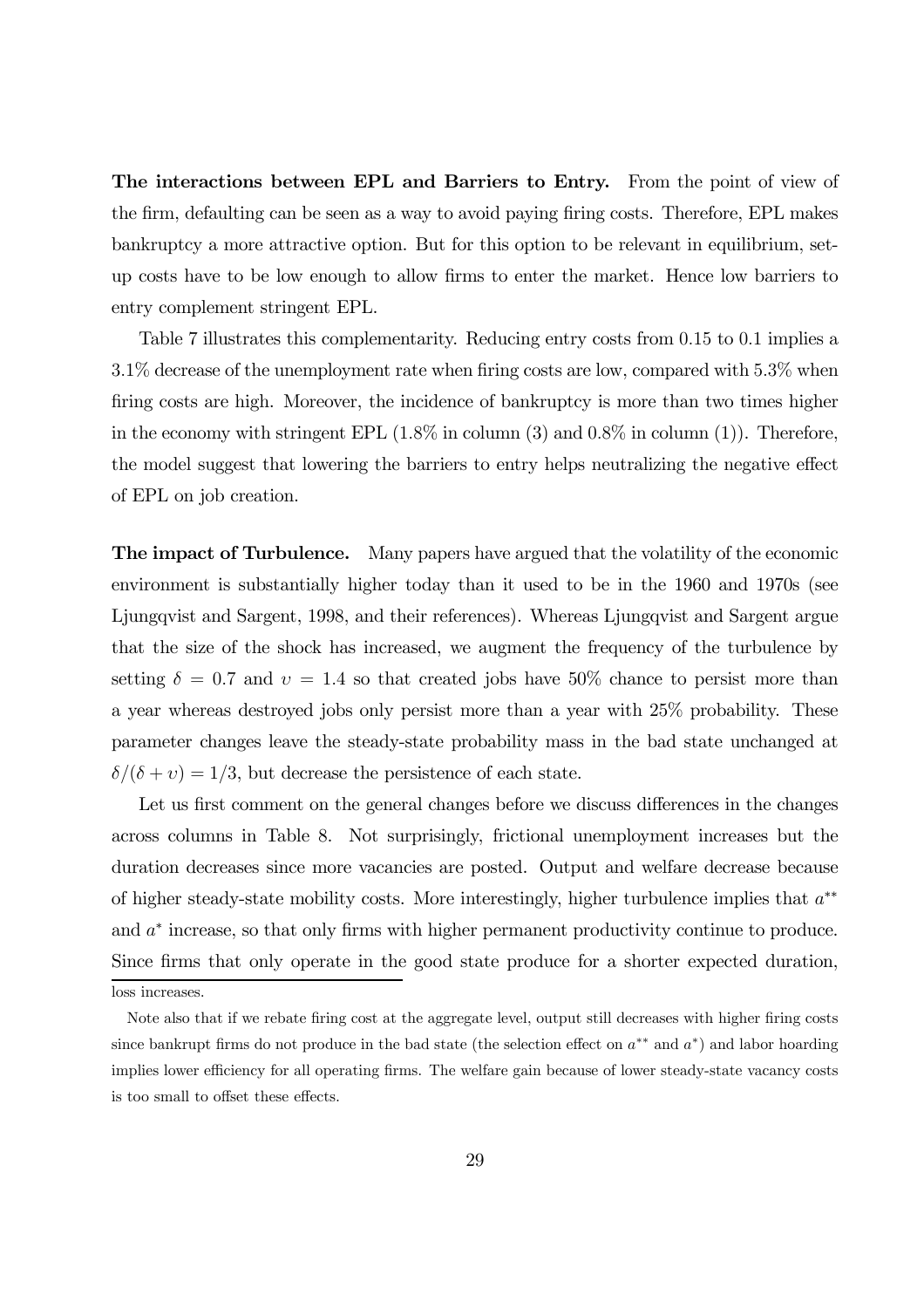| Equilibrium Variables           | US             |                |                |                |
|---------------------------------|----------------|----------------|----------------|----------------|
| Turbulence:                     | $F = 0.04$     | $F = 0.09$     | $F = 0.04$     | $F = 0.09$     |
| $\delta = 0.7, v = 1.4$         | $f = 0.1$      | $f = 0.1$      | $f = 0.15$     | $f = 0.15$     |
|                                 | (1)            | (2)            | (3)            | (4)            |
| Unempl. rate $U$ (in $\%$ )     | 9.332          | 8.274          | 10.36          | 9.424          |
| Vacancies V                     | 0.426          | 0.381          | 0.385          | 0.345          |
| Labor market tightness $\theta$ | 4.566          | 4.600          | 3.713          | 3.659          |
| Output $Y$                      | 0.365          | 0.340          | 0.362          | 0.339          |
| Welfare $\Omega$                | 0.310          | 0.283          | 0.282          | 0.258          |
| Productivity (average)          | 0.906          | 0.908          | 0.933          | 0.934          |
| Prod. margins $(a^{**}, a^*)$   | (0.515, 0.516) | (0.508, 0.536) | (0.558, 0.589) | (0.552, 0.610) |
| Average firm size               | 1.503          | 1.526          | 1.593          | 1.617          |
| Av. labor hoarded               | 0.323          | 0.483          | 0.334          | 0.494          |
| Average wage                    | 0.115          | 0.107          | 0.105          | 0.099          |

Table 8: Equilibrium values for higher turbulence.

 $a^{**}$  increases more than  $a^*$ , and less firms go bankrupt in the bad state. Average firm size slightly decreases because firms in the good state target smaller employment levels  $l_i(\tau = \infty)$ . Finally, more labor is hoarded in the bad state so that average wages are lower.

The effect of turbulence on labor hoarding is very intuitive: if a bad shock is less persistent, firms will find it less attractive to lay off workers even if firing costs are low. Firms hoard labor to avoid labor market frictions whereas firing costs are much less relevant for labor hoarding in an economy with high turbulence: comparing the differences between columns (1) and (2) in Tables 6 and 8, the implied percentage change of labor hoarding with respect to firing costs falls from 64% to 50%. Higher turbulence also increases the welfare loss associated with fixed and firing costs. The total welfare losses of regulation (comparing columns (1) and (4)) increase to 16.8% compared with 15.7% in Table 6. Fixed costs imply less additional labor hoarding (see Table 8, columns (1) and (3) or columns (2) and (4)) so that higher fixed costs now decrease the steady-state mobility costs for the US by 2.6%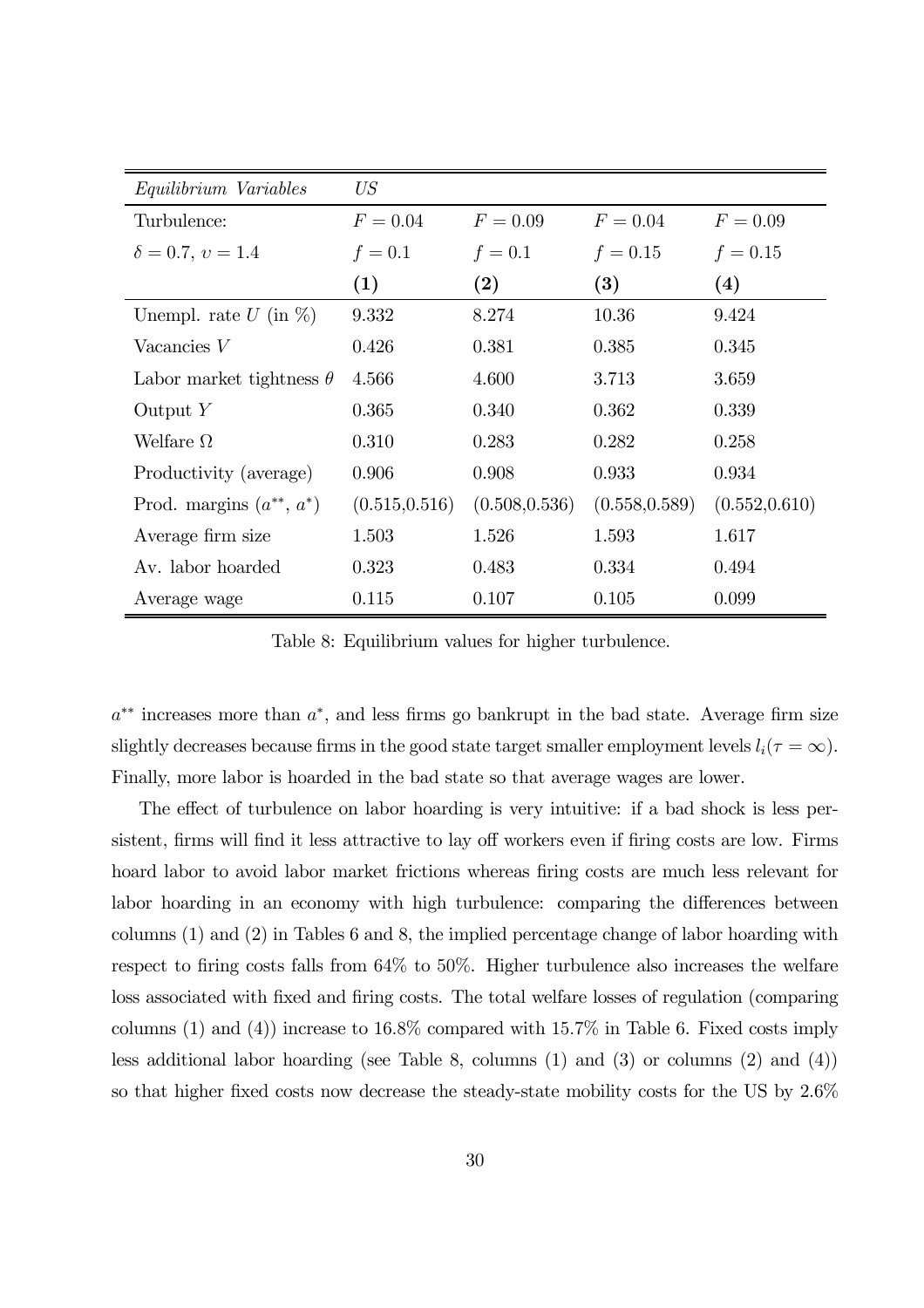(compared with 3.2% above). Moreover, higher firing costs increase the welfare losses due to fixed costs by 1.3% (compared with 0.5% for the economy with lower turbulence). Thus, higher turbulence makes regulation less attractive but this cannot be clearly attributed to less complementarity of both types of regulation.

### 7 Conclusions

The model analyzed in this paper extends the framework proposed in BC by considering that, besides idiosyncratic fluctuations in business conditions, firms also differ with respect to their permanent technological productivity. These transitory and permanent differences explain why some firms decide to enter the market while others prefer to remain inactive. Hence, the equilibrium exhibits both firm and job turnover. We have shown that the intensive margin (hiring-firing) and the extensive margin (entry-exit) can be characterized applying rational expectations and steady state requirements.

The distinction between the extensive and intensive margin has allowed us to generate some novel results compared with the literature, especially models based on the "onefirm-one-worker" assumption. Most importantly, the model illustrates how the interactions between labor and product market regulation crucially depend on the link between both margins of adjustment. We find that firing costs are most important for the hiring and firing margin whereas fixed and set-up cost matter more for the entry and exit margin. However, both policies also matter for the respective other margin.

Fixed and set-up costs interact negatively by reducing both the incentives to enter the market and the capacity of potential entrants to overcome existing entry barriers. High firing costs and low set-up costs complement each other because the bankruptcy option is a profitable alternative to paying the firing costs for firms with low permanent productivity. This motivates why EPL is not applied to small firms in countries with strict employment protection legislation. Finally, fixed and firing costs are slightly complementary. More importantly, we find that they have countervailing effects on job turnover. This prediction of the model provides a potential explanation for why empirical studies using cross-country flow data have failed to document the strong negative relationship between EPL and job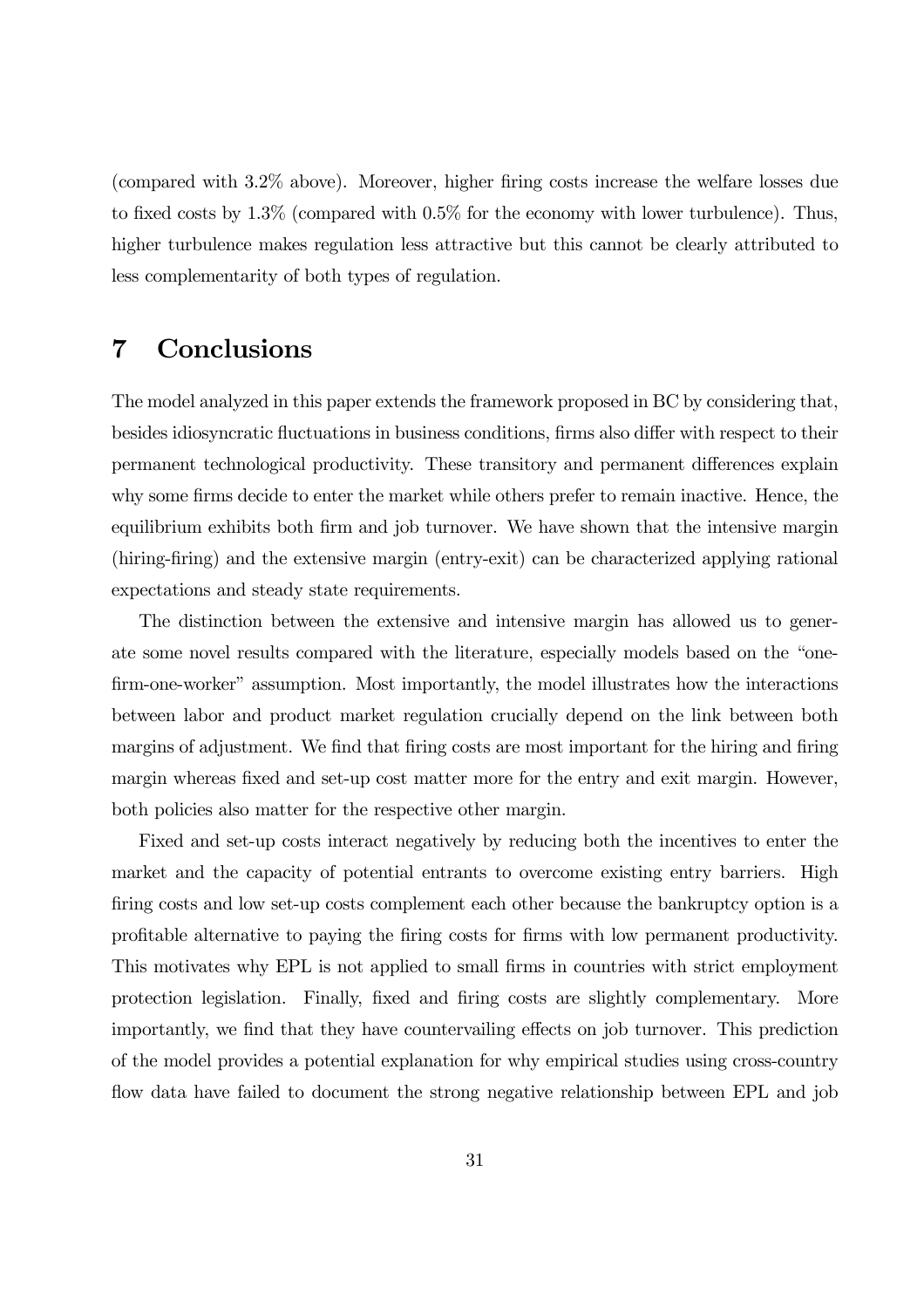flows predicted by the theory. Given that both regulations are strongly positively correlated, if PMR stimulates job reallocation, the negative impact of EPL needs not be evident in cross-country data.

Our framework lends itself naturally to study many interesting issues. In ongoing research we investigate the implications of our model on the wage and employment distributions across firms with different size. From a theoretical perspective it is worth analyzing optimal regulation if the social planner can condition this regulation on firm size. Finally, we have taken the market power of firms as given in our analysis. In other terms, we have interpreted the decreasing marginal revenue schedule of firms as technological and not as reflecting market power. Further research could extend the model to endogenize market power by making it an explicit function of the number of operating firms. This would certainly introduce additional channels of interaction between both policies.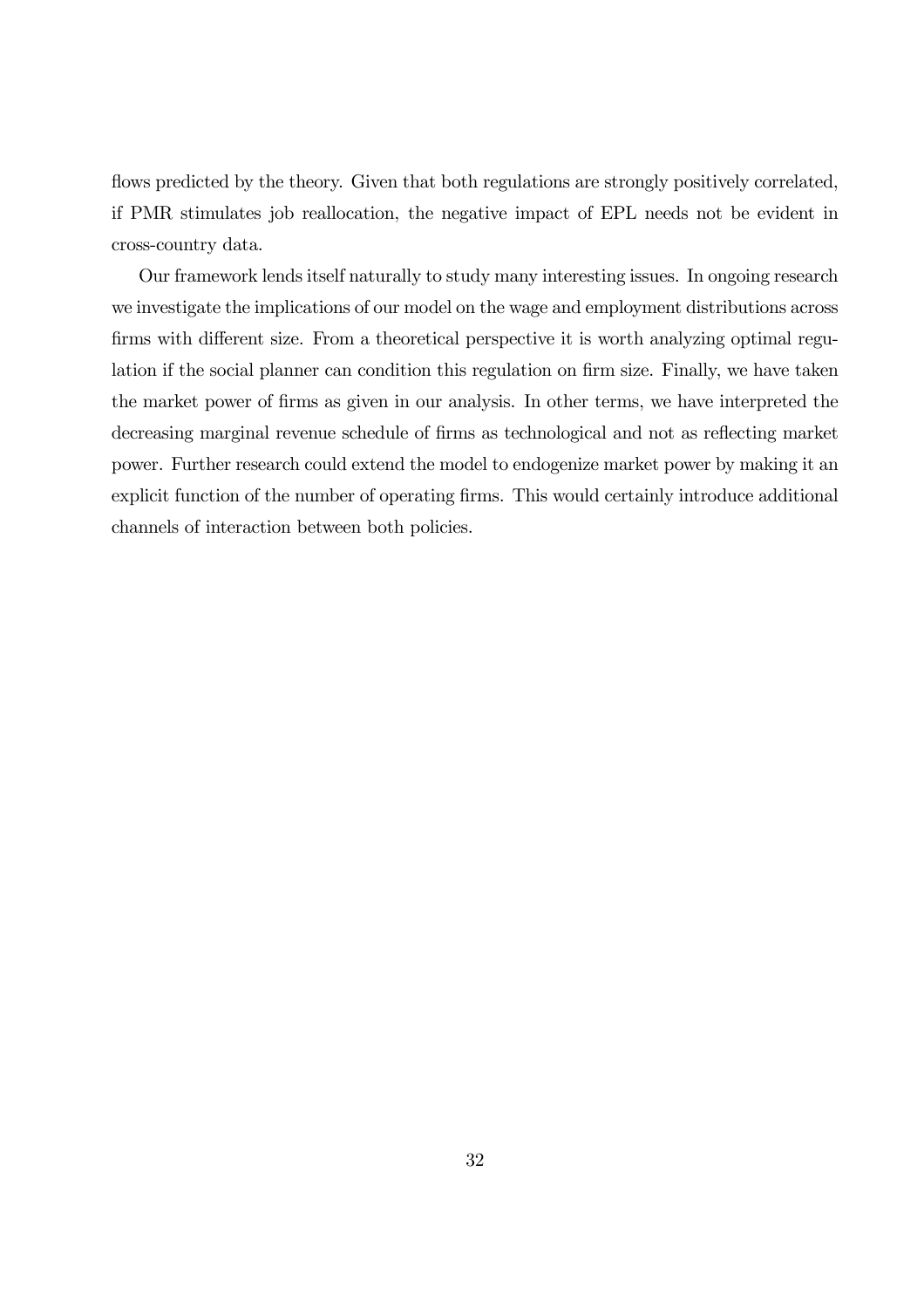### Appendices

### Appendix A: Solution of the model

#### Workers.

Given that workers are homogenous, the asset value of employment solely depends on the firm characteristics. Workers receive a utility flow b if unemployed and an endogenous wage  $w_i^{g,n}(\tau)$  if employed in a good firm or  $w_i^{b,1}$  if employed in a bad firm.

The asset value of the representative unemployed worker in steady state is

$$
rW^{u} = b + \xi \theta^{1+\gamma} (\overline{W}^{e} - W^{u}), \qquad (A1)
$$

where the Poisson hazard of finding a job is  $q(\theta)V/U = \xi \theta^{1+\gamma}$ ; and  $\overline{W}^e$  is the expected asset value of being matched to one of the posted vacancies. This expected value depends on the realized distribution of posted vacancies. Note that  $W^u$  by definition is independent of the type of firm i. The value of being in a bad job is

$$
rW^{b,1} = w_i^b + v(W_i^{g,1}(0) - W^b)
$$
\n(A2)

where  $n$  has been set to one since only "labor-hoarding" firms employ workers in the bad state. The asset value of employment in a good firm which has been  $\tau$  periods in the good state is

$$
rW_i^{g,n}(\tau) = w_i^{g,n}(\tau) + \delta(W^u - W_i^{g,n}(\tau)) + \dot{W}_i^{g,n}(\tau) , \qquad (A3)
$$

where  $\delta$  is the exogenous Poisson hazard of a bad shock. As shown in BC, p. 441-442, nonenforceability of long-term contracts implies that the asset value of a worker in a firm with low productivity  $\varepsilon_b$  is equal to the outside option  $W^u$  (firms can credibly threaten workers to fire them otherwise). Thus,  $W^b$  is also independent of firm-specific productivity  $a_i$  since unemployed workers and workers in firms with temporarily low productivity have the same expected discounted utility. Equation (A2) implies that the wage in the bad state  $w_i^b$  will absorb differences in  $W_i^{g,1}(0)$ .

#### Wage determination.

Wages are determined by Nash bargaining between the worker and the firm. Nonenforceability of contracts implies that all workers in a given firm earn the same wage.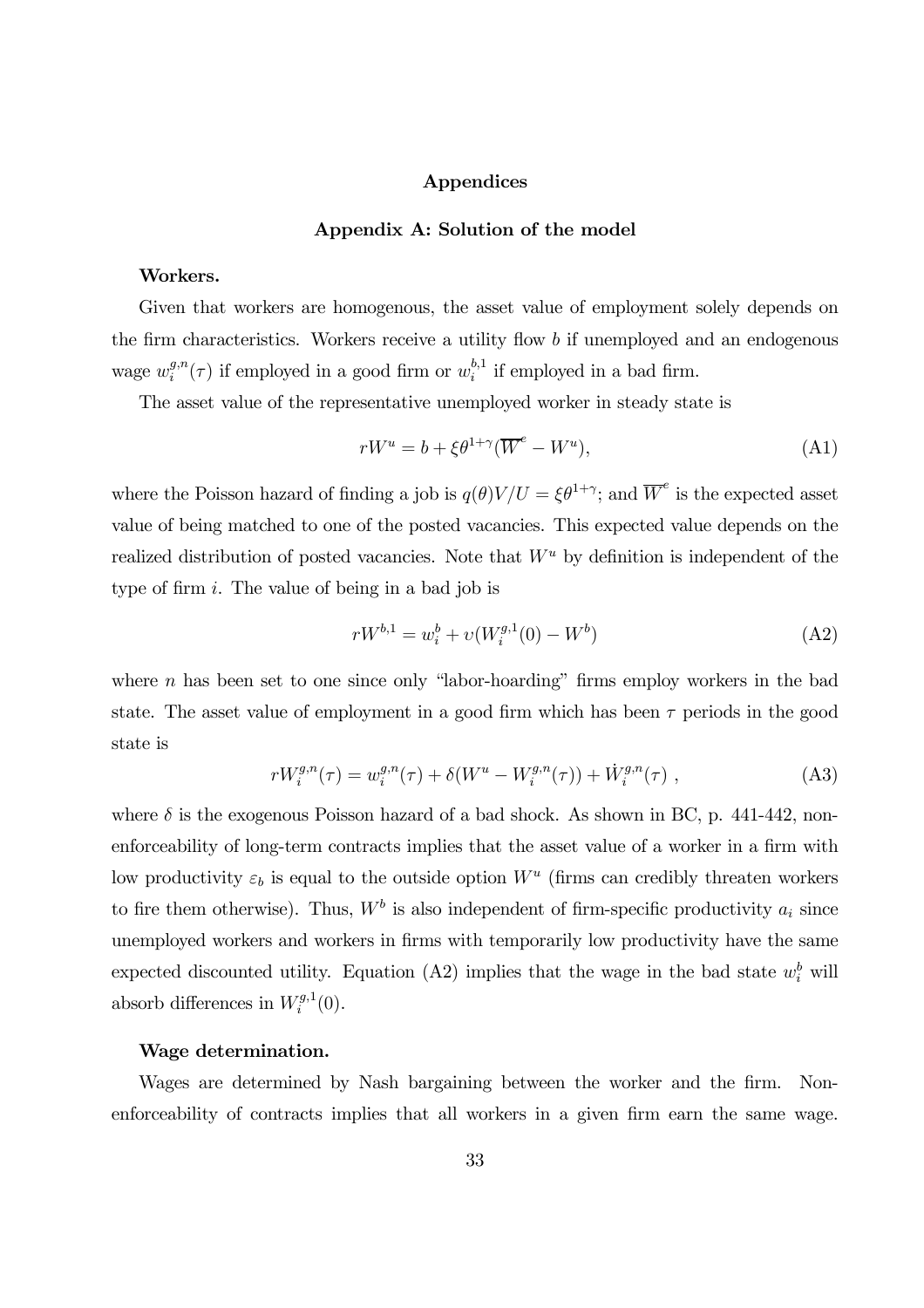However, wages between firms differ as long as workers have some bargaining power,  $\beta > 0$ . Wages differ for firms in the good state depending on the time they have spend in the good state and the number of workers they have hired in this time. As is standard the Nash bargain implies that

$$
\beta(S_i^{g,n}(.) - S^o) = (1 - \beta)(W_i^{g,n}(\tau) - W^u) , \qquad (A4)
$$

where the shadow value of posting a vacancy  $S^{\circ}$  is zero (the shadow value of hiring a worker equals the flow cost of posting the vacancy discounted by the probability that the vacancy is matched to a worker).

Plugging the shadow value of hiring a worker (6) into the optimality condition of the Nash bargain (A4), we get

$$
W_i^{g,n}(\tau) = W^u + \frac{\beta}{1 - \beta} \frac{cv_i^n(\tau)}{q(\theta)}
$$
(A5)

and thus

$$
\dot{W}_i^{g,n}(\tau) = \frac{\beta}{1-\beta} \frac{c \dot{v}_i^n(\tau)}{q(\theta)},
$$

where dots denote time derivatives. The outside option of workers does not change as firms experience good times, but the number of posted vacancies does. Inserting these two expressions into (A3), we get

$$
w_i^{g,n}(\tau) = rW^u + \frac{\beta c}{1-\beta} \frac{(r+\delta)v_i^n(\tau) - \dot{v}_i^n(\tau)}{q(\theta)}.
$$
 (A6)

Wages of "bankrupt" firms. Reinserting the explicit expression for the shadow value of a hired worker (7) into (A6) yields

$$
w_i^{g,0}(\tau) = rW^u + \frac{\beta}{1-\beta} \left( \eta_i^{g,0} - \sigma l_i^0(\tau) - \omega_i^{g,0}(\tau) \right) .
$$

Making explicit the dependence of wages on employment  $w_i^{g,0} = g^0(l_i^0(\tau))$ . Since  $\omega_i^{g,n}(\tau) =$  $g^n(l_i^n(\tau)) + g_i^n(l_i^n(\tau))l_i^n(\tau)$ , we find that the following condition must hold

$$
g^{0}(l_{i}^{0}(\tau)) = rW^{u} + \frac{\beta}{1-\beta} \left( \eta_{i}^{g,0} - \sigma l_{i}^{0}(\tau) - g^{0}(l_{i}^{0}(\tau)) - g_{l}^{0}(l_{i}^{0}(\tau))l_{i}^{0}(\tau) \right) .
$$

This first-order differential equation has the linear solution

$$
w_i^{g,0} = (1 - \beta) r W^u + \beta \eta_i^{g,0} - \frac{\beta \sigma}{1 + \beta} l_i^0(\tau) . \tag{A7}
$$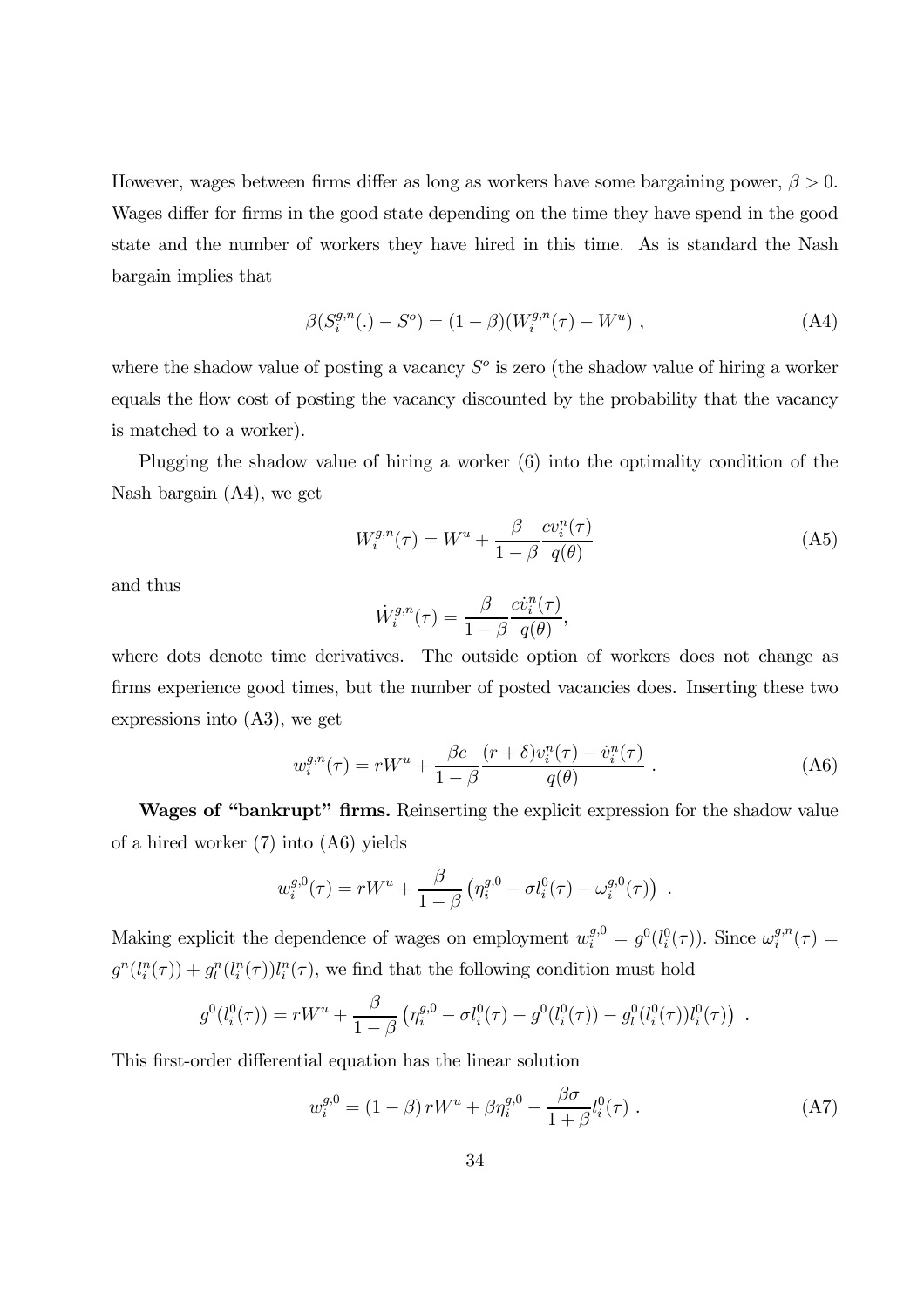Wages of "labor-hoarding" firms. Solving the explicit expression for the shadow value of a hired worker (9) and plugging this into (A6) results in

$$
w_i^{g,1}(\tau) = rW^u + \frac{\beta}{1-\beta} \left( \eta_i^{g,1} - \sigma l_i^1(\tau) - \omega_i^{g,1}(\tau) - \delta F \right) .
$$

Solving for  $w_i^{g,1}$  in terms of  $l_i^1(\tau)$  as before finally yields

$$
w_i^{g,1}(\tau) = (1 - \beta) r W^u + \beta \left( \eta_i^{g,1} - \delta F \right) - \frac{\beta \sigma}{1 + \beta} l_i^1(\tau) . \tag{A8}
$$

Wages in good firms are a weighted average of the workers outside option and the firm's surplus net of expected firing costs.

### Optimal labor demand schedules.

By definition

$$
\omega_i^{g,n}(\tau) = w_i^{g,n}(\tau) - \frac{\beta \sigma}{1 + \beta} l_i^n(\tau).
$$

Note the incentive of firms to reduce the surplus appropriated by workers by increasing employment. This incentive is stronger the larger is  $\beta$  and  $\sigma$ .

Reinserting this expression into (7) and (9), differentiating with respect to time, we get (notice that  $\theta$  does not change in the steady state)

$$
- \dot{w}_i^{g,n}(\tau) - \frac{\sigma}{1+\beta} \dot{v}_i^n(\tau) + \frac{c \ddot{v}_i^n(\tau)}{q(\theta)} = (r+\delta) \frac{c \dot{v}_i^n(\tau)}{q(\theta)}
$$

Differentiating equation (A6) with respect to time we have

$$
\dot{w}_i^{g,n}(\tau) = rW^u + \frac{\beta c}{1-\beta} \frac{(r+\delta)\dot{v}_i^n(\tau) - \ddot{v}_i^n(\tau)}{q(\theta)}.
$$

Using the two equations to substitute out  $\dot{w}_i^{g,n}(\tau)$ ,

$$
-\frac{\beta c}{1-\beta} \frac{(r+\delta)\dot{v}_i^n(\tau)-\ddot{v}_i^n(\tau)}{q(\theta)}+\frac{c\ddot{v}_i^n(\tau)}{q(\theta)}-(r+\delta)\frac{c\dot{v}_i^n(\tau)}{q(\theta)}-\frac{\sigma}{1+\beta}l^n(\tau)=0.
$$

Using (5) and rearranging, results in

$$
\ddot{v}_i^n(\tau) - (r+\delta)\dot{v}_i^n(\tau) - \sigma \frac{1-\beta}{1+\beta} \frac{\xi^2 \theta^{2\gamma}}{c} v_i = 0.
$$

The solution of this second-order differential equation that satisfies  $\lim_{\tau \to \infty} v_i^n(\tau) = 0$  is

$$
v_i^n(\tau) = v_i^n(0)e^{-\lambda \tau} \text{ with } \lambda = 1/2 \left( -(r+\delta) + \sqrt{(r+\delta)^2 + 4\sigma \frac{1-\beta \xi^2 \theta^{2\gamma}}{1+\beta c}} \right) . \tag{A9}
$$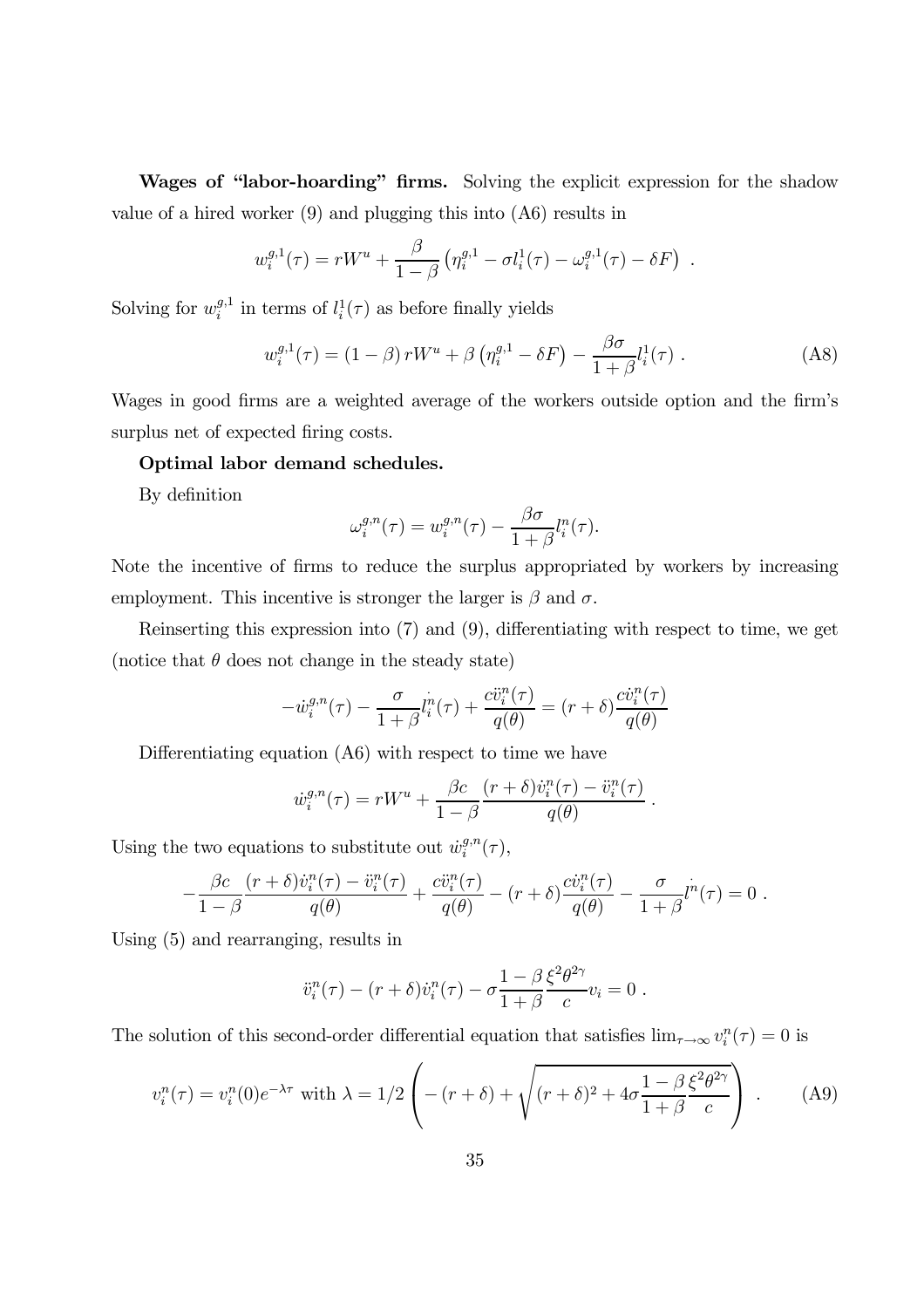Permanent differences between firms,  $a_i$ , matter only for the absolute number of posted vacancies but not for the behavior of the vacancy policy over time ( $\lambda$  would depend on i if we allowed  $\sigma$  to differ across firms). The rate of convergence is also independent of firm entry and exit  $(n = 0, 1)$ .

Given the exogenous destruction rate  $\delta$ , open vacancies are distributed exponentially over  $\tau$  with parameter  $\delta + \lambda$  independently of the value of  $a_i$ . Equation (A5) then implies that the expected gain from finding a job in a good firm is

$$
\overline{W}^{e} - W^{u} = \frac{\beta}{1 - \beta} \frac{c}{q(\theta)} (\delta + \lambda) \left( \frac{1}{1 - U(a^{**} \wedge a^{*}))} \right) \left[ \begin{array}{l} \int_{a^{**} \wedge a^{*}}^{a^{*}} \left( \int_{0}^{\infty} v_{i}^{0} (\tau) e^{-(\delta + \lambda) \tau} d\tau \right) u(a) da \\ + \int_{a^{*}}^{\overline{a}} \left( \int_{0}^{\infty} v_{i}^{1} (\tau) e^{-(\delta + \lambda) \tau} d\tau \right) u(a) da \end{array} \right]
$$
\n
$$
= \frac{\beta}{1 - \beta} \frac{c}{q(\theta)} \frac{\delta + \lambda}{\delta + 2\lambda} \left( \frac{\int_{a^{**} \wedge a^{*}}^{a^{*}} v_{i}^{0}(0) u(a) da + \int_{a^{*}}^{\overline{a}} v_{i}^{1}(0) u(a) da}{1 - U(a^{**} \wedge a^{*})} \right)
$$

 $\mathsf I$ 

 $\mathbf{I}$ 

where  $a^{**} \wedge a^* \equiv \min\{a^{**}, a^*\}, u(a)$  and  $U(a)$  respectively denotes the PDF and CDF of a. The second equality follows from  $v_i^n(\tau) = v_i^n(0)e^{-\lambda \tau}$  and the fact that  $a_i$  and  $\tau$  are independently distributed. Notice that the distribution is normalized by the actual mass of operating firms  $1-U(a^{**}\wedge a^*)$  since the expected asset value is conditioned on the formation of a match.

Moreover, equation (A1) implies that

$$
rW^{u} = b + c\theta \frac{\beta}{1-\beta} \frac{\delta + \lambda}{\delta + 2\lambda} \left( \frac{\int_{a^{**}\wedge a^{*}}^{a^{*}} v_{i}^{0}(0)u(a)da + \int_{a^{*}}^{\overline{a}} v_{i}^{1}(0)u(a)da}{1 - U(a^{**}\wedge a^{*}))} \right)
$$

and equation (A2) implies

$$
rW^{b,1} = w_i^b + v(W_i^{g,1}(0) - W^{b,1})
$$
  
=  $w_i^b + v \frac{\beta}{1 - \beta} \frac{cv_i^1(0)}{q(\theta)}$ 

where the second equality follows from equation (A5). In equilibrium  $W^u = W^b$  and thus

$$
w_i^b = b + \frac{\beta}{1-\beta} c \left( \theta \frac{\delta + \lambda}{\delta + 2\lambda} \left( \frac{\int_{a^{**} \wedge a^*}^{a^*} v_i^0(0) u(a) da + \int_{a^*}^{\overline{a}} v_i^1(0) u(a) da}{1 - U \left( a^{**} \wedge a^* \right)} \right) - \frac{v}{\xi \theta^{\gamma}} v_i^1(0) \right) .
$$
 (A10)

The wage in the bad state depends positively on the total number of posted vacancies which increase the outside option; but negatively on the expected number of vacancies posted in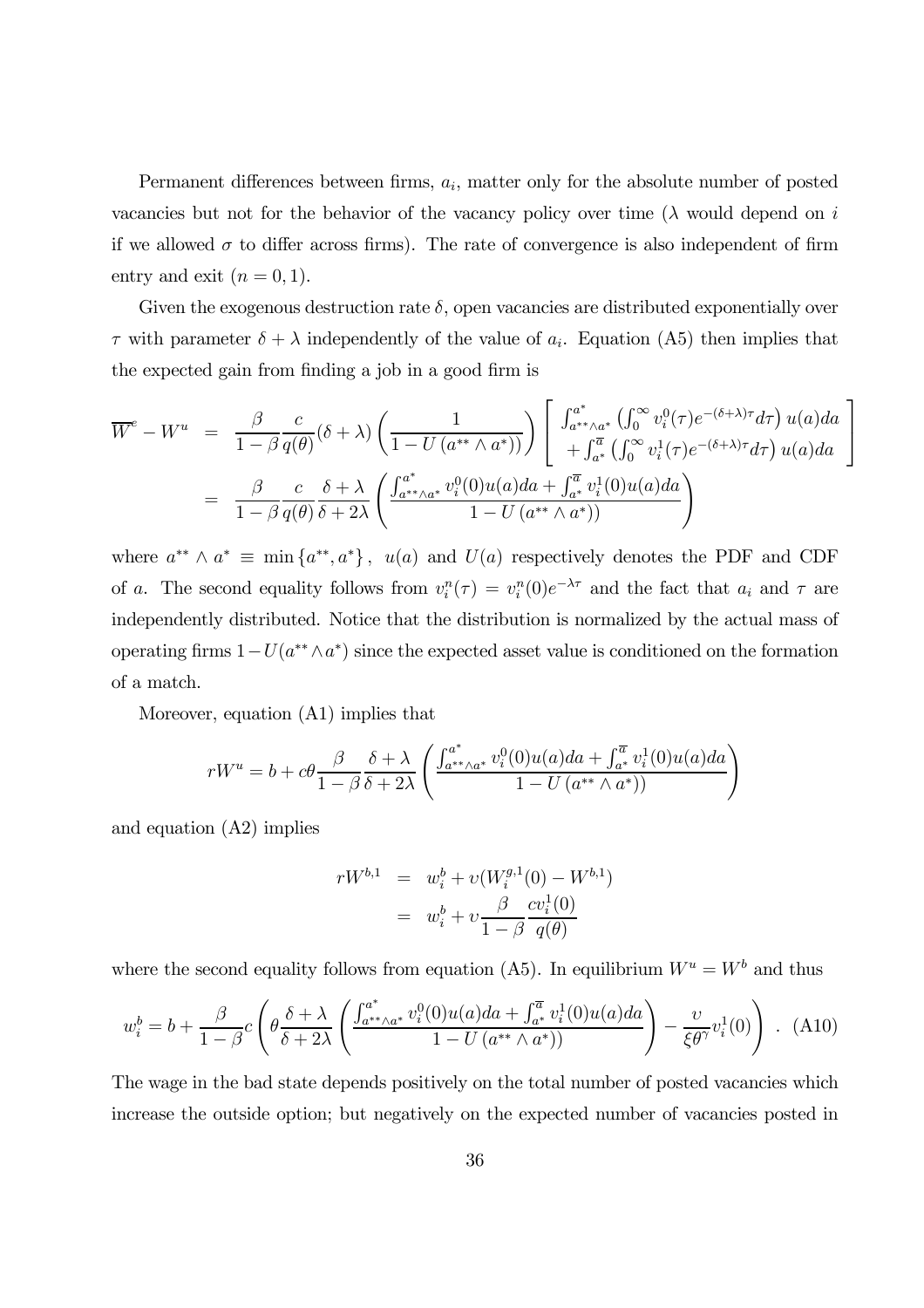the own firm  $i$  if good times arrive. Workers are willing to take larger wage cuts in bad times if this is compensated in good times. Equations (A6) and (A9) imply

$$
w_i^{g,n}(\tau) = rW^u + \frac{\beta c}{1-\beta} \frac{(r+\delta+\lambda)v_i^n(0)e^{-\lambda \tau}}{q(\theta)}
$$
(A11)

.

Plugging in  $W^u$ , we get

$$
w_i^{g,n}(\tau) = b + \frac{\beta}{1-\beta} c \left( \theta \frac{\delta + \lambda}{\delta + 2\lambda} \left( \frac{\int_{a^{**} \wedge a^*}^{a^*} v_i^0(0) u(a) da + \int_{a^*}^{\overline{a}} v_i^1(0) u(a) da}{1 - U \left( a^{**} \wedge a^* \right)} \right) + \frac{(r + \delta + \lambda) e^{-\lambda \tau}}{\xi \theta^{\gamma}} v_i^n(0) \right)
$$
(A12)

Note that the wage in good times depends positively on  $v_i^n(0)$ . As  $\tau \to \infty$  all workers earn the same wage as firms exploit their monopsony power and hire until

$$
w^{g,n}(\infty) \equiv \lim_{\tau \to \infty} w_i^{g,n} = b + \frac{\beta}{1-\beta} c \theta \frac{\delta + \lambda}{\delta + 2\lambda} \left( \frac{\int_{a^{**} \wedge a^*}^{a^*} v_i^0(0) u(a) da + \int_{a^*}^{\overline{a}} v_i^1(0) u(a) da}{1 - U \left( a^{**} \wedge a^* \right)} \right).
$$

To sum up: workers in firms with high permanent productivity  $a_i > a^{**}$  earn lower wages in bad times, higher wages upon arrival of good times and the same wage as  $\tau \to \infty$ .

### Employment and boundary conditions for  $v_i^n(0)$  and  $l_i^n(0)$ .

The employment and vacancy schedules are fully characterized by the initial conditions  $v_i^n(0)$  and  $l_i^n(0)$  since  $v_i^n(\tau) = v_i^n(0)e^{-\lambda \tau}$  and

$$
l_i^n(\tau) = l_i^n(0) + \frac{q(\theta)}{\lambda} (1 - e^{-\lambda \tau}) v_i^n(0) .
$$

Initial vacancy posting of "bankrupt" firms. Since  $l_i^0(0) = 0$ , we only need one boundary condition to characterize the optimal labor demand schedule. Technically speaking, there is no need to ensure that workers are indifferent between employment and unemployment. The value of  $v_i^0(0)$  can be determined noticing that (A7) and (A11) must be equal, so that

$$
\frac{c}{1-\beta} \frac{(r+\delta+\lambda)}{q(\theta)} v_i^0(0) = \eta_i^{g,0} - b - rW^u
$$
 (A13)

Initial vacancy posting of "labor hoarding" firms. For these firms,  $l_i(0)$  differs from zero so we need to determine two boundary conditions. Equation (8) together with the result that workers are indifferent between employment and unemployment in the bad state and  $\omega_i^{b,1}(0) = w_i^{b,1}$  implies

$$
vv_i^1(0) = \frac{q(\theta)}{c} \left( \sigma l_i(0) - \left( \eta_i^{b,1} + (v+r)F - w_i^{b,1} \right) \right) \,. \tag{A14}
$$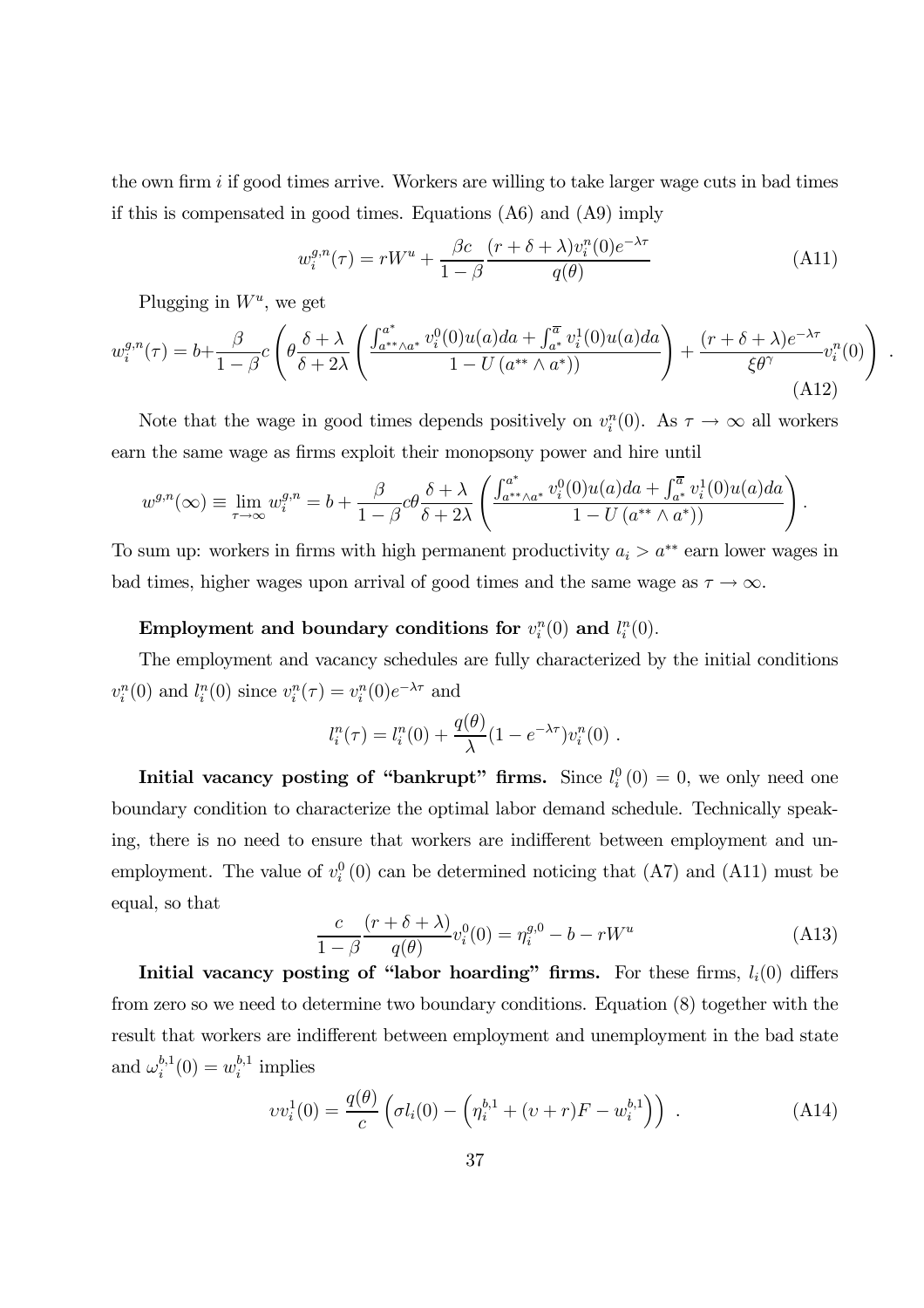As before, the second boundary condition follows from equating (A8) and (A12) using (A10):

$$
(1-\beta) rW^u + \beta \left(\eta_i^{g,1} - \delta F\right) - \frac{\beta \sigma}{1+\beta} l_i^1(0) = w_i^b + \frac{\beta c}{1-\beta} \frac{v + (r+\delta+\lambda)}{q(\theta)} v_i^1(0) .
$$

Since  $W^u = W^b$ ,

$$
\frac{c}{1-\beta} \frac{\beta v + r + \delta + \lambda}{q(\theta)} v_i^1(0) = -\frac{\sigma}{1+\beta} l_i^1(0) + \left(\eta_i^{g,1} - \delta F - w_i^{b,1}\right) \,. \tag{A15}
$$

Inserting,  $w_i^b$  from (A10), the two boundary conditions can be used to solve for  $v_i^1(0)$  and  $l_i^1(0)$  (for given  $a^*$ ), and average vacancies and employment (integrating over  $a \in [a^{**} \wedge a^*; \overline{a}]$ ). This completes the characterization of firm i's optimal policies. It remains to close the model by determining the aggregate stock of vacancies V and employment L and thus  $\theta$ .

#### Equilibrium.

In steady state the number of firms turning good has to equal the number of firms turning bad (for each  $a_i$ ). Thus,

$$
v\phi_b = \delta\phi_g
$$

and

$$
\phi_b+\phi_g=1
$$

so that

$$
\phi_b = \frac{\delta}{\delta + v}
$$
 and  $\phi_g = \frac{v}{\delta + v}$ .

Given that the density of  $\tau$  is exponentially distributed, we get

$$
V = \frac{\upsilon \delta}{\delta + \upsilon} \int_{a^{**} \wedge a^*}^{\overline{a}} \int_0^{\infty} v_i^n(\tau) e^{-\delta \tau} d\tau u(a) da = \frac{\upsilon}{\delta + \upsilon} \frac{\delta}{\delta + \lambda} \int_{a^{**} \wedge a^*}^{\overline{a}} v_i^n(0) u(a) da
$$

and

$$
L = \frac{\upsilon \delta}{\delta + \upsilon} \int_{a^{**} \wedge a^*}^{\overline{a}} \int_0^{\infty} l_i^n(\tau) e^{-\delta \tau} d\tau dU(a) + \frac{\delta}{\delta + \upsilon} \int_{a^*}^{\overline{a}} l_i^1(0) u(a) da.
$$

Plugging in  $l_i^n(\tau)$  we get

$$
L = \frac{\upsilon q(\theta)}{(\delta + \upsilon)(\delta + \lambda)} \int_{a^{**}\wedge a^*}^{\overline{a}} \upsilon_i^n(0)u(a)da + \int_{a^*}^{\overline{a}} l_i^1(0)u(a)da
$$

where the aggregate employment level depends negatively on  $a^{**}$  and  $a^*$ . We now mention how output and welfare are computed in the model.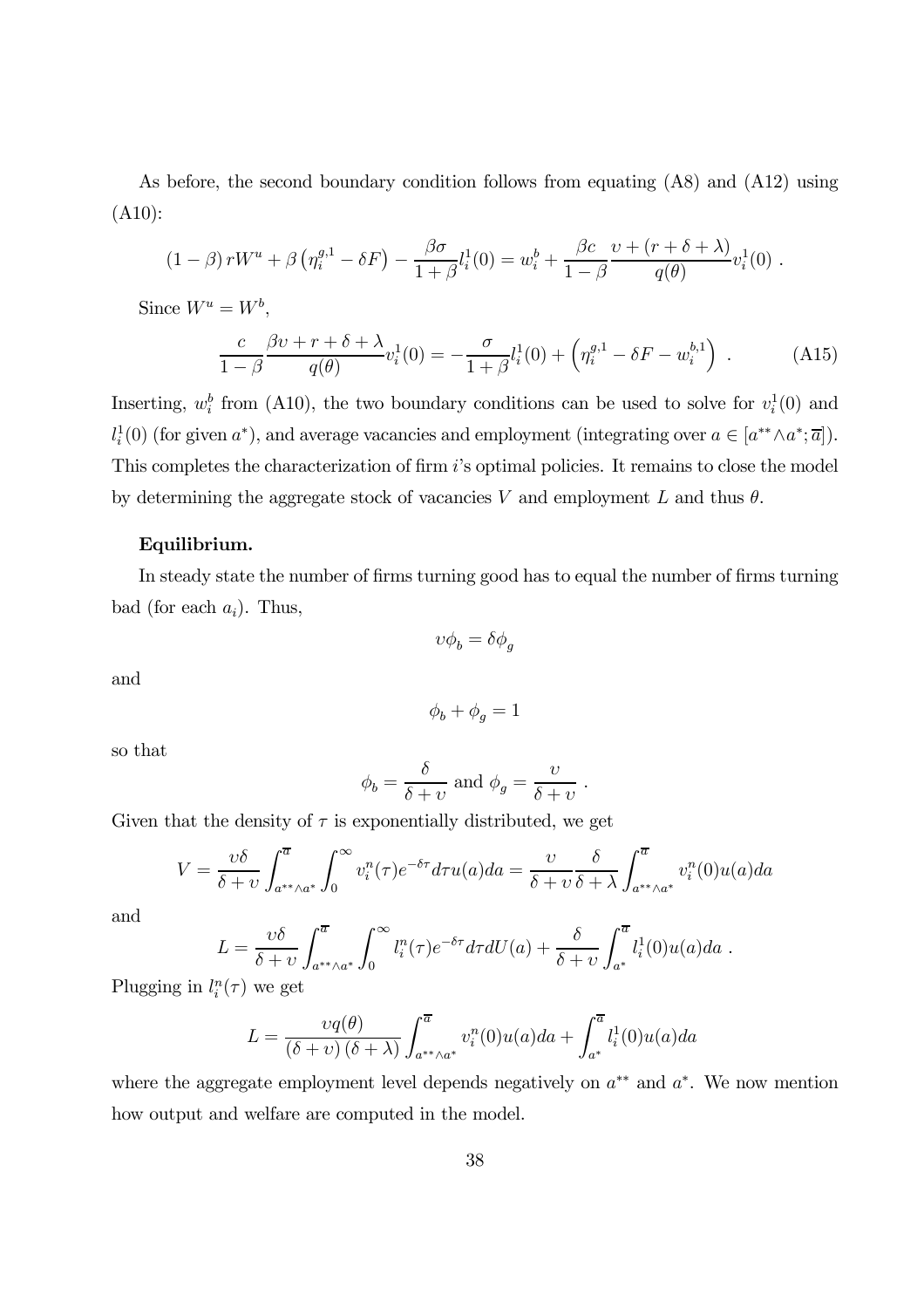### Output and Welfare.

Each firm has a "production-equivalent" flow

$$
y_i^{g,n} \equiv \eta_i^g l_i^n(\tau) - \frac{\sigma}{2} l_i^n(\tau)^2 - \frac{c}{2} v_i^n(\tau)^2 - \delta F(l_i(\tau) - l_i(0))n .
$$

Firms in the good state bear a steady-state mobility cost  $\delta F(l_i(\tau) - l_i(0))$  if  $n = 1$ , and costs of vacancy posting  $cv(\tau)^2/2$  (below we add the fixed cost f which all firms have to pay). Instead each firm in the bad state has a "production-equivalent" flow

$$
y_i^{b,n} \equiv n \left( \eta_i^b l_i^n(0) - \frac{\sigma}{2} l_i^n(0)^2 \right) .
$$

Thus, gross output is defined as

$$
Y = \frac{\upsilon}{\upsilon + \delta} \left[ \frac{\int_{a^{*}}^{a^{*}} \int_{0}^{\infty} \delta e^{-\delta \tau} \left( \eta_{i}^{g} l_{i}^{0}(\tau) - \frac{\sigma}{2} l_{i}^{0}(\tau)^{2} - \frac{\sigma}{2} \upsilon_{i}^{0}(\tau)^{2} \right) d\tau \right) u(a) d(a) + \\ + \frac{\delta}{\upsilon + \delta} \int_{a^{*}}^{\overline{a}} \left( \int_{0}^{\infty} \delta e^{-\delta \tau} \left( \left( \eta_{i}^{g} - \delta F \right) l_{i}^{1}(\tau) - \frac{\sigma}{2} l_{i}^{1}(\tau)^{2} - \frac{\sigma}{2} \upsilon_{i}^{1}(\tau)^{2} \right) d\tau \right) u(a) d(a) \right] + \frac{\delta}{\upsilon + \delta} \int_{a^{*}}^{\overline{a}} \left( \left( \eta_{i}^{b} + \upsilon F \right) l_{i}^{1}(0) - \frac{\sigma}{2} l_{i}^{1}(0)^{2} \right) u(a) d(a) ,
$$

up to a constant of integration that can be neglected if profits are zero for firms that do not use labor. We compute welfare  $\Omega$  adding the production-equivalent flow b for all unemployed workers and subtracting f for all firms in the market, as well as the set-up costs incurred by the firms which enter the market, so that

$$
\Omega = Y + bU - \left(\frac{v}{v+\delta}\right) \int_{a^{**}\wedge a^*}^{a^*} (f+\delta C) u(a)d(a) - \int_{a^*}^{\overline{a}} fu(a)d(a).
$$

Plugging in the expression for  $l_i^n(\tau)$  and  $v_i^n(\tau)$ , the first integral in Y reads

$$
\int_0^\infty \delta e^{-\delta \tau} \left( \eta_i^q l_i^0(\tau) - \frac{\sigma}{2} l_i^0(\tau)^2 - \frac{c}{2} v_i^0(\tau)^2 \right) d\tau
$$
  
= 
$$
\frac{q(\theta)}{\delta + \lambda} \eta_i^q v_i^0(0) - \frac{\sigma q(\theta)^2}{(\lambda + \delta)(2\lambda + \delta)} v_i^0(0)^2 - \frac{\delta}{\delta + 2\lambda} \frac{c}{2} v_i^0(0)^2.
$$

Integrating this expression over  $a \in [a^{**} \wedge a^*; a^*]$  allows us to compute the first term of  $Y$ , whereas

$$
\int_0^{\infty} \delta e^{-\delta \tau} \left( (\eta_i^g - \delta F) l_i^1(\tau) - \frac{\sigma}{2} l_i^1(\tau)^2 - \frac{c}{2} v_i^1(\tau)^2 \right) d\tau
$$
  
=  $(\eta_i^g - \delta F) l_i^1(0) + \frac{q(\theta)}{\delta + \lambda} (\eta_i^g - \delta F) v_i^1(0) - \frac{\sigma}{2} l_i^1(0)^2$   

$$
-\frac{\sigma q(\theta)^2}{(\lambda + \delta) (2\lambda + \delta)} v_i^1(0)^2 - \frac{\sigma}{\delta + \lambda} q(\theta) l_i^1(0) v_i^1(0) - \frac{\delta}{\delta + 2\lambda} \frac{c}{2} v_i^1(0)^2.
$$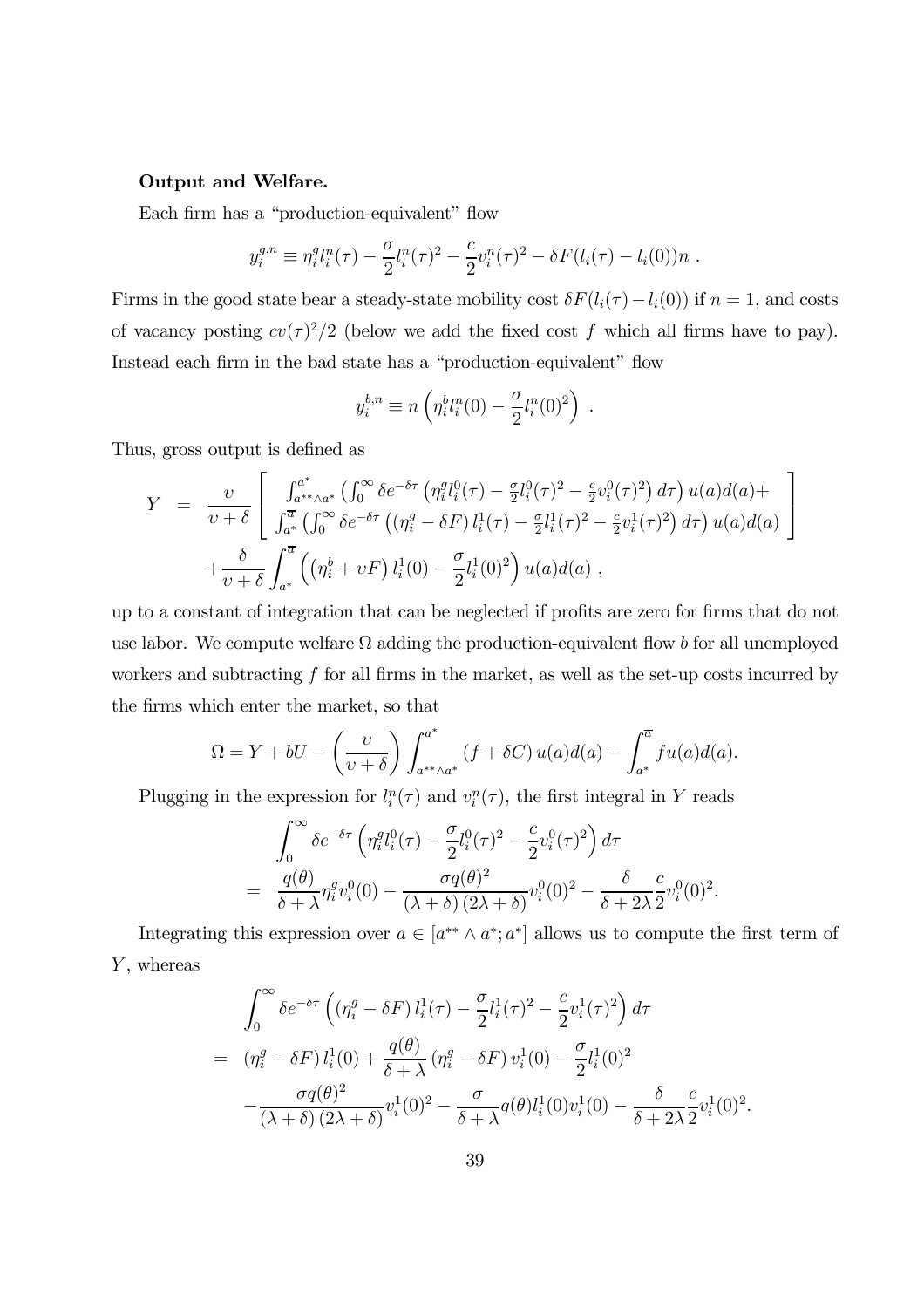which can be integrated over  $a \in [a^*; \overline{a}]$  to compute the second term of Y.

#### Appendix B: Social-planner problem

The social-planner problem without bankruptcy. The social planner maximizes  $\Omega$  subject to the additional constraints to internalize the congestion externalities

$$
\Omega^{+}
$$
\n
$$
+\mu \left( V - \frac{1}{\overline{a} - \underline{a}} \int_{a^{+}}^{\overline{a}} \frac{v}{\delta + v} \frac{\delta}{\delta + v} v_{i}^{+}(0) da \right)
$$
\n
$$
+\zeta \left( (1 - U) - \frac{1}{\overline{a} - \underline{a}} \int_{a^{+}}^{\overline{a}} \underbrace{\left\{ \frac{v \delta}{\delta + v} \int_{0}^{\infty} l_{i}(\tau) e^{-\delta \tau} d\tau da + \frac{\delta}{\delta + v} l_{i}(0) \right\}}_{L} da \right)
$$

where the shadow prices of the two additional constraints are  $\zeta$  and  $\mu$ , and the superscript  $a^+$  is the cut-off of the permanent productivity which needs to be determined. As in BC, we can rewrite  $\Omega^+$ , incorporating the constraints and using that  $a_i$  is uniformly distributed on the interval  $[0;\overline{a}]$  so that

$$
\widetilde{\Omega}^{+} = \frac{1}{\overline{a}} \frac{\upsilon}{\upsilon + \delta} \int_{a^{+}}^{\overline{a}} \left[ \left( \int_{0}^{\infty} \delta e^{-\delta \tau} \left( (\eta_{i}^{g} - \delta F - \zeta - b) l_{i}(\tau) - \frac{\sigma}{2} l_{i}(\tau)^{2} - \frac{c}{2} \upsilon_{i}(\tau)^{2} - \mu \upsilon_{i}(\tau) \right) d\tau \right) \right] d\tau + b - \frac{\overline{a} - a^{+}}{\overline{a}} f.
$$

exploiting that  $bU = b - bL$ .

The constancy of the shadow prices,  $\zeta$  and  $\mu$ , across  $a_i$  implies that the social planner is solving a series of independent optimization problems for each  $a_i$ . We associate the Hamiltonian shadow prices  $\kappa_i(\cdot)$  to the dynamic constraints

$$
\dot{l}_i(\tau) = q(\theta)v_i(\tau) .
$$

The socially optimal  $l_i^+(\tau)$  and  $v_i^+(\tau)$  schedules satisfy the following Hamiltonian conditions

$$
\kappa_i(\tau) = \frac{cv_i^+(\tau) + \mu}{q(\theta)},
$$
  
\n
$$
\delta \kappa_i(\tau) = \frac{d\kappa_i(\tau)}{d\tau} + (\eta_i^g - \delta F - \zeta - b) - \sigma l_i^+(\tau).
$$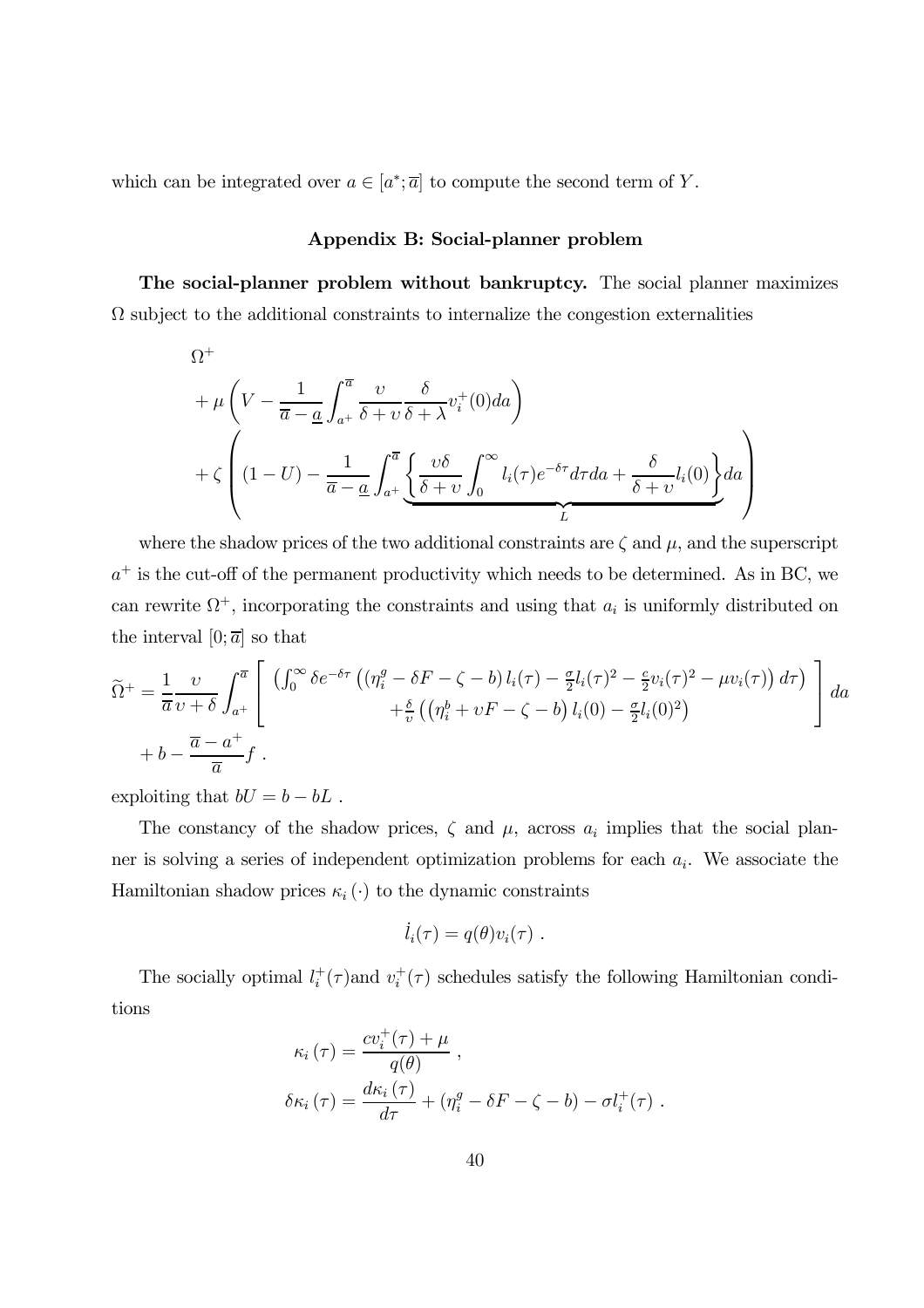Combining the two conditions yields

$$
\delta \frac{cv_i^+(\tau) + \mu}{q(\theta)} = \frac{c(v_i^+)(\tau)}{q(\theta)} + (\eta_i^g - \delta F - \zeta - b) - \sigma l_i^+(\tau) ,
$$

which can be again differentiated to obtain

$$
\ddot{v}_i^+)(\tau) - \delta(v_i^+)(\tau) - \frac{\sigma}{c}q(\theta)^2 v_i^+(\tau) = 0.
$$

The solution of this second-order differential equation that satisfies  $\lim_{\tau \to \infty} v_i^+(\tau) = 0$  is

$$
v_i^+(\tau) = v_i^+(0)e^{-\lambda^+\tau} \text{ with } \lambda^+ = 1/2\left(-\delta + \sqrt{\delta^2 + 4\sigma\frac{\xi^2\theta^{2\gamma}}{c}}\right) \ . \tag{A16}
$$

As in BC, compared with equation (A9) for the decentralized equilibrium, the social planner seeks to maximize the total surplus and not the revenues net of wages. Hence, the bargaining parameter does no longer determine the convergence rate of vacancy posting and firms converge more quickly to their targeted employment rate. Notice that the rate of convergence is identical across firms.

Equation (A16) implies that

$$
l_i^+(\tau) = l_i^+(0) + q(\theta) \int_0^\tau v_i^+(0) e^{-\lambda^+\tau} d\tau = l_i^+(0) + q(\theta) v_i^+(0) \left(\frac{1 - e^{-\lambda^+\tau}}{\lambda^+}\right).
$$

To determine  $v_i^+(0)$  we evaluate the first-order condition of the Hamiltonian derived above at  $\tau = 0$ . That is

$$
\delta \frac{cv_i^+(0) + \mu}{q(\theta)} = \frac{c(v_i^+)(0)}{q(\theta)} + (\eta_i^g - \delta F - \zeta - b) - \sigma l_i^+(0)
$$

which, given that

$$
\frac{d}{d\tau}\frac{cv_i^+(\tau)}{q(\theta)} = -\lambda^+\frac{ce^{-\lambda^+\tau}v_i^+(0)}{q(\theta)},
$$

can be rewritten for  $\tau = 0$  as

$$
\mu = \frac{q(\theta)}{\delta} \left[ \eta_i^g - \delta F - \zeta - b - \sigma l_i^+(0) - (\delta + \lambda^+) \frac{cv_i^+(0)}{q(\theta)} \right] .
$$

The second boundary condition is given by the firing condition for  $\tau = 0$  (keeping  $r = 0$ )

$$
\eta_i^b - \sigma l_i^+(0) - b - \zeta + \upsilon \left( \frac{cv_i^+(0)}{q(\theta)} - (-F) \right) = 0
$$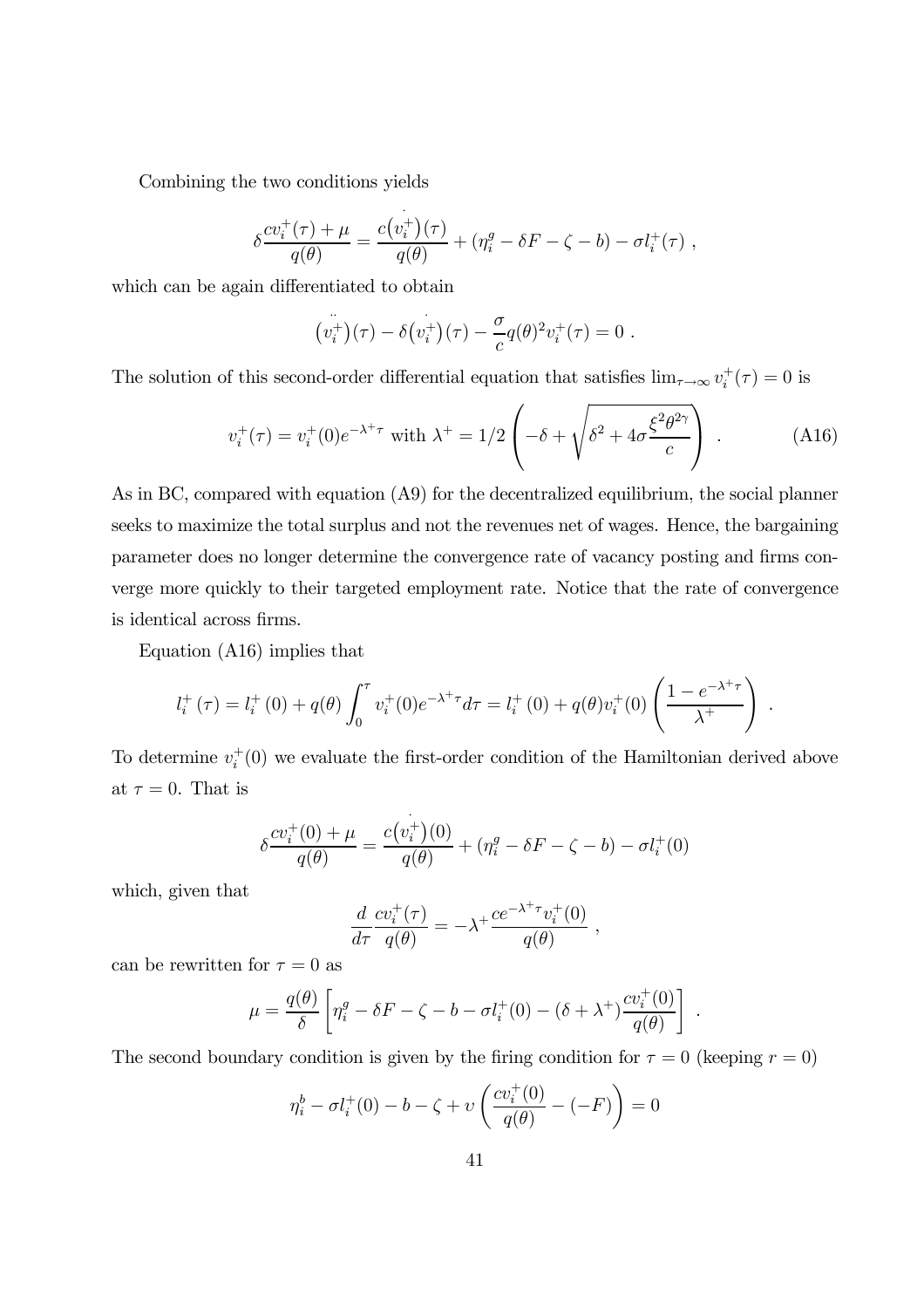which can be rearranged to

$$
\zeta = \eta_i^b + vF - b - \sigma l_i^+(0) + v \frac{cv_i^+(0)}{q(\theta)}.
$$

Plugging this into the expression for  $\mu$  above and solving for  $v_i^+(0)$ , we find that

$$
v_i^+(0) = \frac{q(\theta)}{c(\nu + \delta + \lambda^+)} \left[ \eta_i^g - \eta_i^b - (\nu + \delta)F - \delta \frac{\mu}{q(\theta)} \right] .
$$

Solving the second boundary condition for  $l_i^+(0)$  and plugging in the solution for  $v_i^+(0)$ , we find that

$$
l_i^+(0) = \frac{1}{\sigma} \left[ \eta_i^b + \frac{\upsilon \lambda^+}{\upsilon + \delta + \lambda^+} F - b - \zeta + \frac{\upsilon}{\upsilon + \delta + \lambda^+} \left( \eta_i^g - \eta_i^b - \delta \frac{\mu}{q(\theta)} \right) \right] .
$$

#### The social-planner problem with bankruptcy.

We assume that the social planner cannot enforce payment of  $F$  if firms find it optimal to default. Furthermore, the social planner cannot set different firing taxes for firms with different  $a_i$ . Having these caveats in mind, we characterize the social planner problem as

$$
\Omega^{++}
$$
\n
$$
+\mu \left( V - \frac{1}{\overline{a} - \underline{a}} \frac{v}{v + \delta} \left( \int_{a^+}^{\overline{a}} \frac{\delta}{\delta + \lambda} v_i^+(0) da + \int_{a^+ + \lambda a^+}^{a^+} \frac{\delta}{\delta + \lambda} v_i^{++}(0) da \right) \right)
$$
\n
$$
+\zeta \left( (1 - U) - \frac{1}{\overline{a} - \underline{a}} \int_{a^+}^{\overline{a}} \underbrace{\left( \frac{v \delta}{\delta + v} \int_0^\infty l_i^+(\tau) e^{-\delta \tau} d\tau da + \frac{\delta}{\delta + v} l_i^+(0) \right)}_{L} da \right)
$$

where firms default if  $a_i \in [a^{++}; a^+]$ .

Again, we can rewrite  $\Omega^{++}$  incorporating the constraints as

$$
\widetilde{\Omega}^{++} = \frac{1}{\overline{a}} \frac{\nu}{\nu + \delta} \left[ \int_{a^{++} \wedge a^{+}}^{a^{+}} \left( \int_{0}^{\infty} \delta e^{-\delta \tau} \left( (\eta_{i}^{g} - b) l_{i}^{++}(\tau) - \frac{\sigma}{2} l_{i}^{++}(\tau)^{2} - \frac{\varepsilon}{2} v_{i}^{++}(\tau)^{2} - \mu v_{i}^{++}(\tau) \right) d\tau \right) d(a) + \int_{a^{+}}^{a^{+}} \left( \int_{0}^{\infty} \delta e^{-\delta \tau} \left( (\eta_{i}^{g} - \delta F - \zeta - b) l_{i}^{+}(\tau) - \frac{\sigma}{2} l_{i}^{+}(\tau)^{2} - \frac{\varepsilon}{2} v^{+}(\tau)^{2} - \mu v_{i}^{+}(\tau) \right) d\tau \right) d(a) + \frac{1}{\overline{a}} \frac{\delta}{\nu + \delta} \int_{a^{+}}^{\overline{a}} \left( (\eta_{i}^{b} + \nu F - \zeta - b) l_{i}^{+}(0) - \frac{\sigma}{2} l_{i}^{+}(0)^{2} \right) d(a) + b - \frac{a^{+} - (a^{++} \wedge a^{+})}{\overline{a}} \frac{\nu}{\nu + \delta} (f + \delta C) - \frac{\overline{a} - a^{+}}{\overline{a}} f.
$$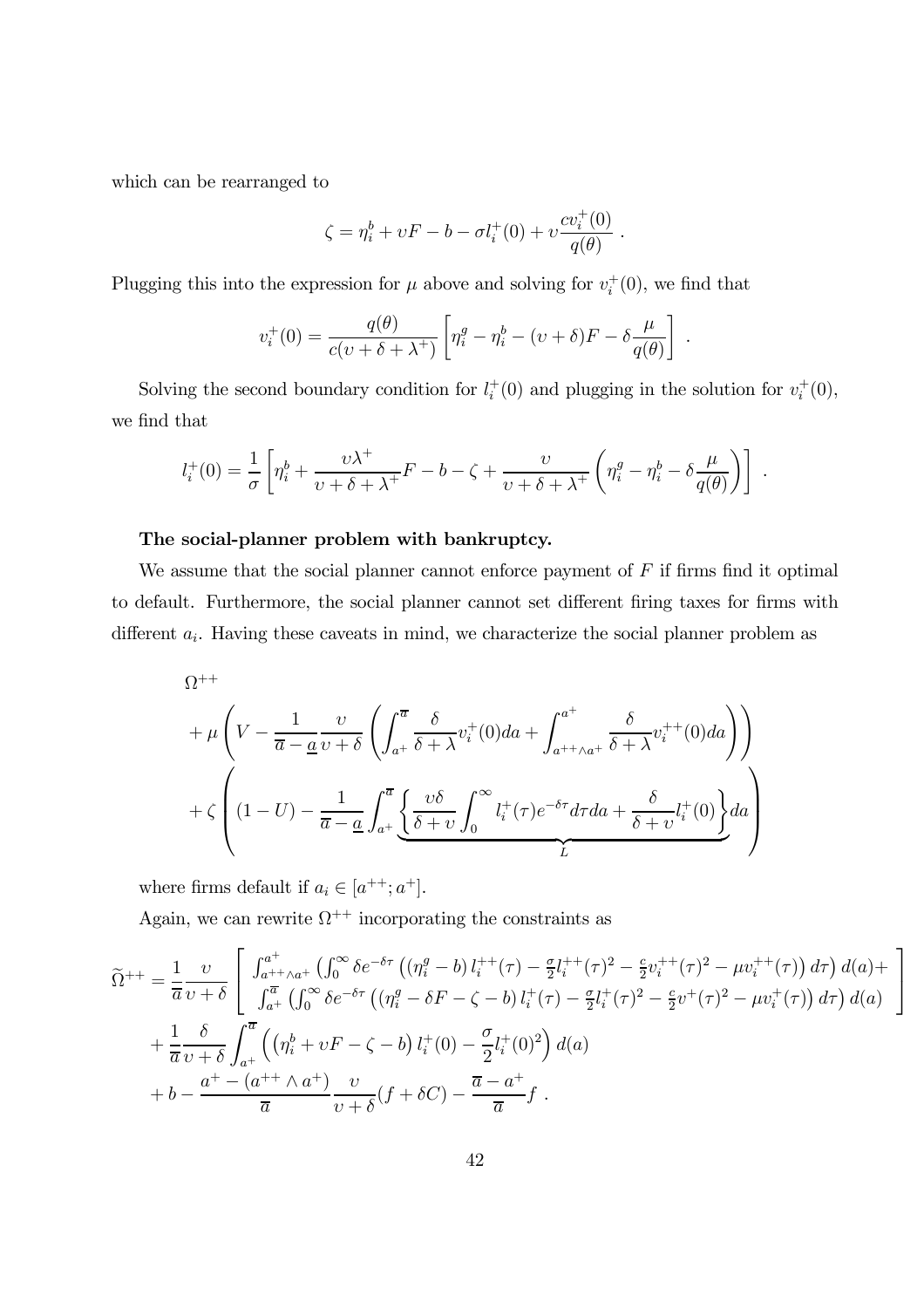As before the socially optimal  $l_i^+(\tau)$  and  $v_i^+(\tau)$  schedules satisfy the following Hamiltonian conditions

$$
\kappa_i(\tau) = \frac{cv_i^+(\tau) + \mu}{q(\theta)}
$$
  

$$
\delta\kappa_i(\tau) = \frac{d\kappa_i(\tau)}{d\tau} + (\eta_i^g - \delta F - \zeta - b) - \sigma l_i^+(\tau) ,
$$

which result in the same vacancy dynamics as before for  $v_i^+(\tau)$ . Similarly, the socially optimal  $l_i^{++}(\tau)$  and  $v_i^{++}(\tau)$  schedules satisfy

$$
\kappa_i(\tau) = \frac{cv_i^{++}(\tau) + \mu}{q(\theta)}
$$

$$
\delta \kappa_i(\tau) = \frac{d\kappa_i(\tau)}{d\tau} + (\eta_i^g - b) - \sigma l_i^{++}(\tau) .
$$

Combining the two conditions yields

$$
\delta \frac{cv_i^{++}(\tau) + \mu}{q(\theta)} = \frac{c(v_i^{++})(\tau)}{q(\theta)} + (\eta_i^g - b) - \sigma l_i^{++}(\tau)
$$

which can be again differentiated to obtain

$$
\delta \frac{c(v_i^{++})(\tau)}{q(\theta)} = \frac{c(v_i^{++})(\tau)}{q(\theta)} - \sigma q(\theta) v_i^{++}(\tau) .
$$

The solution is the same as above (for  $\lim_{\tau \to \infty} v_i^{++}(\tau) = 0$ )

$$
v_i^{++}(\tau) = v_i^{++}(0)e^{-\lambda^+\tau} .
$$

Thus, the vacancy dynamics are the same for firms that declare bankruptcy and firms that hoard labor in the bad state. Evaluating the Hamiltonian condition at  $\tau = 0$  we find

$$
\mu = \frac{q(\theta)}{\delta} \left[ \eta_i^g - b - \sigma l_i^{++}(0) - (\delta + \lambda^+) \frac{cv_i^{++}(0)}{q(\theta)} \right] .
$$

Using that  $l_i^{++}(0) = 0$  and solving the expression for  $v_i^{+}(0)$ , we get

$$
v_i^{++}(0) = \frac{q(\theta)}{c(\delta + \lambda^+)} \left( \eta_i^g - b - \frac{\delta}{q(\theta)} \mu \right)
$$

.

Thus,  $v_i^{++}(0) > v_i^{+}(0)$  if

$$
\frac{q(\theta)}{c(\delta + \lambda^{+})} \left( \eta_{i}^{g} - b - \frac{\delta}{q(\theta)} \mu \right) > \frac{q(\theta)}{c(\upsilon + \delta + \lambda^{+})} \left[ \eta_{i}^{g} - \eta_{i}^{b} - (\upsilon + \delta)F - \delta \frac{\mu}{q(\theta)} \right] ,
$$

a sufficient condition for which is (setting  $v = 0$  in the denominator on the right-hand side)

$$
\eta_i^b - (v + \delta)F > b \; .
$$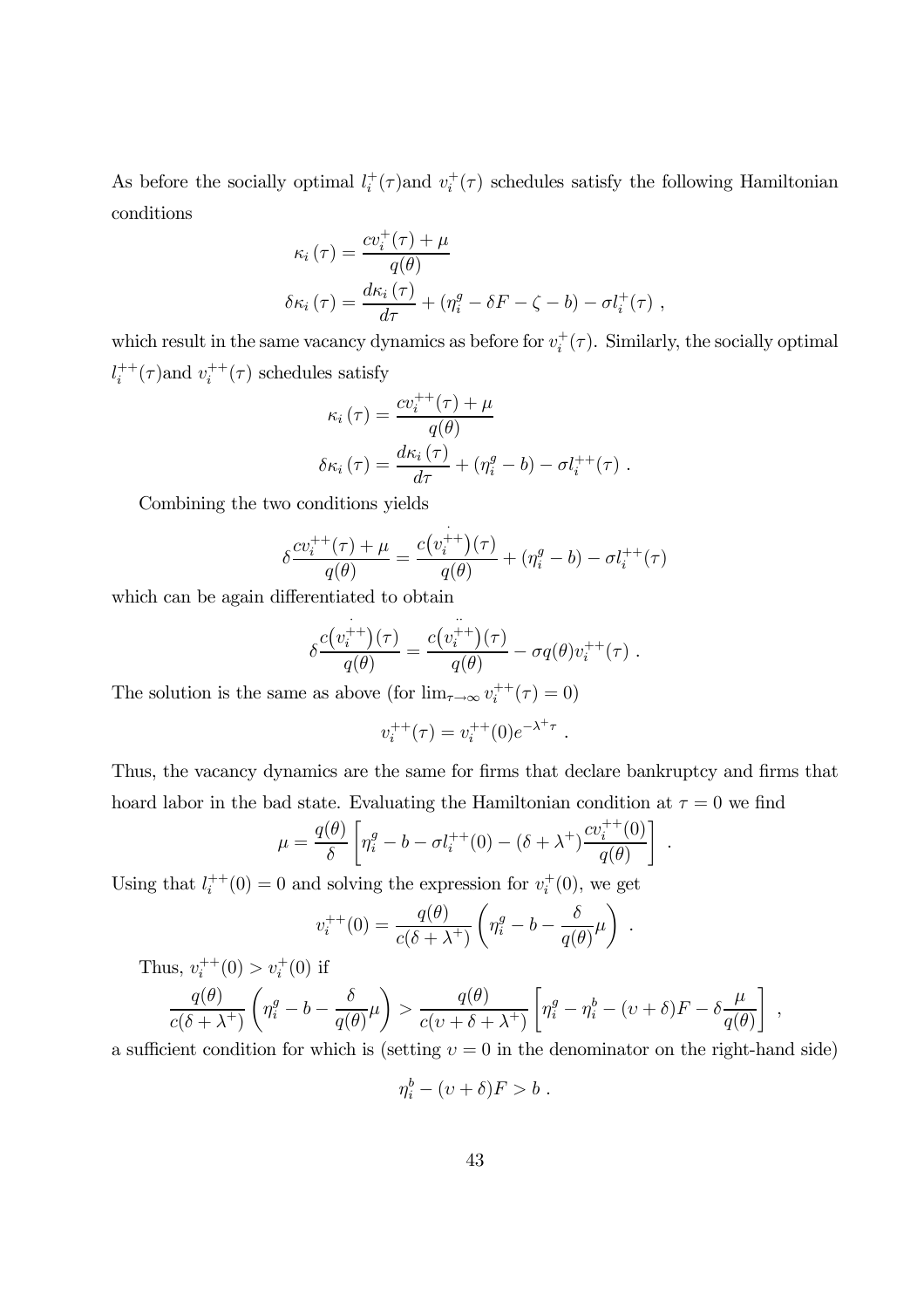### References

- [1] Abrahams, Katherine G. and Robert Shimer (2002): "Changes in Unemployment Duration and Labor Force Attachment", in: Krueger, Alan and Robert Solow (eds.), The Roaring Nineties: Can Full Employment Be Sustained?, Russell Sage and Century Foundations, 367-420.
- [2] Alesina, Alberto, Silvia Ardagna, Giuseppe Nicoletti and Fabio Schiantarelli (2005): "Regulation and Investment", Journal of the European Economic Association, vol. 3, 791-825.
- [3] Belviso, Francesco (2005): "Firing Costs and Unemployment: considering bankruptcy in a matching model", Princeton University, mimeo.
- [4] Bentolila, Samuel and Giuseppe Bertola (1990): "Firing Costs and Labour Demand: How Bad is Eurosclerosis?", Review of Economic Studies, vol. 57, 381-402.
- [5] Bertola, Giuseppe and Ricardo J. Caballero (1994): "Cross-Sectional Efficiency and Labour Hoarding in a Matching Model of Unemployment", Review of Economic Studies, vol. 61, 435-56.
- [6] Bertola, Giuseppe and Pietro Garibaldi (2001): "Wages and the Size of Firms in Dynamic Matching Models", Review of Economic Dynamics, vol. 4, 335-68.
- [7] Bertola, Giuseppe and Richard Rogerson (1997): "Institutions and Labor Reallocation", European Economic Review, vol. 41, 1147-71.
- [8] Blanchard, Olivier J. and Francesco Giavazzi (2003): "Macroeconomic Effects of Regulation and Deregulation in Goods and Labor Markets", Quarterly Journal of Economics, vol. 118, 879-908.
- [9] Cahuc, Pierre, Francois Marque and Etienne Wasmer (2004): "A Theory of Wages and Labor Demand with Intrafirm Bargaining and Matching Frictions", mimeo, CREST, Paris.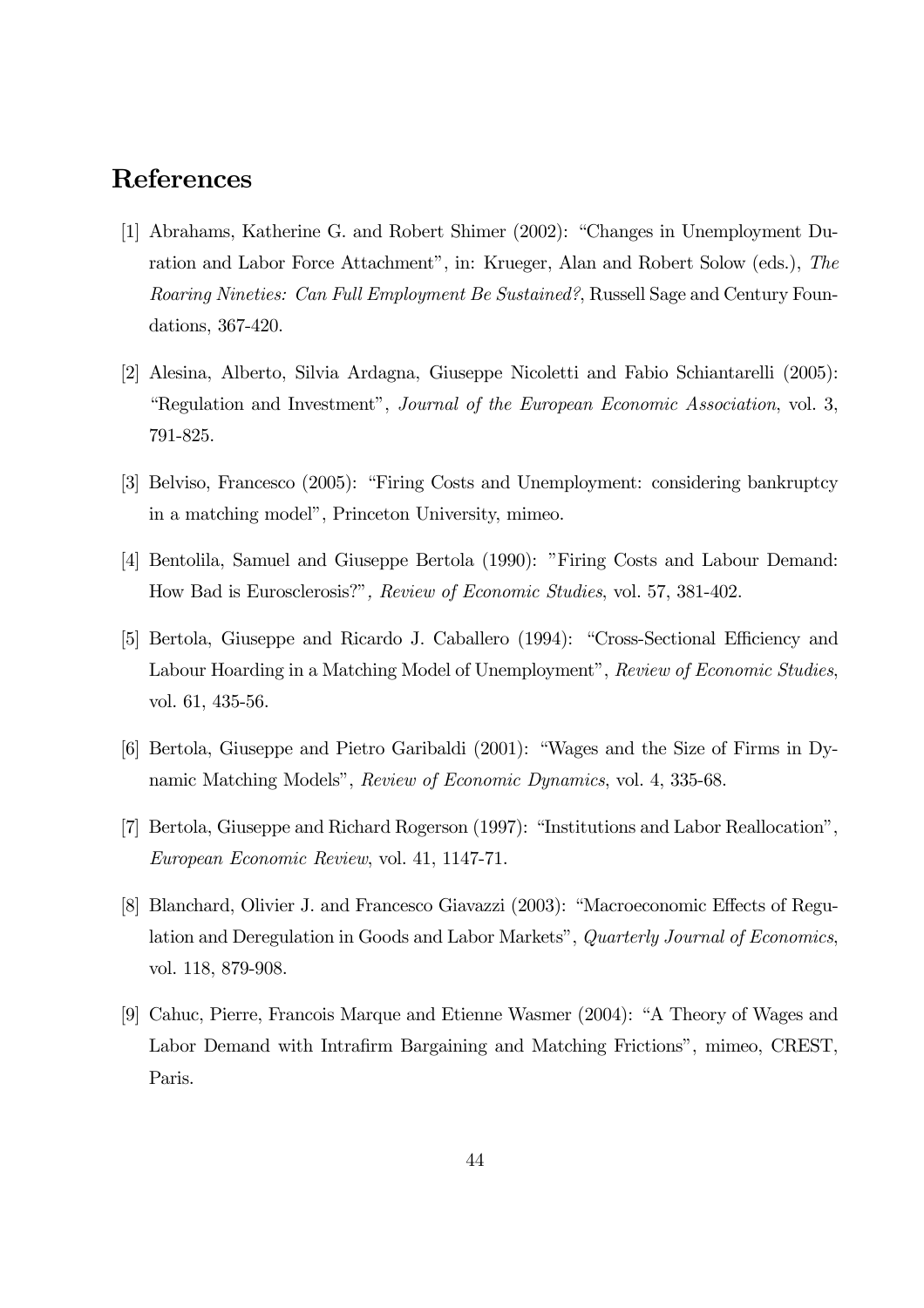- [10] Cooley, Thomas (1995): Frontiers of Business Cycle Research, Princeton University Press, Princeton.
- [11] Davis, Steven J., John C. Haltiwanger and Scott Schuh (1996): Job Creation and Job Destruction, MIT Press, Cambridge (Massachusetts).
- [12] Ebell, Monique and Christian Haefke (2004): "The Missing Link: Product Market Regulation, Collective Bargaining and the European Unemployment Puzzle", Unversitat Pompeu Fabra, mimeo.
- [13] Flinn, Christopher (2005): "Minimum Wage Effects on Labor Market Outcomes under Search, Matching, and Endogenous Contact Rates", New York University, mimeo.
- [14] Garibaldi, Pietro and Giovanni L. Violante (2005): "The Employment Effects of Severance Payments With Wage Rigidities", Economic Journal, vol. 115, 799-832.
- [15] Hamermesh, Daniel S (1993): Labor Demand, Princeton University Press, Princeton (New Jersey).
- [16] Hopenhayn, Hugo and Richard Rogerson (1993): "Job Turnover and Policy Evaluation: a general equilibrium analysis", Journal of Political Economy, vol. 101, 915-38.
- [17] Ljungqvist, Lars and Thomas Sargent (1998): "The European Unemployment Dilemma", *Journal of Political Economy*, vol. 106, 514-50.
- [18] Mortensen, Dale and Christopher Pissarides (2003): "Taxes, Subsidies and Equilibrium Labor Market Outcomes", in: *Designing Inclusion: Tools to Raise Low-End Pay and* Employment in Private Enterprise, Phelps, Edmund S. (ed.), Cambridge University Press, Cambridge.
- [19] Nicoletti, Giuseppe, Stefano Scarpetta and Olivier Boylaud (1999): "Summary Indicators of Product Market Regulation with an Extension to Employment Protection Legislation", OECD Economics Department Working Papers No. 226, OECD, Paris.
- [20] OECD (1999, 2004): "Employment Protection Regulation and Labour Market Performance", Employment Outlook, ch. 2, OECD, Paris.